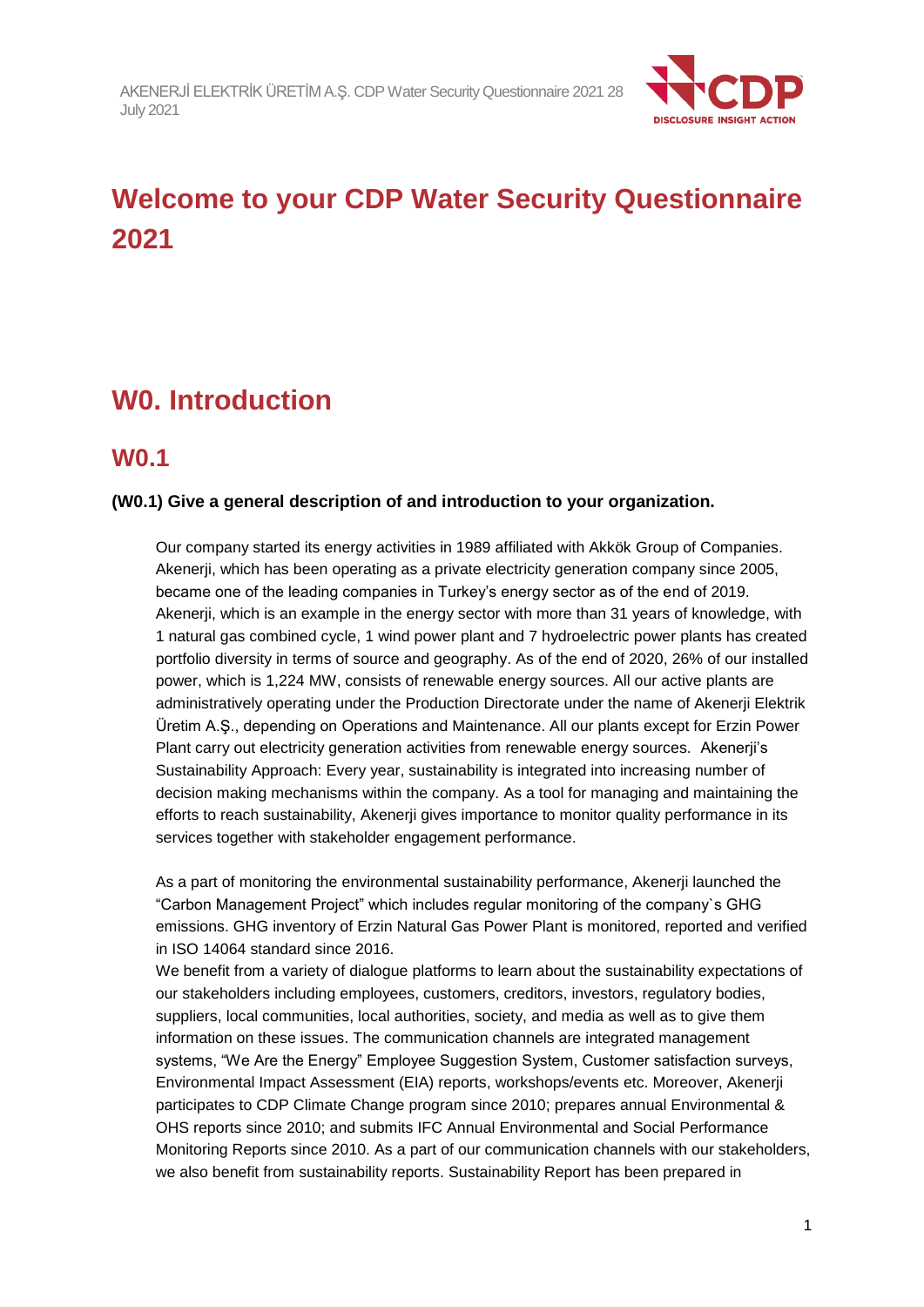

accordance with the GRI Standards: Core option principles taking United Nations Sustainable Development Goals into account. Since 2010, Akenerji has received certification for ISO 9001:2015 Quality, ISO 45001 Occupational Health and Safety and the ISO 14001: 2015 Environment Management Systems and ISO 50001:2018 Energy Management System,

We have been listed on "BIST Sustainability Index" which lists the companies that are traded at Borsa İstanbul and that have highest corporate sustainability performance ratings.

Moreover, as of 2015, CDP Water Program has been initiated in our country. We have been among the pioneer companies that started to report to the program in its initial year and conveyed our water management system. Carbon Disclosure Project (CDP) Turkey 2017 Water Leadership Award granted to us as the result of the steps we have taken as Akenerji about water.

# **W-EU0.1a**

**(W-EU0.1a) Which activities in the electric utilities sector does your organization engage in?**

Electricity generation

# **W-EU0.1b**

| namopiato oapaony ana tho gonoration for caon toomtology.    |                                   |                                                   |                          |
|--------------------------------------------------------------|-----------------------------------|---------------------------------------------------|--------------------------|
|                                                              | <b>Nameplate</b><br>capacity (MW) | % of total<br>nameplate capacity generation (GWh) | <b>Gross electricity</b> |
| Coal - hard                                                  | $\overline{0}$                    | $\mathbf 0$                                       | $\Omega$                 |
| Lignite                                                      | 0                                 | 0                                                 | $\Omega$                 |
| Oil                                                          | $\mathbf 0$                       | $\mathbf 0$                                       | $\overline{0}$           |
| Gas                                                          | 904                               | 74                                                | 3,822.32                 |
| <b>Biomass</b>                                               | $\mathbf 0$                       | $\Omega$                                          | $\overline{0}$           |
| Waste (non-biomass)                                          | 0                                 | 0                                                 | $\Omega$                 |
| <b>Nuclear</b>                                               | $\overline{0}$                    | $\Omega$                                          | $\Omega$                 |
| Fossil-fuel plants fitted with<br>carbon capture and storage | $\mathbf 0$                       | 0                                                 | $\Omega$                 |
| Geothermal                                                   | $\mathbf 0$                       | $\mathbf 0$                                       | $\overline{0}$           |
| Hydropower                                                   | 292                               | 24                                                | 779.9                    |
| Wind                                                         | 28                                | $\overline{2}$                                    | 91.04                    |
| Solar                                                        | 0                                 | $\Omega$                                          | $\Omega$                 |
| <b>Marine</b>                                                | 0                                 | 0                                                 | $\mathbf 0$              |

**(W-EU0.1b) For your electricity generation activities, provide details of your nameplate capacity and the generation for each technology.**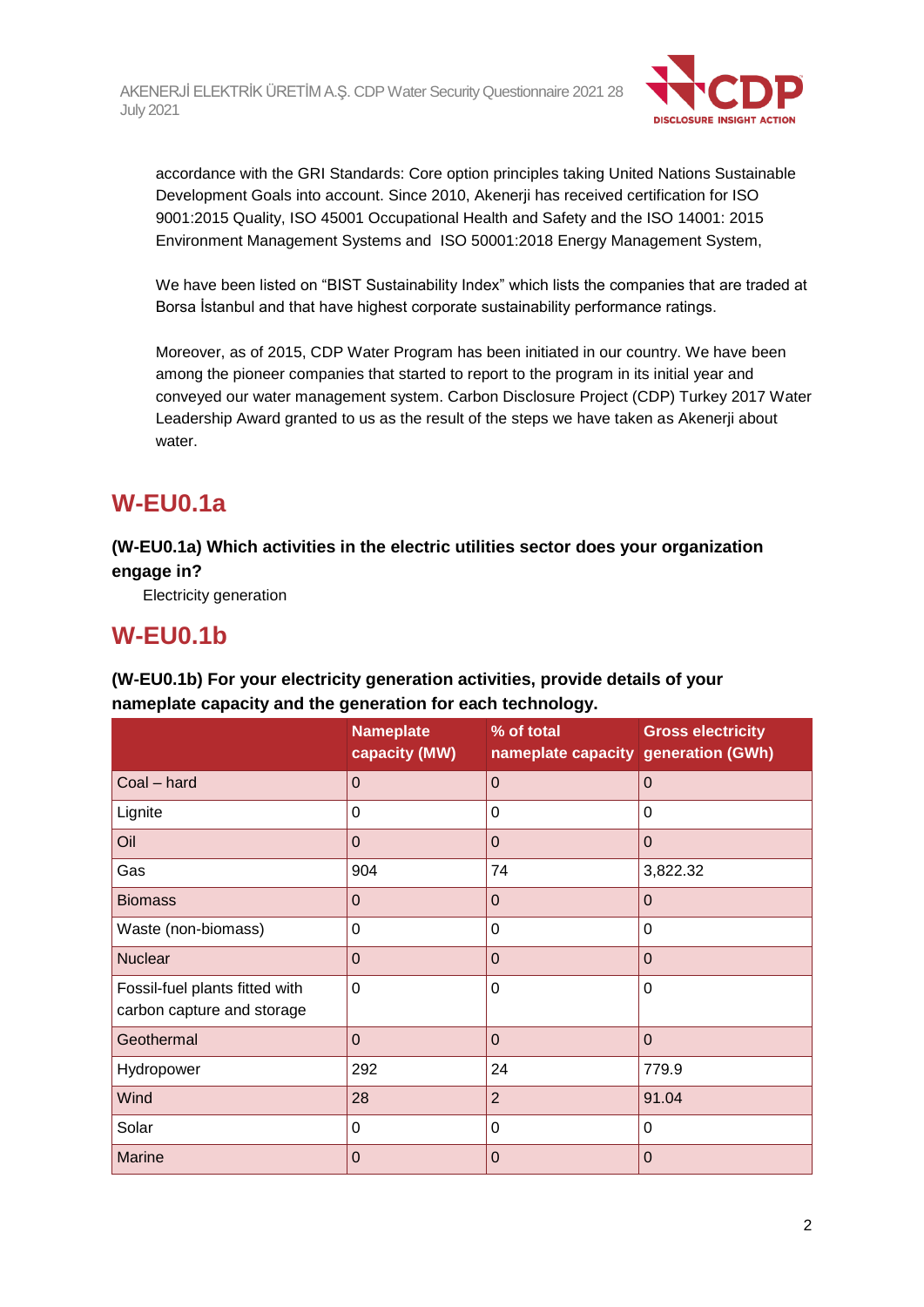

| Other renewable     |       |     |          |
|---------------------|-------|-----|----------|
| Other non-renewable |       |     |          |
| Total               | 1.224 | 100 | 4,693.27 |

# **W0.2**

#### **(W0.2) State the start and end date of the year for which you are reporting data.**

|                       | Start date      | ⊾End date '       |
|-----------------------|-----------------|-------------------|
| <b>Reporting year</b> | January 1, 2020 | December 31, 2020 |

## **W0.3**

**(W0.3) Select the countries/areas for which you will be supplying data.**

**Turkey** 

## **W0.4**

**(W0.4) Select the currency used for all financial information disclosed throughout your response.**

USD

# **W0.5**

**(W0.5) Select the option that best describes the reporting boundary for companies, entities, or groups for which water impacts on your business are being reported.**

Companies, entities or groups over which operational control is exercised

# **W0.6**

**(W0.6) Within this boundary, are there any geographies, facilities, water aspects, or other exclusions from your disclosure?**

Yes

# **W0.6a**

#### **(W0.6a) Please report the exclusions.**

| In Ankara, we have a very small office with only 4 employees, which have a very small |
|---------------------------------------------------------------------------------------|
| water consumption and very limited environmental footprint. Therefore, the effect of  |
| Ankara Office is negligible. Also with Covid-19, we started working from home since   |
|                                                                                       |
|                                                                                       |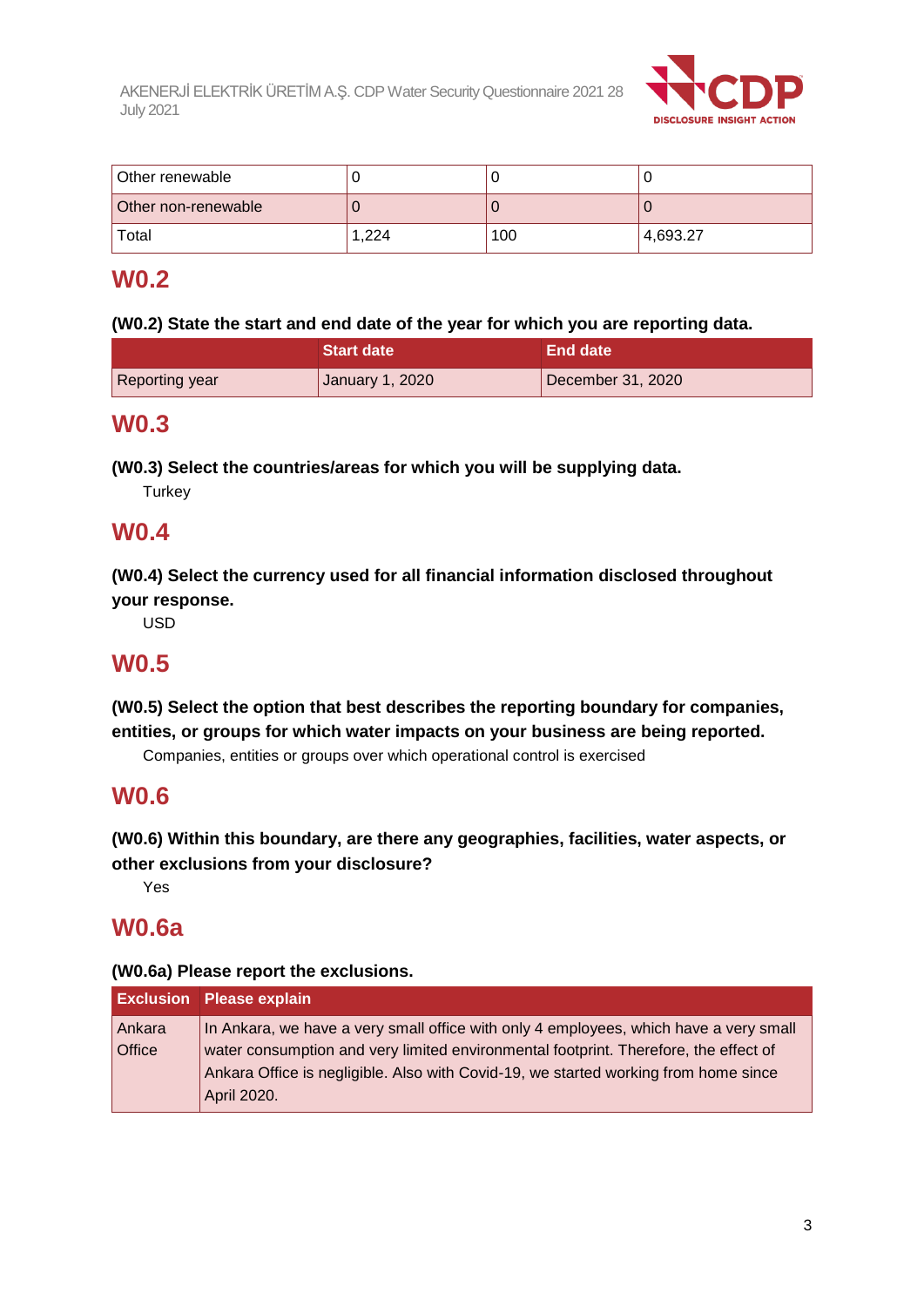

# **W1. Current state**

# **W1.1**

## **(W1.1) Rate the importance (current and future) of water quality and water quantity to the success of your business.**

|                                                                                                 | <b>Direct use</b><br>importance<br>rating | <b>Indirect use</b><br>importance<br>rating | <b>Please explain</b>                                                                                                                                                                                                                                                                                                                                                                                                                                                                                                                                                                                                                                                                                                                                                                                                                                                  |
|-------------------------------------------------------------------------------------------------|-------------------------------------------|---------------------------------------------|------------------------------------------------------------------------------------------------------------------------------------------------------------------------------------------------------------------------------------------------------------------------------------------------------------------------------------------------------------------------------------------------------------------------------------------------------------------------------------------------------------------------------------------------------------------------------------------------------------------------------------------------------------------------------------------------------------------------------------------------------------------------------------------------------------------------------------------------------------------------|
| <b>Sufficient</b><br>amounts of good<br>quality freshwater<br>available for use                 | Vital                                     | <b>Neutral</b>                              | For direct use; water is vital for our operations.<br>Especially at Hydroelectric Power Plants (HEPP)<br>electricity can be generated by means of water.<br>The potential energy of water is transformed to<br>mechanical energy so as to generate electricity.<br>Therefore, availability of water (water quantity) is<br>vital for our operations. Besides; we have a<br>natural gas combined cycle power plant<br>(NGCCPP) and significant volume of water is<br>necessary for cooling purposes. The importance<br>will be kept and increase in the future.<br>For<br>indirect use; water is used for WASH purposes by<br>our contractors and sub-contractors currently and<br>in the future.                                                                                                                                                                       |
| Sufficient<br>amounts of<br>recycled,<br>brackish and/or<br>produced water<br>available for use | Vital                                     | Not very<br>important                       | About direct use of water: Cooling, process and<br>other usage water is provided from Mediterranean<br>Sea in Erzin natural gas combined cycle power<br>plant (NGCCPP). Significant amount of seawater<br>is used for cooling purpose in condenser and<br>discharged to the sea; small amount of this source<br>is used for process and WASH water in the plant.<br>Water quality and quantity are both important for<br>these operations currently and in the future.<br>Cooling water technology is recirculating or<br>closed-loop systems, which reuse cooling water<br>rather than immediately releasing it back to the<br>sea. Such systems withdraw comparatively small<br>amounts of water but lose most of it to<br>evaporation. For indirect use; water is used for<br>WASH purposes by our contractors and sub-<br>contractors currently and in the future. |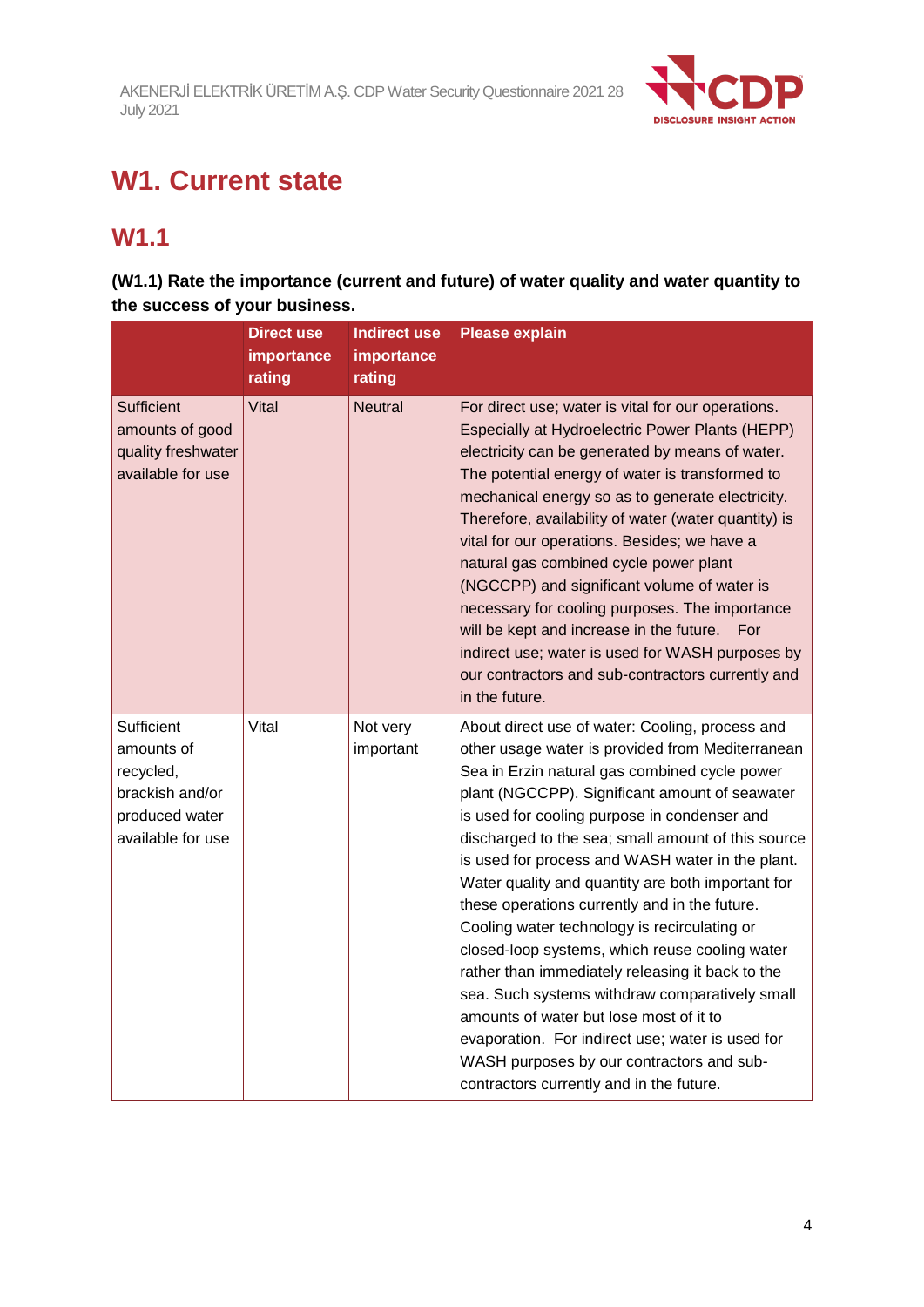

# **W1.2**

## **(W1.2) Across all your operations, what proportion of the following water aspects are regularly measured and monitored?**

|                                          | $%$ of<br>sites/facilities/operations | <b>Please explain</b>                                                                                                                                                                                                                                                                                                                                                                                                                                                                                                                                                                                                                                                                                                                                                                 |
|------------------------------------------|---------------------------------------|---------------------------------------------------------------------------------------------------------------------------------------------------------------------------------------------------------------------------------------------------------------------------------------------------------------------------------------------------------------------------------------------------------------------------------------------------------------------------------------------------------------------------------------------------------------------------------------------------------------------------------------------------------------------------------------------------------------------------------------------------------------------------------------|
| Water withdrawals -<br>total volumes     | 100%                                  | 100% of all water withdrawals are regularly<br>measured and monitored at all sites.                                                                                                                                                                                                                                                                                                                                                                                                                                                                                                                                                                                                                                                                                                   |
| Water withdrawals -<br>volumes by source | 100%                                  | We have different types of power plants and<br>100% of water withdrawals are regularly<br>measured and monitored: At our Erzin Natural<br>Gas Combined Cycle Power Plant (NGCCPP)<br>Cooling, process, WASH and other usage<br>waters in Erzin NGCCPP is provided from<br>Mediterranean Sea and we are monitoring water<br>withdrawals. In HEPP's; potential energy of<br>water is transformed into mechanical energy<br>and this process electricity generates. Water<br>withdrawals in all HEPPs are used only for<br>domestic use (cooking, WC, etc., garden<br>irrigation). We measure and monitor water<br>withdrawals volume by sources at all sites.                                                                                                                           |
| <b>Water withdrawals</b><br>quality      | 76-99                                 | in HEPPs we do not need quality data, because<br>we use only the potential energy of water is<br>transformed to mechanical energy.<br>In Erzin NGCCGT Water Supply and Water<br>Quality: Water requirement during operation is<br>met by treating sea water with reverse osmosis<br>system. The wastewater during operation is<br>disposed though permanent treatment plant and<br>is discharged to sea in accordance with<br>legislations. Seawater is used as the cooling<br>water in the process. The water used in high-<br>pressure steam and tribunes is drawn from the<br>sea with the reverse osmosis method and used<br>as cooling water in<br>the process through a high-tech treatment plant.<br>So we monitor and control seawater quality in<br>withdrawal and discharge |
| Water discharges -<br>total volumes      | 100%                                  | 100% of total volumes of water discharged by<br>destination is regularly measured and monitored<br>at all sites. At Erzin NGCCPP wastewater is<br>discharged into the Mediterranean Sea. One of                                                                                                                                                                                                                                                                                                                                                                                                                                                                                                                                                                                       |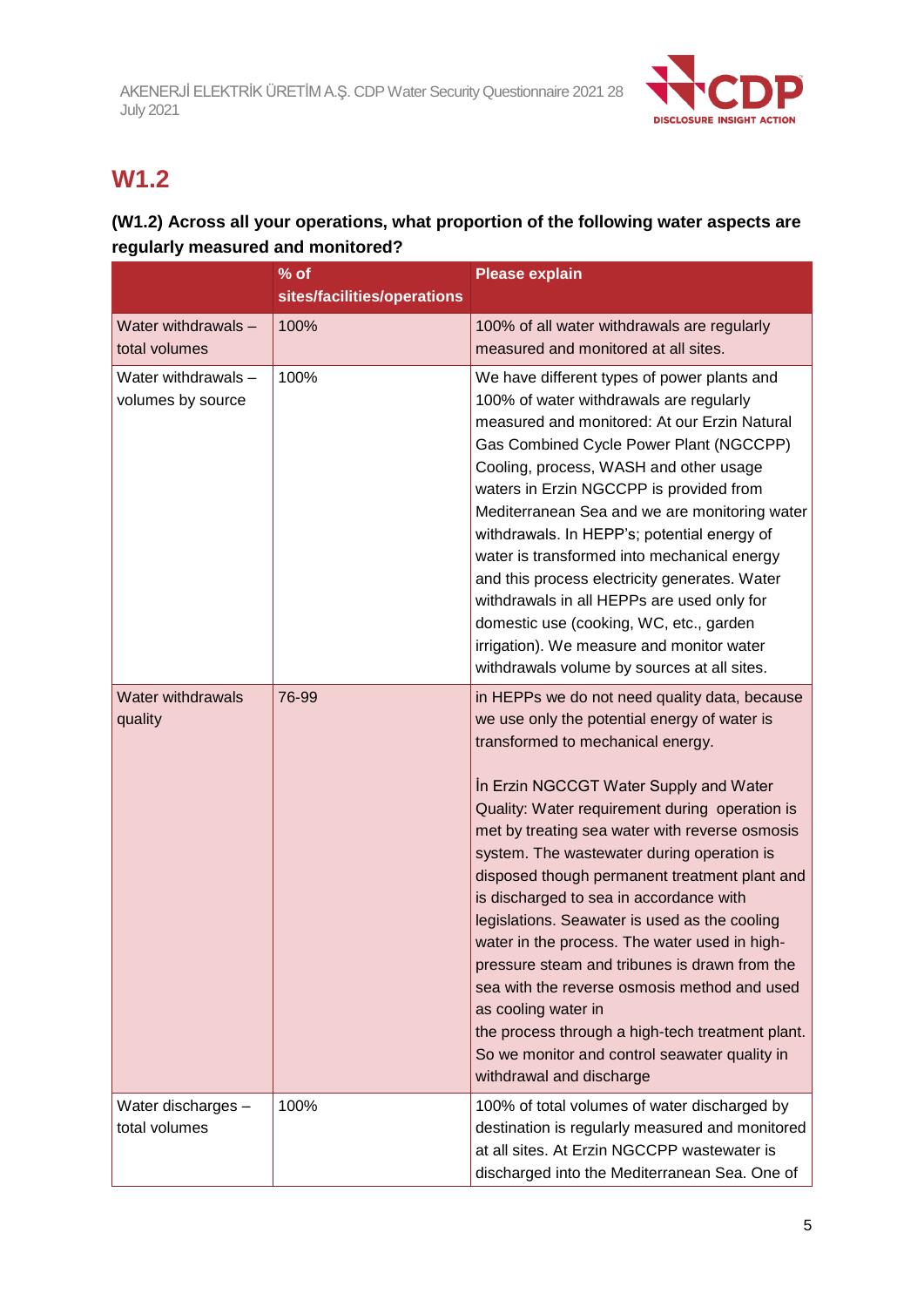

|                                                                 |      | the Erzin Plant's environmental permit's index is<br>the monitoring of the deep-sea discharges.<br>Therefore, we always measure and monitor this<br>parameter with Continues Air Emission<br>Monitoring System and Continues Waste Water<br>Monitoring System. Enviromental and Urban<br>Ministry has monitored these system as well. In<br>HEPPs; domestic wastewater is collected in<br>septic tanks and transported with sewage trucks<br>to municipal treatment plants. Therefore, this<br>parameter is measured and monitored.                                     |
|-----------------------------------------------------------------|------|-------------------------------------------------------------------------------------------------------------------------------------------------------------------------------------------------------------------------------------------------------------------------------------------------------------------------------------------------------------------------------------------------------------------------------------------------------------------------------------------------------------------------------------------------------------------------|
| Water discharges -<br>volumes by<br>destination                 | 100% | 100% of total volumes of water discharged by<br>destination is regularly measured and monitored<br>at all sites. At Erzin NGCCPP wastewater is<br>discharged into the Mediterranean Sea. One of<br>the Erzin Plant's environmental permit's index is<br>the monitoring of the deep-sea discharges.<br>Therefore, we always measure and monitor this<br>parameter. In HEPPs; domestic wastewater is<br>collected in septic tanks and transported with<br>sewage trucks to municipal treatment plants.<br>Therefore, this parameter is measured and<br>monitored.         |
| Water discharges -<br>volumes by treatment<br>method            | 100% | 100% of total volumes of water discharged by<br>treatment method is regularly measured and<br>monitored at all sites. At Erzin NGCCPP<br>wastewater is discharged into the<br>Mediterranean Sea. One of the Erzin Plant's<br>environmental permit's index is the monitoring<br>of the deep-sea discharges. Therefore, we<br>regularly measure and monitor this parameter.<br>In HEPPs; domestic wastewater is collected in<br>septic tanks and transported with sewage trucks<br>to municipal treatment plants. Therefore, this<br>parameter is measured and monitored. |
| Water discharge<br>quality - by standard<br>effluent parameters | 100% | 99.98% of total volumes of water discharged is<br>regularly measured and monitored by water<br>quality by standard effluent parameters. As<br>Erzin is a Natural Gas Combined Cycle Power<br>Plant, it needs high amount of water for cooling<br>process and for that reason 99.98% of our total<br>volumes of water discharged sourced from Erzin<br>NGCCPP. Erzin NGCCPP wastewater is<br>discharged into the Mediterranean Sea. One of<br>the Erzin Plant's environmental permit's index is                                                                          |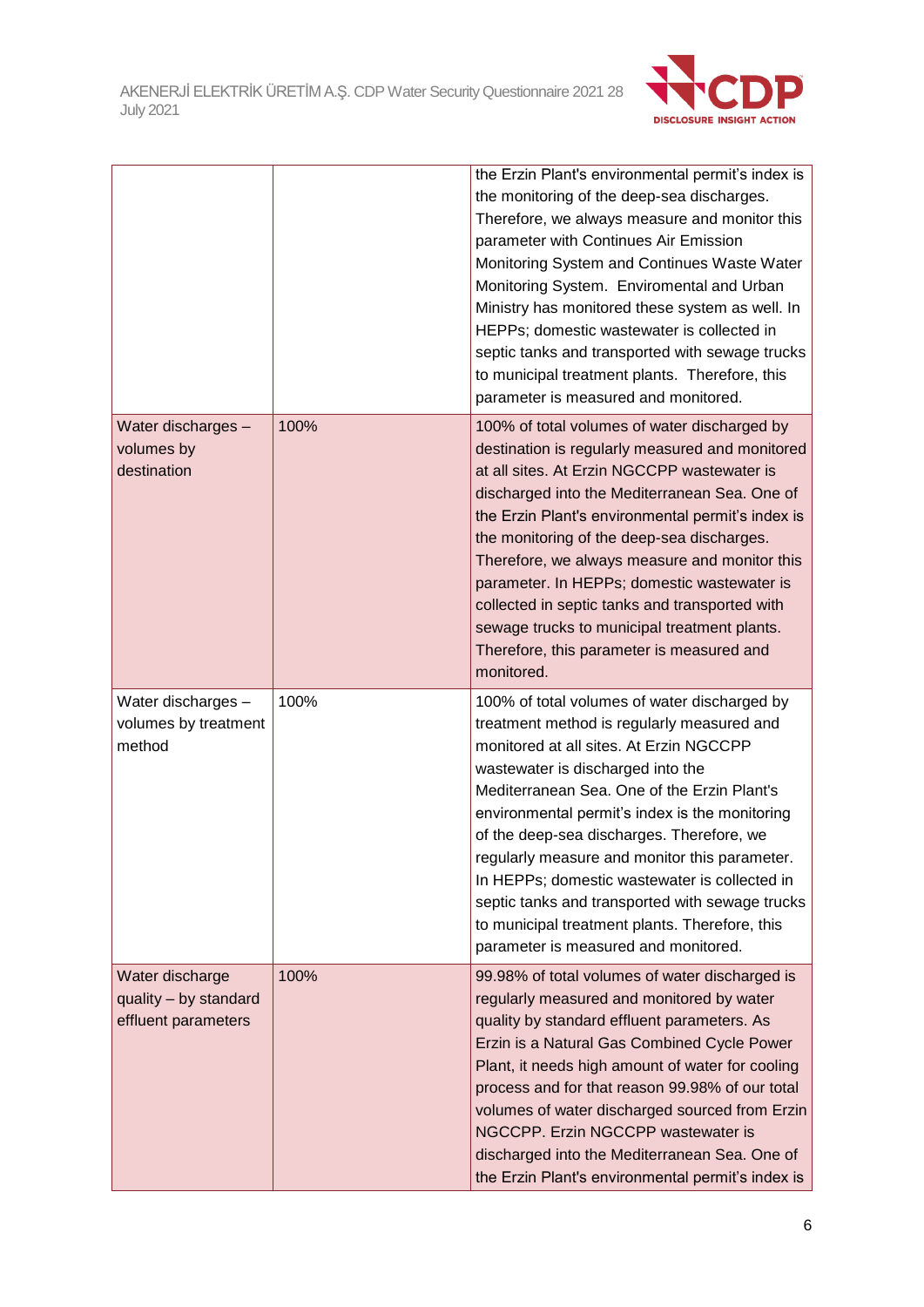

|                                                                                           |       | the monitoring of the water quality by standard<br>effluent parameters. Therefore, we regularly<br>measure and monitor this parameter. In HEPPs;<br>domestic wastewater is collected in septic tanks<br>and transported with sewage trucks to municipal<br>treatment plants. Therefore, waste water quality<br>by standard effluent parameters is not<br>monitored. But it is 0.02% by volume and<br>source is domestic use.                                     |
|-------------------------------------------------------------------------------------------|-------|------------------------------------------------------------------------------------------------------------------------------------------------------------------------------------------------------------------------------------------------------------------------------------------------------------------------------------------------------------------------------------------------------------------------------------------------------------------|
| Water discharge<br>quality - temperature                                                  | 76-99 | Akenerji has both a NGPP and HEPPs in its<br>portfolio. For Erzin NGCCPP, seawater is the<br>source for withdrawal and discharge. Inline with<br>Erzin NGCCPP's environmental permit; the<br>relevant KPIs should be measured, monitored<br>and expected to be met in certain limits (Eg;<br>monitoring the standard effluent parameters,<br>temperature rise in water discharge).                                                                               |
| Water consumption -<br>total volume                                                       | 100%  | We regularly measure and monitor the 100% of<br>our water withdrawals and discharges at all<br>sites. Therefore, water consumption is regularly<br>measured and monitored by 100%.                                                                                                                                                                                                                                                                               |
| Water<br>recycled/reused                                                                  | 76-99 | Cooling water technology is recirculating or<br>closed-loop systems, which reuse cooling water<br>rather than immediately releasing it back to the<br>sea.                                                                                                                                                                                                                                                                                                       |
| The provision of fully-<br>functioning, safely<br>managed WASH<br>services to all workers | 76-99 | In HEPPs; domestic wastewater is collected in<br>septic tanks and transported with sewage trucks<br>to municipal treatment plants. Therefore, this<br>parameter is measured and monitored. For our<br>Erzin NGCCPP; water for facilities providing<br>fully-functioning WASH services for all workers<br>is not measured separately. Therefore, water<br>aspects could not regularly be measured and<br>monitored only 1 of 7 power plants for WASH<br>services. |

# **W-EU1.2a**

**(W-EU1.2a) For your hydropower operations, what proportion of the following water aspects are regularly measured and monitored?**

| $%$ of                      | <b>Please explain</b> |
|-----------------------------|-----------------------|
| sites/facilities/operations |                       |
| measured and monitored      |                       |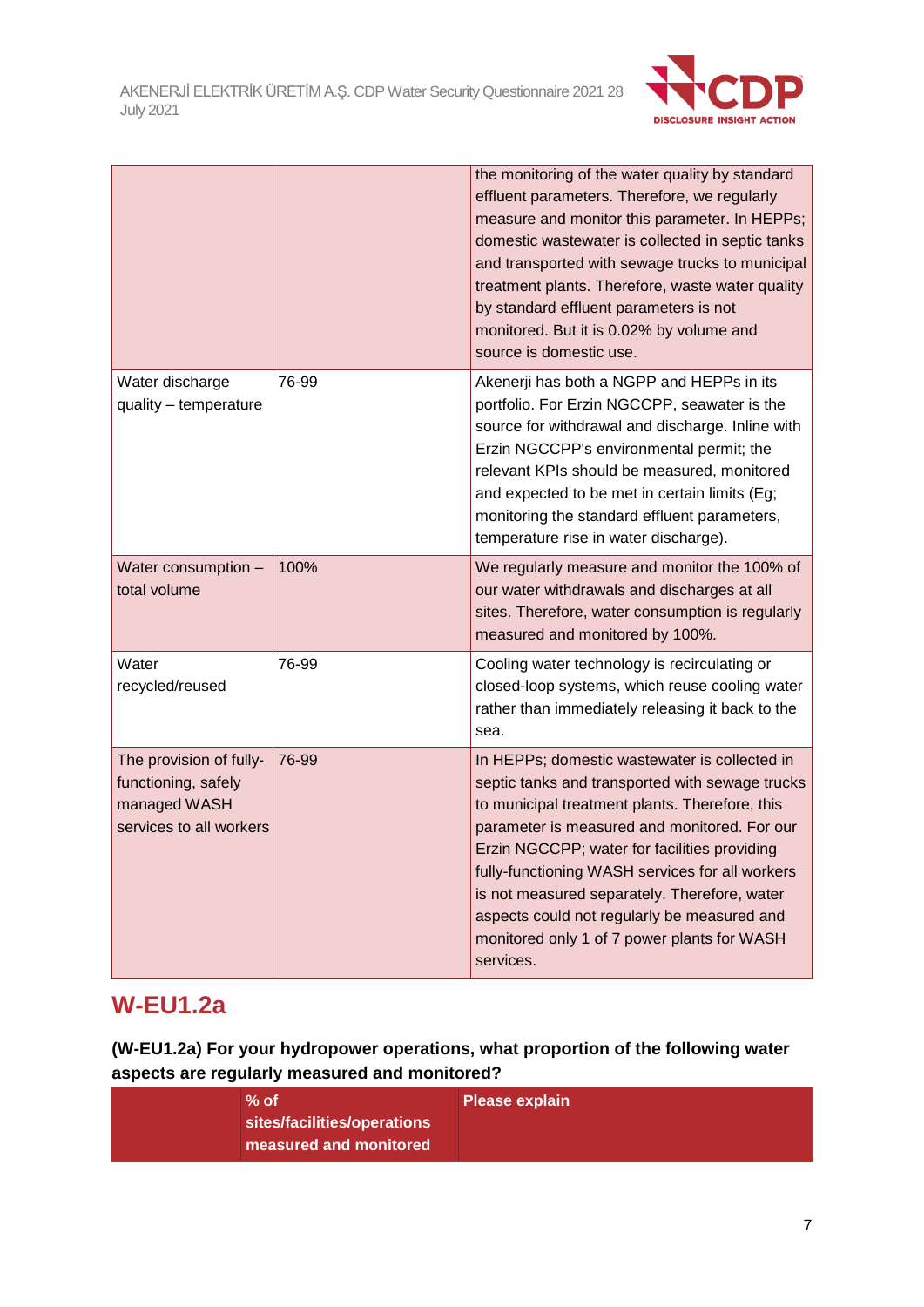

| Fulfilment of<br>downstream<br>environmental<br>flows | 100%         | Akenerji analysed and monitored 100% of its<br>hydro power plant flows in Turkey. Environmental<br>flow which is the minimum amount of water that<br>must be left in the riverbed along the penstock<br>according to environmental regulations, it is<br>monitored in online system by the ministry of<br>environment and urbanization.                                                                  |
|-------------------------------------------------------|--------------|----------------------------------------------------------------------------------------------------------------------------------------------------------------------------------------------------------------------------------------------------------------------------------------------------------------------------------------------------------------------------------------------------------|
| Sediment loading 100%                                 |              | The potential accumulation of sediments<br>upstream of the reservoir is regularly monitored<br>as part of the operating standards used for<br>hydroelectric power plants. Sediments collect<br>behind dam when its loading. For example<br>sediment collecting was completed at water intake<br>structure for Himmetli HEPP and lake area<br>cleaning for Feke I HEPP to increase water flow in<br>2020. |
| Other, please<br>specify                              | Not relevant | n/a                                                                                                                                                                                                                                                                                                                                                                                                      |

# **W1.2b**

## **(W1.2b) What are the total volumes of water withdrawn, discharged, and consumed across all your operations, and how do these volumes compare to the previous reporting year?**

|                      | <b>Volume</b><br>(megaliters/year) | <b>Comparison</b><br>with previous<br>reporting year | <b>Please explain</b>                                                                                                                                                                                                                                                                                                                                                      |
|----------------------|------------------------------------|------------------------------------------------------|----------------------------------------------------------------------------------------------------------------------------------------------------------------------------------------------------------------------------------------------------------------------------------------------------------------------------------------------------------------------------|
| Total<br>withdrawals | 14,047.44                          | Higher                                               | Trend thresholds are applied consistently to<br>all our businesses: anything under $+/- 4\%$ is<br>"about the same", anything over +/- 4% is<br>'Higher'/'Lower' compared to the previous<br>year, and anything +/-20% is 'Much<br>higher'/'Much lower'.<br>The total withdrawals is increased by 13% in<br>comparison to the last year and it is higher<br>than last year |
| Total<br>discharges  | 11,827.03                          | Higher                                               | Trend thresholds are applied consistently to<br>all our businesses: anything under +/- 4% is<br>"about the same", anything over +/- 4% is<br>'Higher'/'Lower' compared to the previous<br>year, and anything +/-20% is 'Much<br>higher'/'Much lower'.<br>The total discharge is increased 18.98 % in                                                                       |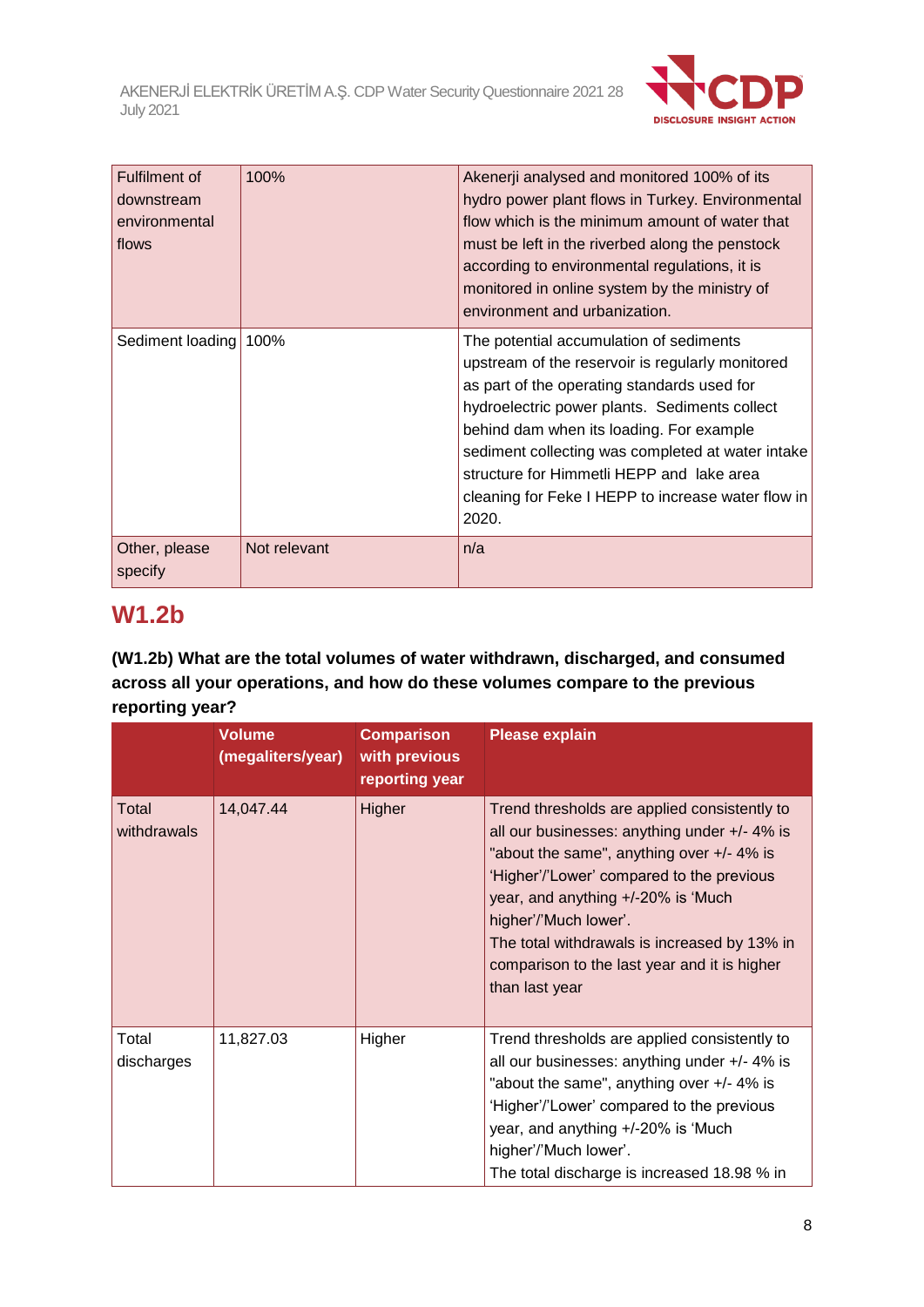

|                      |          |       | comparison to the last year and it is higher                                                                                                                                                                                                                                                                                                              |
|----------------------|----------|-------|-----------------------------------------------------------------------------------------------------------------------------------------------------------------------------------------------------------------------------------------------------------------------------------------------------------------------------------------------------------|
| Total<br>consumption | 2,221.98 | Lower | Trend thresholds are applied consistently to<br>all our businesses: anything under $+/- 4\%$ is<br>"about the same", anything over +/- 4% is<br>'Higher'/'Lower' compared to the previous<br>year, and anything +/-20% is 'Much<br>higher'/'Much lower'.<br>The total volume of water consumed is<br>decreased by 10 % in comparison to the last<br>year. |

# **W1.2d**

### **(W1.2d) Indicate whether water is withdrawn from areas with water stress and provide the proportion.**

|          | <b>Withdrawals</b><br>are from<br>areas with<br>water stress | $\%$<br>withdrawn<br>from areas<br>with water<br><b>stress</b> | <b>Comparison</b><br>with previous tool<br>reporting<br>year |                        | <b>Identification Please explain</b>                                                                                                                                                                                                                                                                                                                                                                                                                                                                                                                                                                                                                                                                                                                                                 |
|----------|--------------------------------------------------------------|----------------------------------------------------------------|--------------------------------------------------------------|------------------------|--------------------------------------------------------------------------------------------------------------------------------------------------------------------------------------------------------------------------------------------------------------------------------------------------------------------------------------------------------------------------------------------------------------------------------------------------------------------------------------------------------------------------------------------------------------------------------------------------------------------------------------------------------------------------------------------------------------------------------------------------------------------------------------|
| Row<br>1 | Yes                                                          | 100%                                                           | About the<br>same                                            | <b>WRI</b><br>Aqueduct | We use WRI Aqueduct Water<br>Risk Atlas tool to identify overall<br>water risks, baseline water<br>stress, projected change in<br>water stress, flood occurrence,<br>drought severity, groundwater<br>stress, etc. By using the tool, we<br>assessed the water stress risk<br>level for each of our locations by<br>entering their coordinates on the<br>tool and identifying the basin<br>they are located at. Feke 1,<br>Feke 2, Himmetli, Gökkaya<br>HEPP, Erzin NGCCPP and<br>Head Office in Turkey are listed<br>as having Extremely High Water<br>Stress Levels >80% and<br>withdrawn water level is %99.86<br>of our total withdrawn. Burc<br><b>HEPP and Bulam HEPP are</b><br>listed in Low Water Stress<br>Levels >10% and withdrawn<br>water level is %0.014 of our total |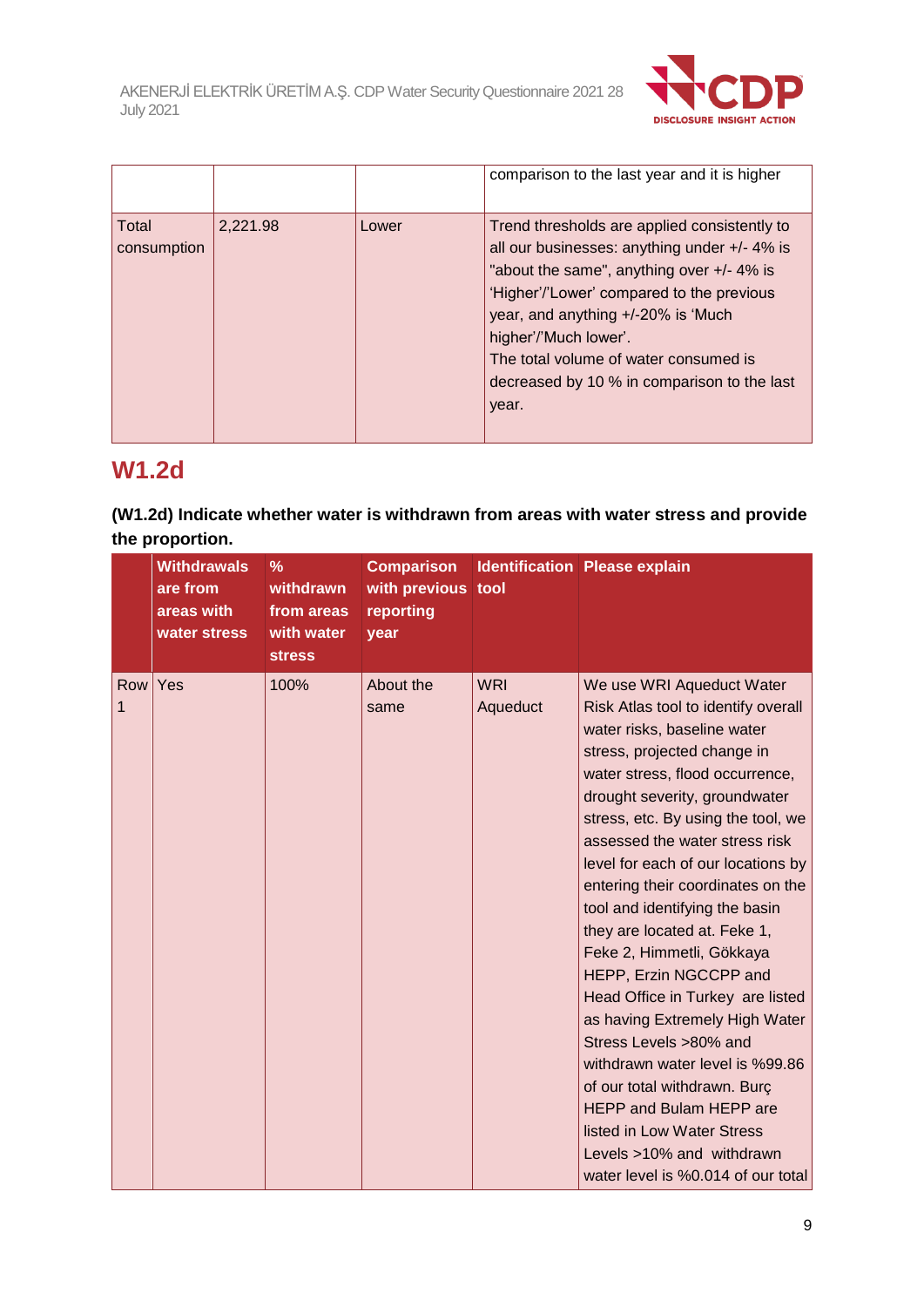

|  |  | withdrawn. Uluabat HEPP and     |
|--|--|---------------------------------|
|  |  | Ayyıldız WPP are listed in High |
|  |  | Water Stress Levels 40-80%      |
|  |  | and withdrawn water level is    |
|  |  | %0.13 of our total withdrawn.   |
|  |  | This is our first time of       |
|  |  | measurement.                    |

# **W1.2h**

## **(W1.2h) Provide total water withdrawal data by source.**

|                                                                                           | <b>Relevance Volume</b> | (megaliters/year) | <b>Comparison</b><br>with previous<br>reporting<br>year | <b>Please explain</b>                                                                                                                                                                                                                                                                                                                                                         |
|-------------------------------------------------------------------------------------------|-------------------------|-------------------|---------------------------------------------------------|-------------------------------------------------------------------------------------------------------------------------------------------------------------------------------------------------------------------------------------------------------------------------------------------------------------------------------------------------------------------------------|
| Fresh surface water,<br>including rainwater,<br>water from wetlands,<br>rivers, and lakes | Relevant                | 0.1               | About the<br>same                                       | Trend thresholds are<br>applied consistently to all<br>our businesses: anything<br>under $+/- 4\%$ is "about the<br>same", anything over +/-<br>4% is 'Higher'/'Lower'<br>compared to the previous<br>year, and anything +/-20%<br>is 'Much higher'/'Much<br>lower'.<br>Fresh surface water<br>withdrawals are about the<br>same by 1 % in<br>comparison to the last<br>year. |
| <b>Brackish surface</b><br>water/Seawater                                                 | Relevant                | 14,035.14         | Higher                                                  | Trend thresholds are<br>applied consistently to all<br>our businesses: anything<br>under $+/- 4\%$ is "about the<br>same", anything over +/-<br>4% is 'Higher'/'Lower'<br>compared to the previous<br>year, and anything +/-20%<br>is 'Much higher'/'Much<br>lower'.<br>Seawater withdrawals are<br>increased by 13 %<br>changing.                                            |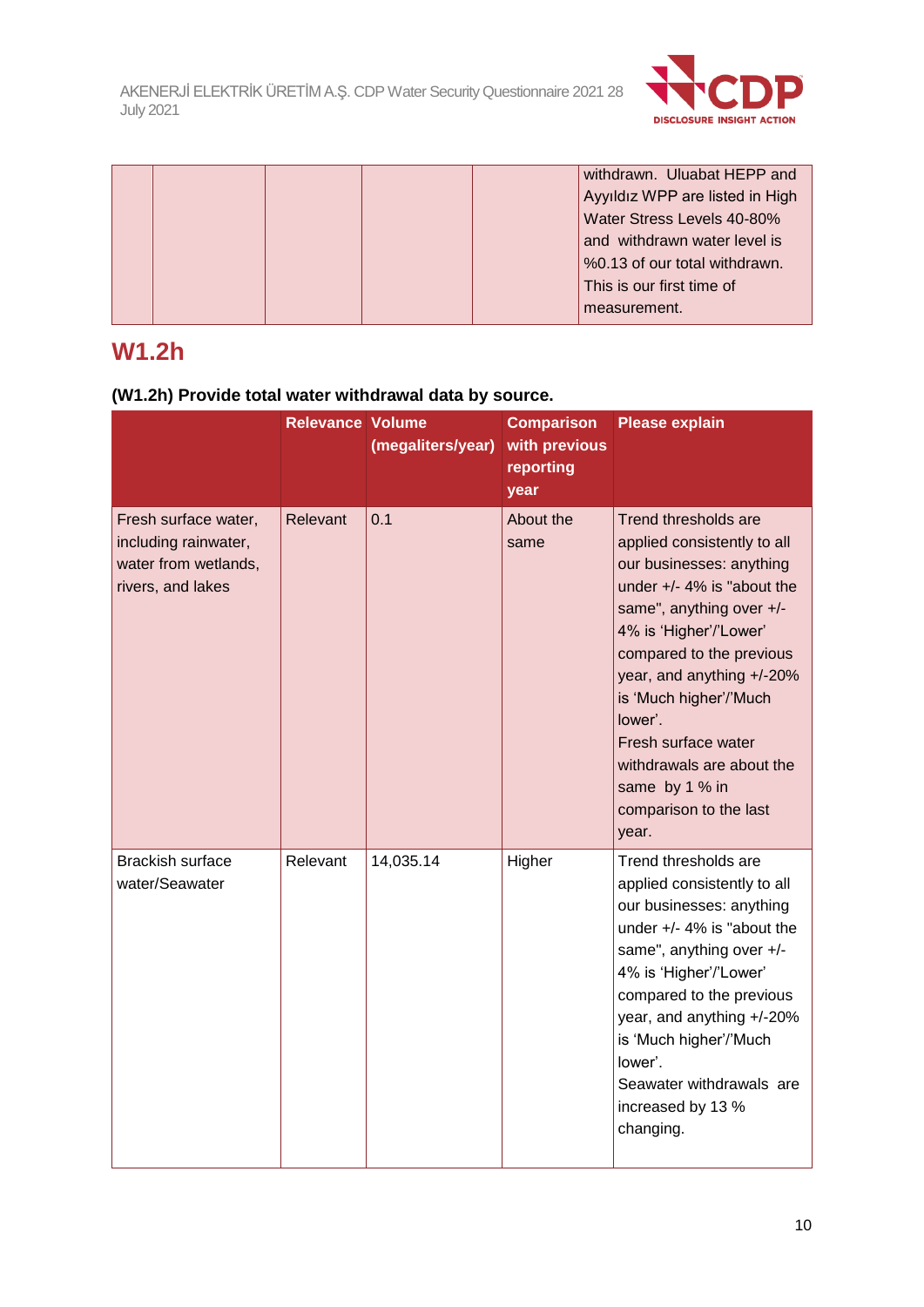

| Groundwater -<br>renewable      | Relevant               | 4.27 | Higher      | Trend thresholds are<br>applied consistently to all<br>our businesses: anything<br>under $+/- 4\%$ is "about the<br>same", anything over +/-<br>4% is 'Higher'/'Lower'<br>compared to the previous<br>year, and anything +/-20%<br>is 'Much higher'/'Much<br>lower'.<br>Our groundwater-<br>renewable witdrawal is<br>higher 7 % than last year.                         |
|---------------------------------|------------------------|------|-------------|--------------------------------------------------------------------------------------------------------------------------------------------------------------------------------------------------------------------------------------------------------------------------------------------------------------------------------------------------------------------------|
| Groundwater - non-<br>renewable | <b>Not</b><br>relevant |      |             | We do not use non-<br>renewable groundwater.                                                                                                                                                                                                                                                                                                                             |
| Produced/Entrained<br>water     | <b>Not</b><br>relevant |      |             | We do not use produced<br>water.                                                                                                                                                                                                                                                                                                                                         |
| Third party sources             | Relevant               | 7.93 | Much higher | Trend thresholds are<br>applied consistently to all<br>our businesses: anything<br>under $+/- 4\%$ is "about the<br>same", anything over +/-<br>4% is 'Higher'/'Lower'<br>compared to the previous<br>year, and anything +/-20%<br>is 'Much higher'/'Much<br>lower'.<br>Third party sources<br>withdrawals are much<br>higher %30 Because of<br>increasing the manpower. |

# **W1.2i**

## **(W1.2i) Provide total water discharge data by destination.**

|                               | <b>Relevance Volume</b> | (megaliters/year) with previous | <b>Comparison</b><br>reporting year | <b>Please explain</b>                         |
|-------------------------------|-------------------------|---------------------------------|-------------------------------------|-----------------------------------------------|
| <b>Fresh surface</b><br>water | <b>Not</b><br>relevant  |                                 |                                     | We do not discharge to fresh<br>surface water |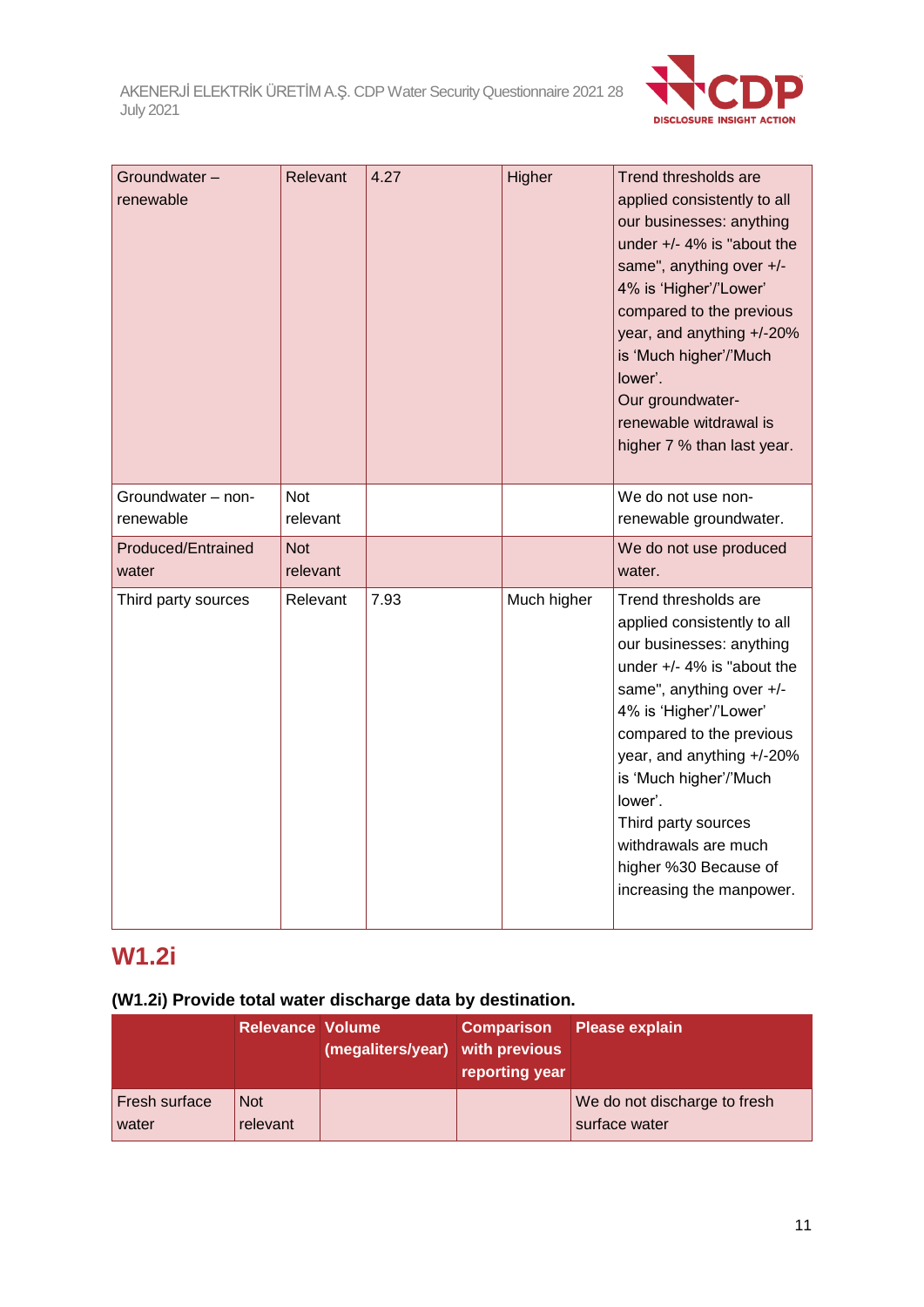

| <b>Brackish</b><br>surface<br>water/seawater | Relevant               | 11,824.78 | Higher     | Trend thresholds are applied<br>consistently to all our businesses:<br>anything under +/- 4% is "about<br>the same", anything over +/- 4%<br>is 'Higher'/'Lower' compared to<br>the previous year, and anything<br>+/-20% is 'Much higher'/'Much<br>lower'.<br>We discharge the water to deep<br>sea in line with the environmental<br>permit at Erzin NGCCPP.<br>According to the reporting year<br>figures; 99% of our withdrawal is<br>sourced from our Erzin NGCCPP.<br>It is increased 18.99 % according<br>to the last year.                              |
|----------------------------------------------|------------------------|-----------|------------|-----------------------------------------------------------------------------------------------------------------------------------------------------------------------------------------------------------------------------------------------------------------------------------------------------------------------------------------------------------------------------------------------------------------------------------------------------------------------------------------------------------------------------------------------------------------|
| Groundwater                                  | <b>Not</b><br>relevant |           |            | We do not discharge to<br>groundwater.                                                                                                                                                                                                                                                                                                                                                                                                                                                                                                                          |
| Third-party<br>destinations                  | Relevant               | 2.24      | Much lower | Trend thresholds are applied<br>consistently to all our businesses:<br>anything under +/- 4% is "about<br>the same", anything over +/- 4%<br>is 'Higher'/'Lower' compared to<br>the previous year, and anything<br>+/-20% is 'Much higher'/'Much<br>lower'.<br>In HEPPs and Ayyıldız WPP;<br>domestic wastewater is collected<br>in septic tanks and transported<br>with sewage trucks to municipal<br>treatment plants. Head Office<br>AKHAN also discharge to<br>municipal wastewater treatment<br>plant. Discharge is 24 % much<br>lower than the last year. |

# **W1.2j**

## **(W1.2j) Within your direct operations, indicate the highest level(s) to which you treat your discharge.**

| Relevanc Volume    | Compariso % of your |                                                                                              | <b>Please</b> |
|--------------------|---------------------|----------------------------------------------------------------------------------------------|---------------|
| e of<br>treatment) | volume              | (megaliters/year n of treated sites/facilities/operation explain<br>s this volume applies to |               |
|                    | with                |                                                                                              |               |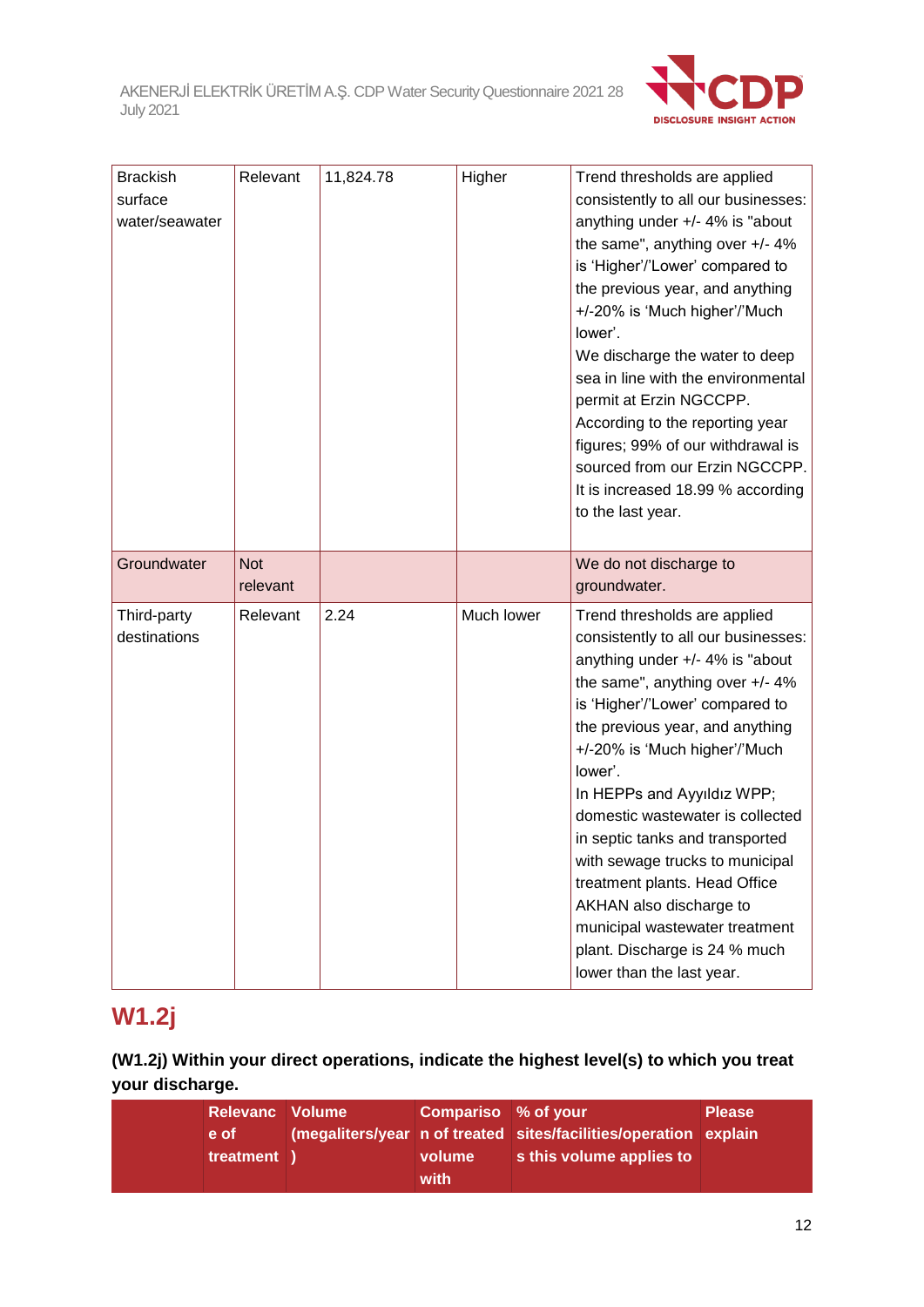

|                                                                        | level to<br>discharge  |           | previous<br>reporting<br>year |          |                                                                                                                                                                                                                                                                                                                                                   |
|------------------------------------------------------------------------|------------------------|-----------|-------------------------------|----------|---------------------------------------------------------------------------------------------------------------------------------------------------------------------------------------------------------------------------------------------------------------------------------------------------------------------------------------------------|
| <b>Tertiary</b><br>treatment                                           | <b>Not</b><br>relevant |           |                               |          | <b>Tertiary</b><br>treatment is<br>not relevant                                                                                                                                                                                                                                                                                                   |
| Secondary<br>treatment                                                 | Not<br>relevant        |           |                               |          | Secondary<br>treatment is<br>not relevant                                                                                                                                                                                                                                                                                                         |
| Primary<br>treatment<br>only                                           | <b>Not</b><br>relevant |           |                               |          | Primary<br>treatment is<br>not relevant                                                                                                                                                                                                                                                                                                           |
| Discharge<br>to the<br>natural<br>environmen<br>t without<br>treatment | <b>Not</b><br>relevant |           |                               |          | Discharge to<br>the natural<br>environment<br>without<br>treatment is<br>not relevant                                                                                                                                                                                                                                                             |
| Discharge<br>to a third<br>party<br>without<br>treatment               | Relevant               | 2.24      | Much lower                    | 91-99    | In HEPPs and<br>Ayyıldız WPP;<br>domestic<br>wastewater is<br>collected in<br>septic tanks<br>and<br>transported<br>with sewage<br>trucks to<br>municipal<br>treatment<br>plants. Head<br><b>Office AKHAN</b><br>also discharge<br>to municipal<br>wastewater<br>treatment<br>plant.<br>Discharge is<br>24 % much<br>lower than the<br>last year. |
| Other                                                                  | Relevant               | 11,824.78 | Higher                        | $1 - 10$ | Trend<br>thresholds are<br>applied                                                                                                                                                                                                                                                                                                                |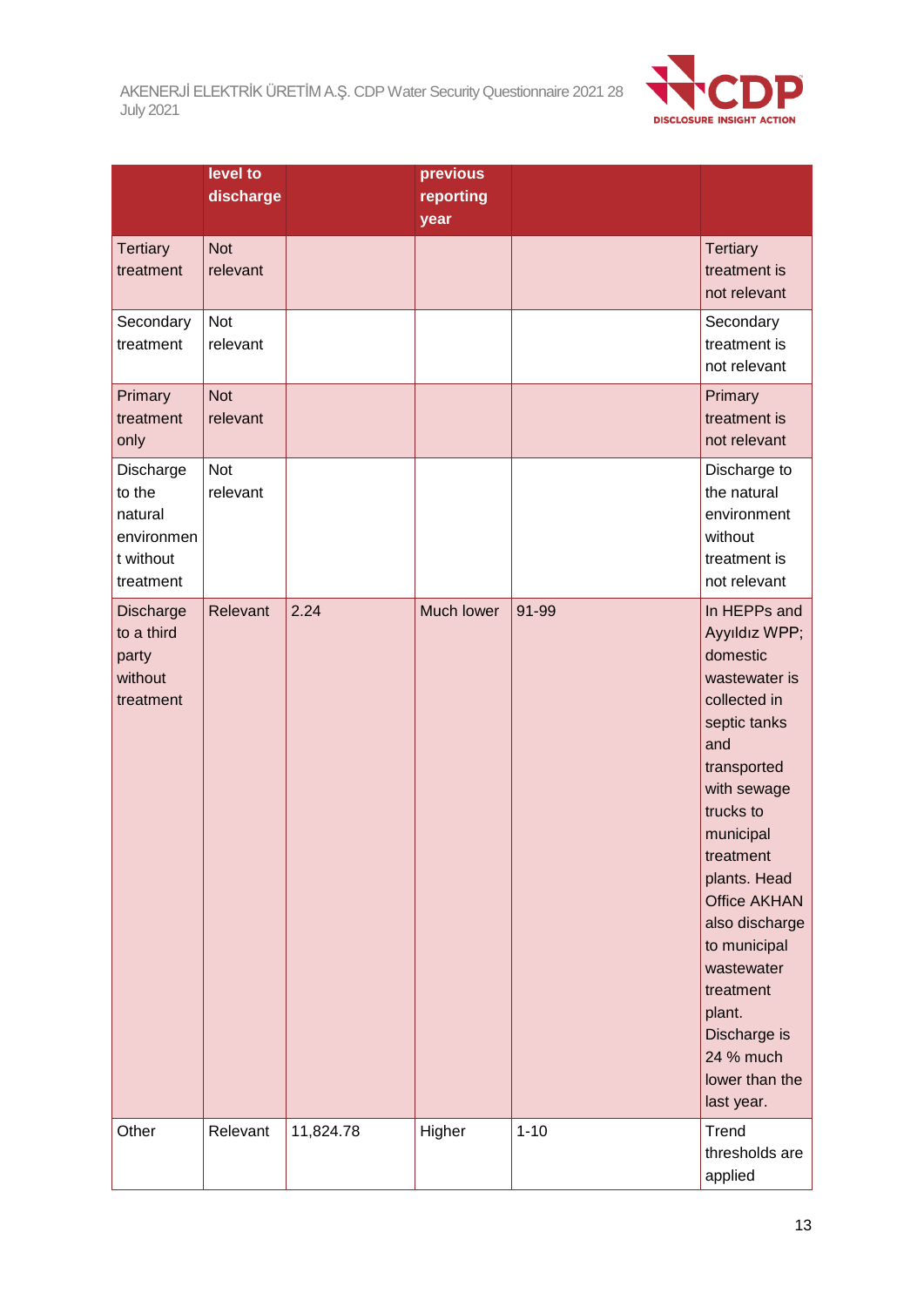

|  |  | consistently to |
|--|--|-----------------|
|  |  | all our         |
|  |  | businesses:     |
|  |  | anything under  |
|  |  | $+/- 4%$ is     |
|  |  | "about the      |
|  |  | same",          |
|  |  | anything over   |
|  |  | $+/- 4%$ is     |
|  |  | 'Higher'/'Lower |
|  |  | ' compared to   |
|  |  | the previous    |
|  |  | year, and       |
|  |  | anything +/-    |
|  |  | 20% is 'Much    |
|  |  | higher'/'Much   |
|  |  | lower'.         |
|  |  | We discharge    |
|  |  | the water to    |
|  |  | deep sea in     |
|  |  | line with the   |
|  |  | environmental   |
|  |  | permit at Erzin |
|  |  | NGCCPP.         |
|  |  | According to    |
|  |  | the reporting   |
|  |  | year figures;   |
|  |  | 99% of our      |
|  |  | withdrawal is   |
|  |  | sourced from    |
|  |  | our Erzin       |
|  |  | NGCCPP. It      |
|  |  | is increased    |
|  |  | 18.99 %         |
|  |  | according to    |
|  |  | the last year.  |
|  |  | Wastewater      |
|  |  | Treatment       |
|  |  | System:         |
|  |  | Wastewater      |
|  |  | treatment       |
|  |  | systems in      |
|  |  | Erzin NG        |
|  |  | CCPP are the    |
|  |  | systems of oily |
|  |  | water           |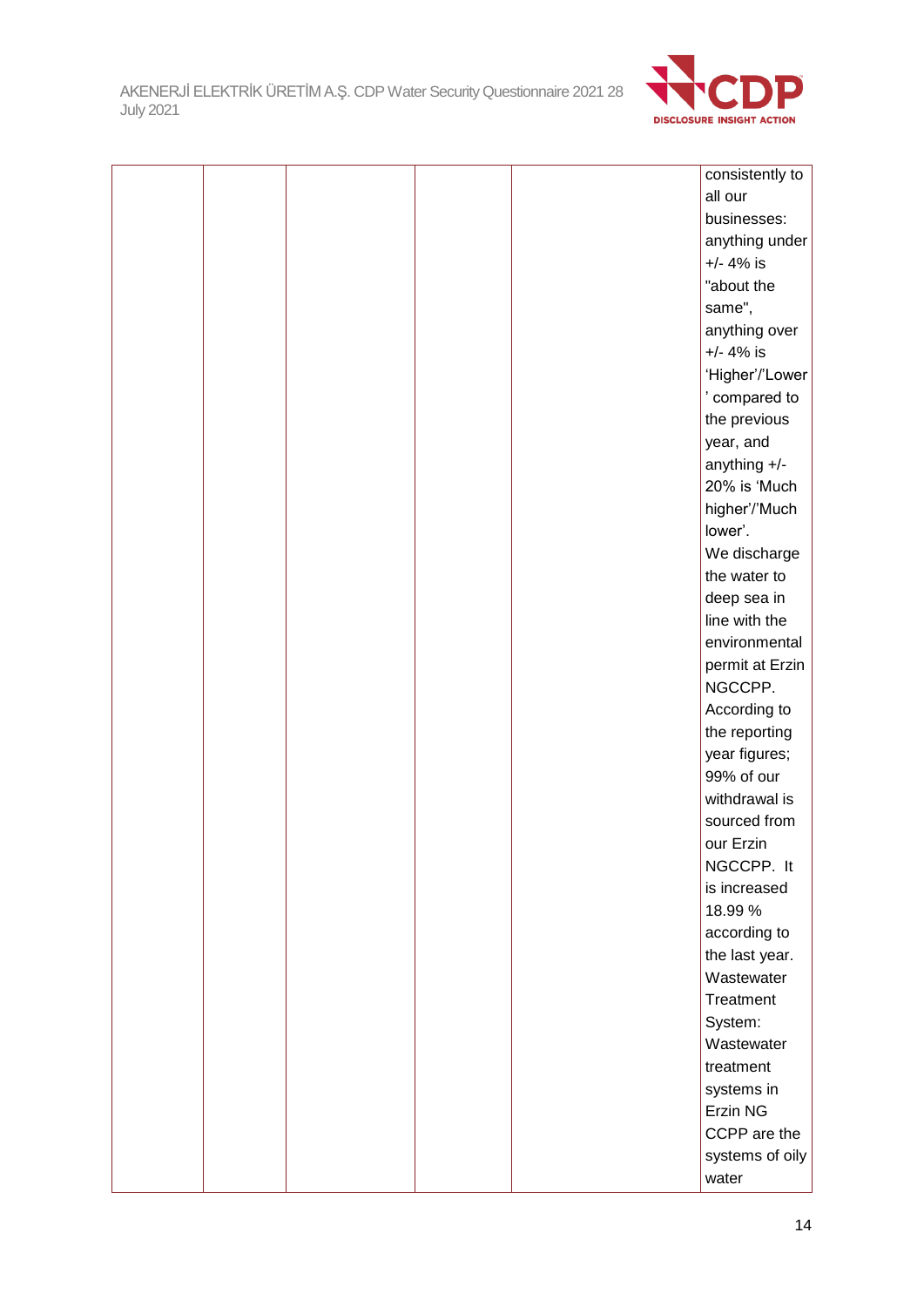

|  |  |  | treatment,       |
|--|--|--|------------------|
|  |  |  | domestic         |
|  |  |  | waste water      |
|  |  |  | treatment and    |
|  |  |  | wastewater       |
|  |  |  | used for fire    |
|  |  |  | fighting.        |
|  |  |  | After oily       |
|  |  |  | wastewater on    |
|  |  |  | the surface of   |
|  |  |  | recommended      |
|  |  |  | plant is treated |
|  |  |  | in separator,    |
|  |  |  | those will be    |
|  |  |  | sent to          |
|  |  |  | discharge        |
|  |  |  | water            |
|  |  |  | treatment unit.  |
|  |  |  | After the        |
|  |  |  | treatment in     |
|  |  |  | this unit, these |
|  |  |  | waters will be   |
|  |  |  | discharged to    |
|  |  |  | Mediterranean    |
|  |  |  | Sea.             |
|  |  |  | pH value of      |
|  |  |  | wastewater       |
|  |  |  | arising from     |
|  |  |  | related          |
|  |  |  | treatment and    |
|  |  |  | condensate       |
|  |  |  | conditioning     |
|  |  |  | systems is       |
|  |  |  | adjusted and     |
|  |  |  | neutralized.     |
|  |  |  | Neutralized      |
|  |  |  | water is sent    |
|  |  |  | to discharge     |
|  |  |  | water            |
|  |  |  | treatment        |
|  |  |  | pools and then   |
|  |  |  | discharged to    |
|  |  |  | Mediterranean    |
|  |  |  | Sea.             |
|  |  |  | In case of any   |
|  |  |  | fire, appearing  |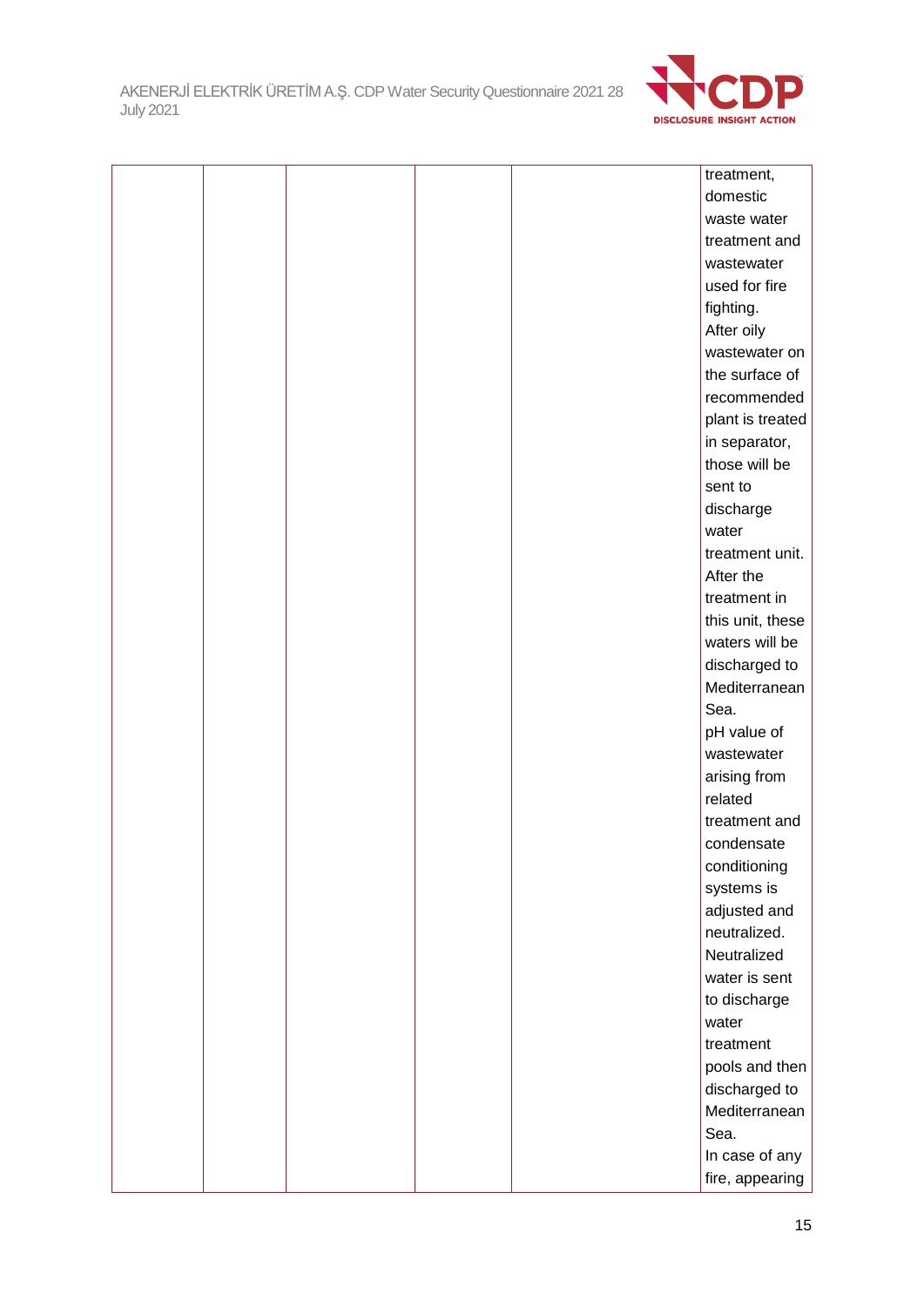

|  |  |  | wastewater is   |
|--|--|--|-----------------|
|  |  |  | treated in oil  |
|  |  |  | separators      |
|  |  |  | and sent to     |
|  |  |  | treatment       |
|  |  |  | pools and then  |
|  |  |  | discharged.     |
|  |  |  | Gas turbine     |
|  |  |  | wash waters     |
|  |  |  | will not be     |
|  |  |  | treated in the  |
|  |  |  | plant due to    |
|  |  |  | chemical        |
|  |  |  | contents.       |
|  |  |  | Wash water      |
|  |  |  | with chemical   |
|  |  |  | content will be |
|  |  |  | sent to         |
|  |  |  | licensed        |
|  |  |  | discharge       |
|  |  |  | facilities.     |
|  |  |  |                 |
|  |  |  |                 |
|  |  |  |                 |

# **W-EU1.3**

**(W-EU1.3) Do you calculate water intensity for your electricity generation activities?** Yes

# **W-EU1.3a**

**(W-EU1.3a) Provide the following intensity information associated with your electricity generation activities.**

| <b>Water</b><br>intensity<br>value (m3) | Numerator:<br>water aspect        | <b>Denominator</b>              | <b>Comparison</b><br>with previous<br>reporting year | <b>Please explain</b>                                                                                                                                                                                                                                                                |
|-----------------------------------------|-----------------------------------|---------------------------------|------------------------------------------------------|--------------------------------------------------------------------------------------------------------------------------------------------------------------------------------------------------------------------------------------------------------------------------------------|
| 2.99                                    | <b>Total water</b><br>withdrawals | Other, please<br>specify<br>GWh | Lower                                                | Based on total water withdrawn<br>intensity of our electricity generation<br>activities is 3.20 Megaliters / GWh for<br>2019 and 2.99 Megaliters / GWh for<br>2020. 2020 intensity is decreased<br>$6.57\%$ .<br>Trend thresholds are applied<br>consistently to all our businesses: |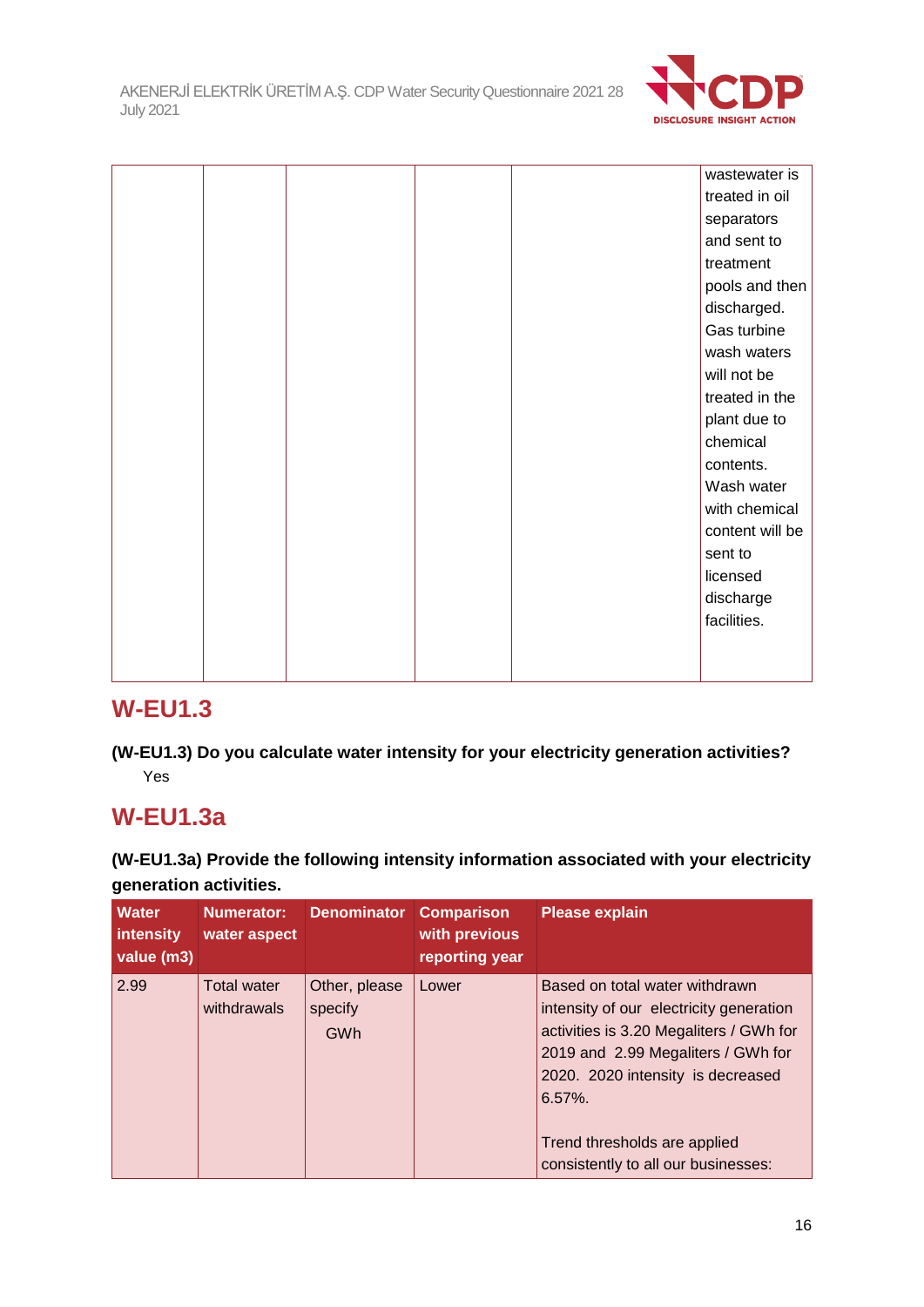

|      |                                                     |                                 |                | anything under $+/- 4\%$ is "about the<br>same", anything over +/- 4% is<br>'Higher'/'Lower' compared to the<br>previous year, and anything +/-20% is<br>'Much higher'/'Much lower'.                                                                                                                                                                                                                      |
|------|-----------------------------------------------------|---------------------------------|----------------|-----------------------------------------------------------------------------------------------------------------------------------------------------------------------------------------------------------------------------------------------------------------------------------------------------------------------------------------------------------------------------------------------------------|
| 0.47 | <b>Total water</b><br>consumption                   | Other, please<br>specify<br>GWh | Much lower     | Based on total water consumption<br>intensity of our electricity generation<br>activities is 0.64 Megaliters / GWh for<br>2019 and 0.47 Megaliters / GWh for<br>2020. It is decreased 25.92 % much<br>lower than 2019.                                                                                                                                                                                    |
|      |                                                     |                                 |                | Trend thresholds are applied<br>consistently to all our businesses:<br>anything under $+/- 4\%$ is "about the<br>same", anything over +/- 4% is<br>'Higher'/'Lower' compared to the<br>previous year, and anything +/-20% is<br>'Much higher'/'Much lower'.                                                                                                                                               |
| 2.52 | Other, please<br>specify<br>total water<br>dicharge | Other, please<br>specify<br>GWh | About the same | Based on total water disharge intensity<br>of our electricity generation activities<br>is 2.56 Megaliters / GWh for 2019 and<br>2.52 Megaliters / GWh for 2020. It is<br>decreased 1.73 % nearly the same as<br>2019.<br>Trend thresholds are applied<br>consistently to all our businesses:<br>anything under +/- 4% is "about the<br>same", anything over +/- 4% is<br>'Higher'/'Lower' compared to the |
|      |                                                     |                                 |                | previous year, and anything +/-20% is<br>'Much higher'/'Much lower'.                                                                                                                                                                                                                                                                                                                                      |

## **W1.4**

### **(W1.4) Do you engage with your value chain on water-related issues?**

Yes, our customers or other value chain partners

# **W1.4c**

## **(W1.4c) What is your organization's rationale and strategy for prioritizing engagements with customers or other partners in its value chain?**

We included some terms and conditions about environmental and occupational health and safety to our general procurement agreement. In addition to that; we do not request our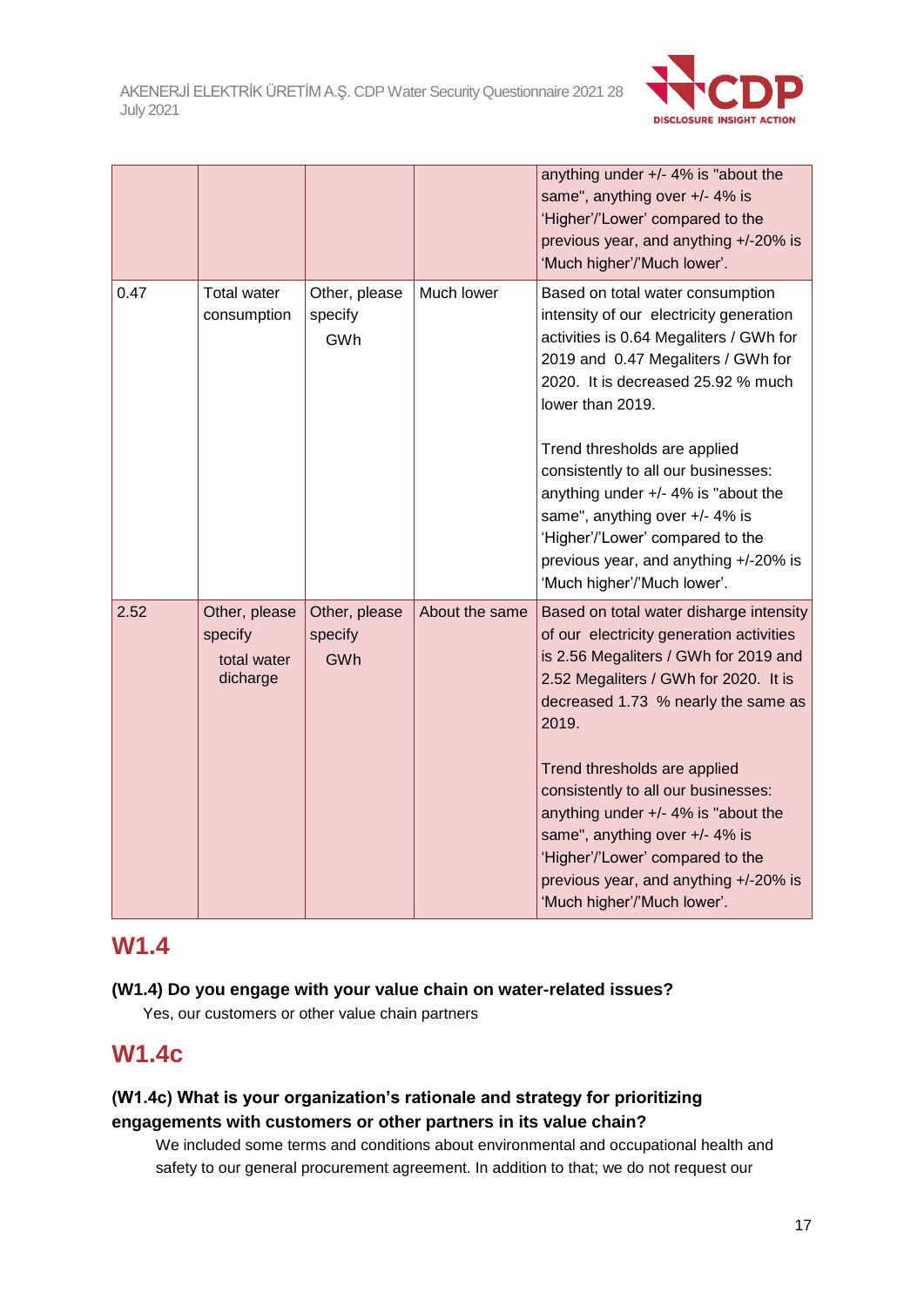

suppliers to report on their water use, risks and management at the moment, but some water relevant issues are evaluated during the supplier audits.

Raising Awareness of Local Communities:

In locations where Akenerji power plants operate, we aim to raise awareness and provide information to local communities about our operations. Through our video training on electricity generation, environmental and OHS regulations, we inform contractors, visitors, or interns who come to visit our power plants.

In order to raise awareness among the local people in the region where HEPP are located, HEPP Information Presentations describing the operation of hydroelectric power plants and the personal safety measures that students should take in their daily lives were held in November and December 2019 with 996 students, 53 teachers, 191 students and 19 teachers in Adıyaman and 70 students and 10 teachers in Bursa. Since 2013, a total of 9,137 students and 543 teachers have been provided with our information presentations. Seminars to raise the awareness of students and teachers about possible hazards and warnings about HEPPs in schools could not be held due to the pandemic in 2020. 69 posters and 660 brochures were delivered to villages and schools, while awareness activities concerning the dangers of hydroelectric power plants continued to take place.

Also, Akenerji is member of many associations and NGOs to engage indirectly with policy makers.

# **W2. Business impacts**

# **W2.1**

**(W2.1) Has your organization experienced any detrimental water-related impacts?**  $N<sub>0</sub>$ 

# **W2.2**

**(W2.2) In the reporting year, was your organization subject to any fines, enforcement orders, and/or other penalties for water-related regulatory violations?** No

# **W3. Procedures**

# **W-EU3.1**

**(W-EU3.1) How does your organization identify and classify potential water pollutants associated with your business activities in the electric utilities sector that could have a detrimental impact on water ecosystems or human health?**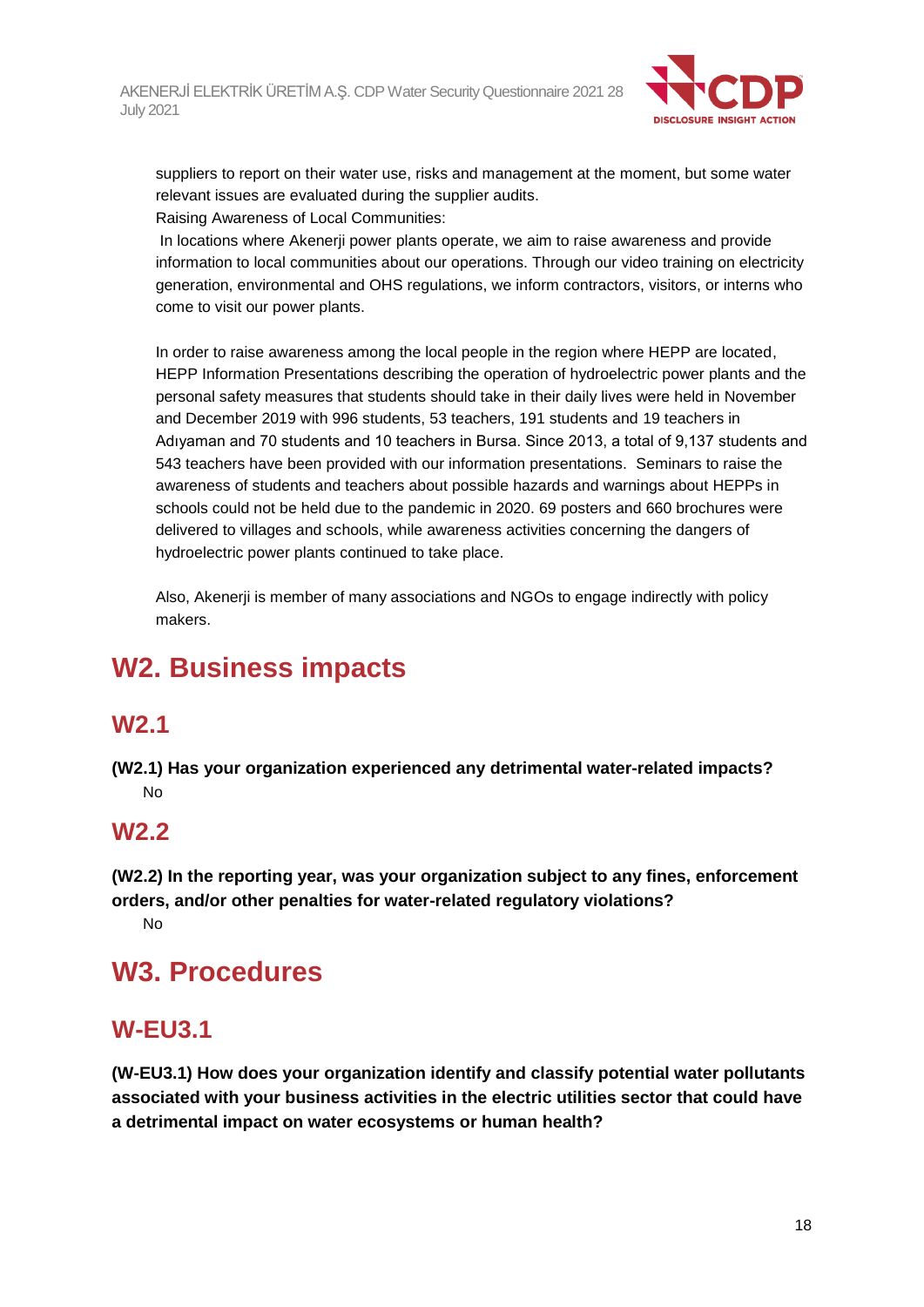

Waste water is discharged in accordance with the criteria and methods specified in the regulations. Except for Erzin NGCCPP, domestic wastewater is collected in cesspits in all power plants and withdrawn by the sewage trucks of the municipalities or authorized companies. Apart from these, antifreeze wastewater, turbine washing chemical wastewater which changes according to years is given to licensed disposal facilities according to the regulation. In Erzin Natural Gas Combined Cycle Power Plant, the waste water from the domestic wastewater treatment plant, cooling water bluff, industrial wastewater treatment plant, seawater reverse osmosis system is collected in a discharge pit and discharged within the parameter limit values of deep sea discharge. In addition, Akenerji has a remote wastewater monitoring station in the plant and the discharge water is monitored simultaneously by the Ministry of Environment and Urbanization.

In addition to all these; within the scope of environmental permission on Air Emission and Deep Sea Discharge, internal monitoring of wastewater is carried out by the authorized laboratory in compliance with legislation and the local authority is notified. In 2016, the approval of the 'Continuous Waste Water Monitoring Station' approval has been obtained from Ministry of Environment and Urbanization and internal monitoring and analysis are being carried out every week, cooling bluff water monitoring being extended to once in 3 months.

We are observing the legal processes by adopting necessary precautions as required during both the investment and operation phases as per the EIA regulation in order to minimize the probable negative impacts of the plants on the ecosystem. In every year, we have carried out the sea water quality measurements, which represent an ongoing liability under the scope of the EIA Commitments that we must fulfill for the entire operation phase of the plant, in June and December. In this manner, we will continue to monitor the requirements that the Plant mustfulfill under the scope of the Environmental Legislation, as well as the impacts of the Plant on the environment. We have carried out the environmental monitoring studies as set out in the "Environment Impact Assessment Report" and the "International Environmental and Social Impact Assessment Report" for Erzin Plant, which have been executed so as to cover the preconstruction phase since March 2011, and accordingly we have performed analyses as required and reviewed and evaluated the outcomes thereof, and further conducted studies for determining the environmental and biological factors during this period as well as noise, air quality and water quality measurement in order to monitor the impacts arising from the construction activities. Moreover, in addition to the foregoing studies, we have drafted assessment reports and management and monitoring plans in order to provide guidance for the construction and operation phases.

# **W-EU3.1a**

**(W-EU3.1a) Describe how your organization minimizes the adverse impacts of potential water pollutants associated with your activities in the electric utilities sector on water ecosystems or human health.**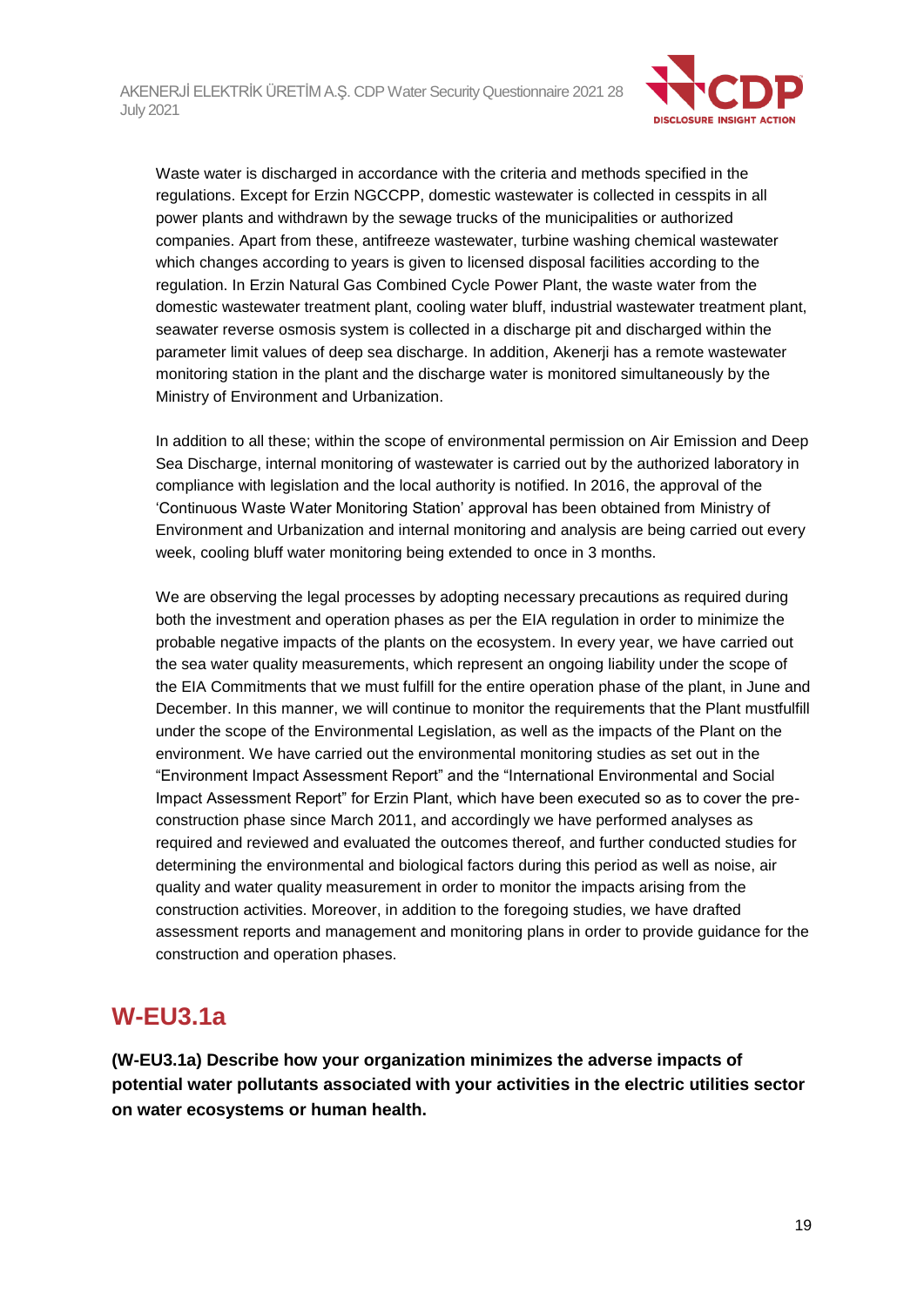

| <b>Potential</b><br>water<br>pollutant                               | <b>Description of water pollutant</b><br>and potential impacts                                                                                                                       | procedures                                                | <b>Management Please explain</b>                                                                                                                                                                                                                                                                                                                                                                                                                                                                                                                                                                                                                                                                                                                                                                                                                                                                                                                                                                                                                                                                                                                                                                                                         |
|----------------------------------------------------------------------|--------------------------------------------------------------------------------------------------------------------------------------------------------------------------------------|-----------------------------------------------------------|------------------------------------------------------------------------------------------------------------------------------------------------------------------------------------------------------------------------------------------------------------------------------------------------------------------------------------------------------------------------------------------------------------------------------------------------------------------------------------------------------------------------------------------------------------------------------------------------------------------------------------------------------------------------------------------------------------------------------------------------------------------------------------------------------------------------------------------------------------------------------------------------------------------------------------------------------------------------------------------------------------------------------------------------------------------------------------------------------------------------------------------------------------------------------------------------------------------------------------------|
| Thermal<br>pollution                                                 | temperature rise in water<br>discharge is important.                                                                                                                                 | Other, please<br>specify<br>according<br>to<br>regulation | In Erzin Natural Gas Combined<br>Cycle Power Plant, the waste water<br>from the domestic wastewater<br>treatment plant, cooling water bluff,<br>industrial wastewater treatment<br>plant, seawater reverse osmosis<br>system is collected in a discharge<br>pit and discharged within the<br>parameter limit values of deep sea<br>discharge. In addition, Akenerji has<br>a remote wastewater monitoring<br>station in the plant and the<br>discharge water is monitored<br>simultaneously by the Ministry of<br>Environment and Urbanization.<br>In addition to all these; within the<br>scope of environmental permission<br>on Air Emission<br>and Deep Sea Discharge, internal<br>monitoring of wastewater is carried<br>out by the authorized<br>laboratory in compliance with<br>legislation and the local authority is<br>notified.<br>In 2016, the approval of the<br>'Continuous Waste Water<br>Monitoring Station' approval has<br>been obtained from Ministry of<br>Environment and Urbanization and<br>internal monitoring and analysis are<br>being carried out every week,<br>cooling bluff water monitoring being<br>extended to once in 3 months. The<br>monitoring has been continued<br>since 2017 within this scope. |
| Other, please<br>specify<br>Waste<br>(deep sea)<br>water<br>analyses | We monitor deep sea water<br>according to regulations for<br>analyses total coliform on<br>human friendly region, fecal<br>coliform, floating matter, pH,<br>temparature, colour and | Other, please<br>specify<br>according<br>to<br>regulation | According to Erzin's environmental<br>permit, environmental law and<br>regulations to perfom analysis of<br>waste water of Erzin Power Plant.<br>We have to monitor sixty one (61)                                                                                                                                                                                                                                                                                                                                                                                                                                                                                                                                                                                                                                                                                                                                                                                                                                                                                                                                                                                                                                                       |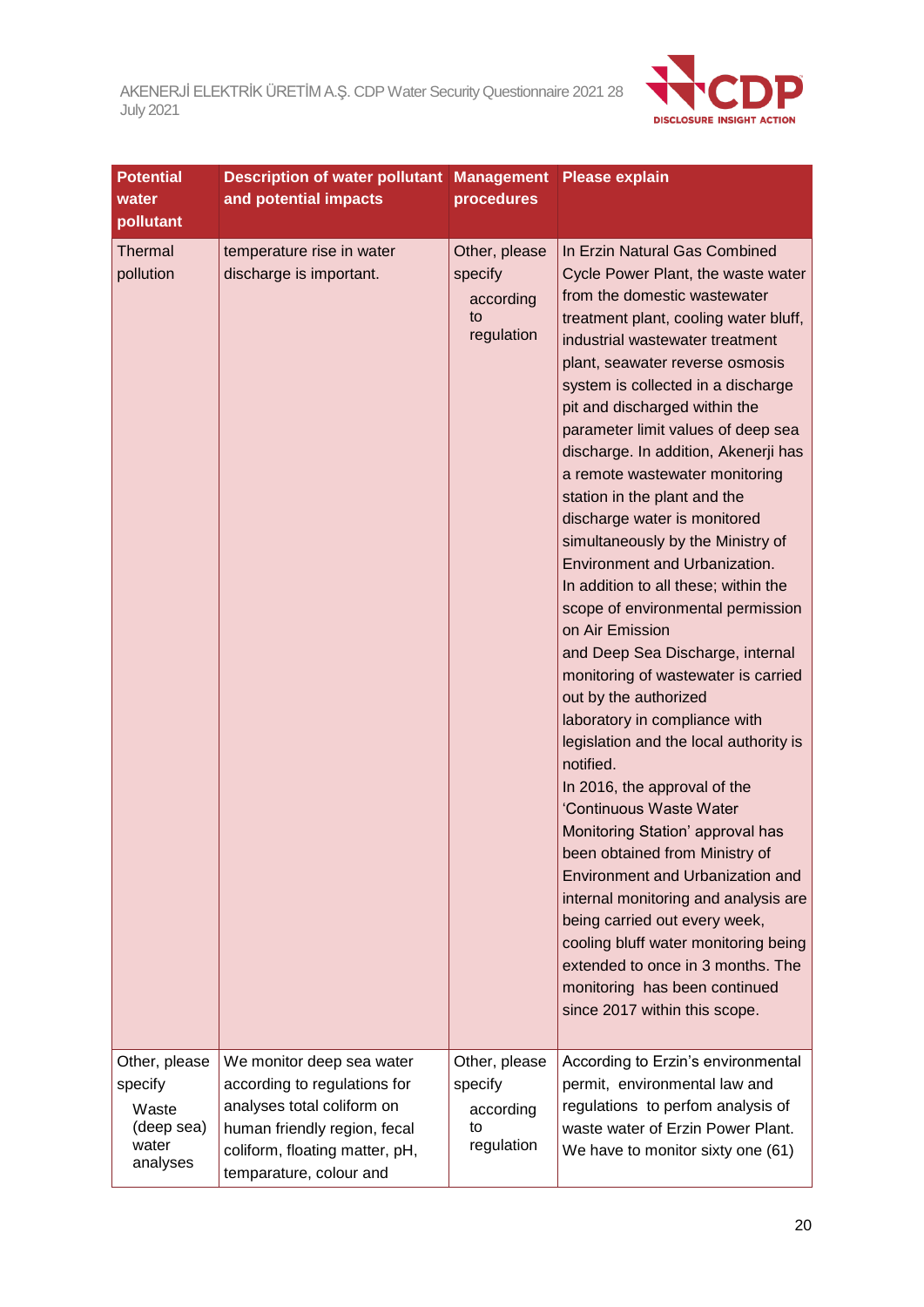

|                                                                         | turbidity, suspended solids,<br>dissolved oxygen, organic<br>pollutants, crude petroleum and<br>petroleum products, toxicity,<br>heavy metals (Ni, Zn, Hg, Pb,<br>Cr,), radioactivity |                                                           | parametres in different periods in a<br>year                                                                                                                                                                                                                                                                                                                                                                                                                                                                                                                                                                                                                                                                                                                                                                                                                                                                                                                                                                                                                                                   |
|-------------------------------------------------------------------------|---------------------------------------------------------------------------------------------------------------------------------------------------------------------------------------|-----------------------------------------------------------|------------------------------------------------------------------------------------------------------------------------------------------------------------------------------------------------------------------------------------------------------------------------------------------------------------------------------------------------------------------------------------------------------------------------------------------------------------------------------------------------------------------------------------------------------------------------------------------------------------------------------------------------------------------------------------------------------------------------------------------------------------------------------------------------------------------------------------------------------------------------------------------------------------------------------------------------------------------------------------------------------------------------------------------------------------------------------------------------|
| Other, please<br>specify<br>Seawater<br>Quality<br>Analysis             | We monitor these parametres:<br>Oil And Grease, Fecal Coliform<br>, Nh3, Suspended Solids,<br>Dissolved Oxygen, Boi5, Ph,<br>Saltiness, Total P, Total<br>Coliform, Temparature       | Other, please<br>specify<br>according<br>to<br>regulation | According to Erzin's environmental<br>permit, environmental law and<br>regulations to perfom analysis of<br>waste water of Erzin Power Plant.<br>We have to monitor twice a year.                                                                                                                                                                                                                                                                                                                                                                                                                                                                                                                                                                                                                                                                                                                                                                                                                                                                                                              |
| Other, please<br>specify<br>Deep sea<br>discharge<br>line<br>monitoring | We are controlling and<br>monitoring<br>a problem like a leakage or<br>congestion and its effect on<br>species living in the deep sea<br>discharge line,                              | Other, please<br>specify<br>according<br>to<br>regulation | Erzin NGCCPP<br>Emission and Deep Sea Discharge<br>and environmental monitoring in<br>accordance with the Environmental<br>Impact Assessment Report in 2020.<br>Within the scope of our water<br>management, all legal<br>requirements are being fulfilled.<br>There is a<br>remote wastewater monitoring<br>station in our power plant, and the<br>discharge water is being monitored<br>simultaneously by the Turkish<br>Ministry of Environment and<br>Urbanization. Also, within the scope<br>of the "Air Emission" and "Deep<br>Sea Discharge" environmental<br>permit, internal wastewater is being<br>monitored according to the<br>legislation and reported to the<br>official administration. Internal<br>wastewater<br>monitoring, which we have been<br>carrying out in this way since 2017,<br>continued through 2020<br>and will continue in the coming<br>years unless there is a change in<br>legislation. In terms of controlling<br>a problem like a leakage or<br>congestion and its effect on species<br>living in the deep sea discharge<br>line, according to the Turkish |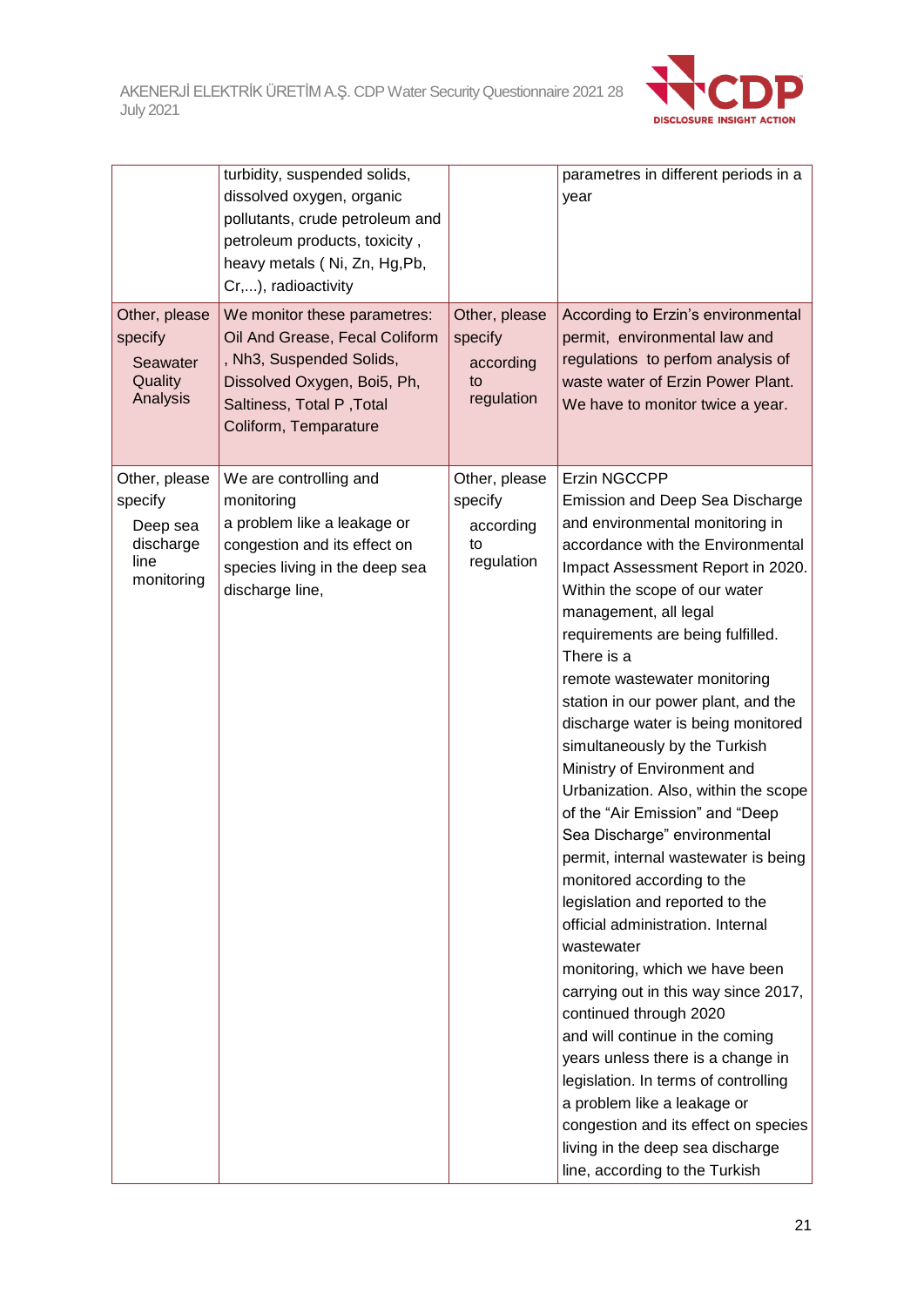

|  |  | Environmental Legislation,             |
|--|--|----------------------------------------|
|  |  | monitoring and reporting work with     |
|  |  | I divers was also carried out in 2020. |

## **W3.3**

#### **(W3.3) Does your organization undertake a water-related risk assessment?**

Yes, water-related risks are assessed

## **W3.3a**

### **(W3.3a) Select the options that best describe your procedures for identifying and assessing water-related risks.**

#### **Direct operations**

**Coverage**

Full

#### **Risk assessment procedure**

Water risks are assessed as part of an enterprise risk management framework

#### **Frequency of assessment**

More than once a year

#### **How far into the future are risks considered?**

More than 6 years

#### **Type of tools and methods used**

Enterprise Risk Management Databases

#### **Tools and methods used**

COSO Enterprise Risk Management Framework Regional government databases

#### **Comment**

Akenerji has an established Enterprise Risk Management (ERM) system to identify, assess and effectively manage the risks, including the water related risks. Akenerji ERM Procedure outlines the process and related roles and responsibilities in detail for identifying threats (risks) to Akenerji's success (downside) of reaching its targets, analysing and managing risks by considering the possible opportunities for benefit (upside), both at a company level and asset level.

#### **Supply chain**

**Coverage** Partial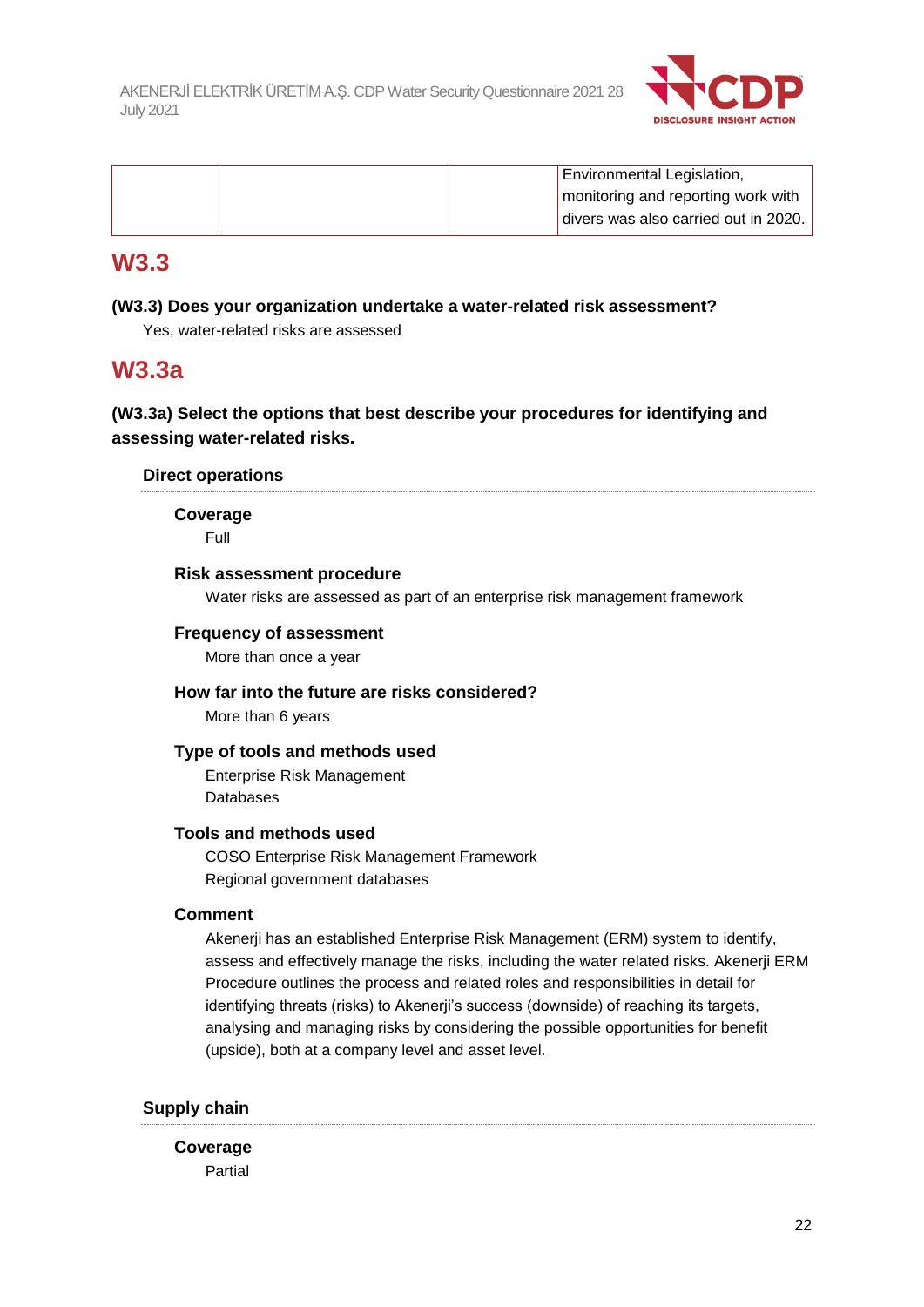

#### **Risk assessment procedure**

Water risks are assessed as part of an enterprise risk management framework

#### **Frequency of assessment**

More than once a year

#### **How far into the future are risks considered?**

More than 6 years

#### **Type of tools and methods used**

Enterprise Risk Management

#### **Tools and methods used**

COSO Enterprise Risk Management Framework

**Comment**

#### **Other stages of the value chain**

**Coverage**

None

#### **Comment**

we do not have other stages of the value chain

## **W3.3b**

#### **(W3.3b) Which of the following contextual issues are considered in your organization's water-related risk assessments?**

|                                                  | <b>Relevance &amp;</b><br><i>inclusion</i> | <b>Please explain</b>                                                                                                                                                                                                                                                                                                                                                                                                                                                                                                                                                                                                                        |
|--------------------------------------------------|--------------------------------------------|----------------------------------------------------------------------------------------------------------------------------------------------------------------------------------------------------------------------------------------------------------------------------------------------------------------------------------------------------------------------------------------------------------------------------------------------------------------------------------------------------------------------------------------------------------------------------------------------------------------------------------------------|
| Water availability at a<br>basin/catchment level | Relevant,<br>always<br>included            | Akenerji has hydroelectric power plants and a natural gas<br>power plant, for whom the availability of water is very<br>critical.<br>The level of available water at catchment level is highly<br>important for the productivity of the hydroelectric power<br>plants.<br>Saline water as cycling cooling water taken from the sea is<br>used for Erzin natural gas power plant.<br>Current river basin management plans are factored at our<br>risk assessment. During the evaluation of a new<br>investment on HEPPs; projections are performed<br>according to the historical flow rates of the river basin and<br>the weather forecasts. |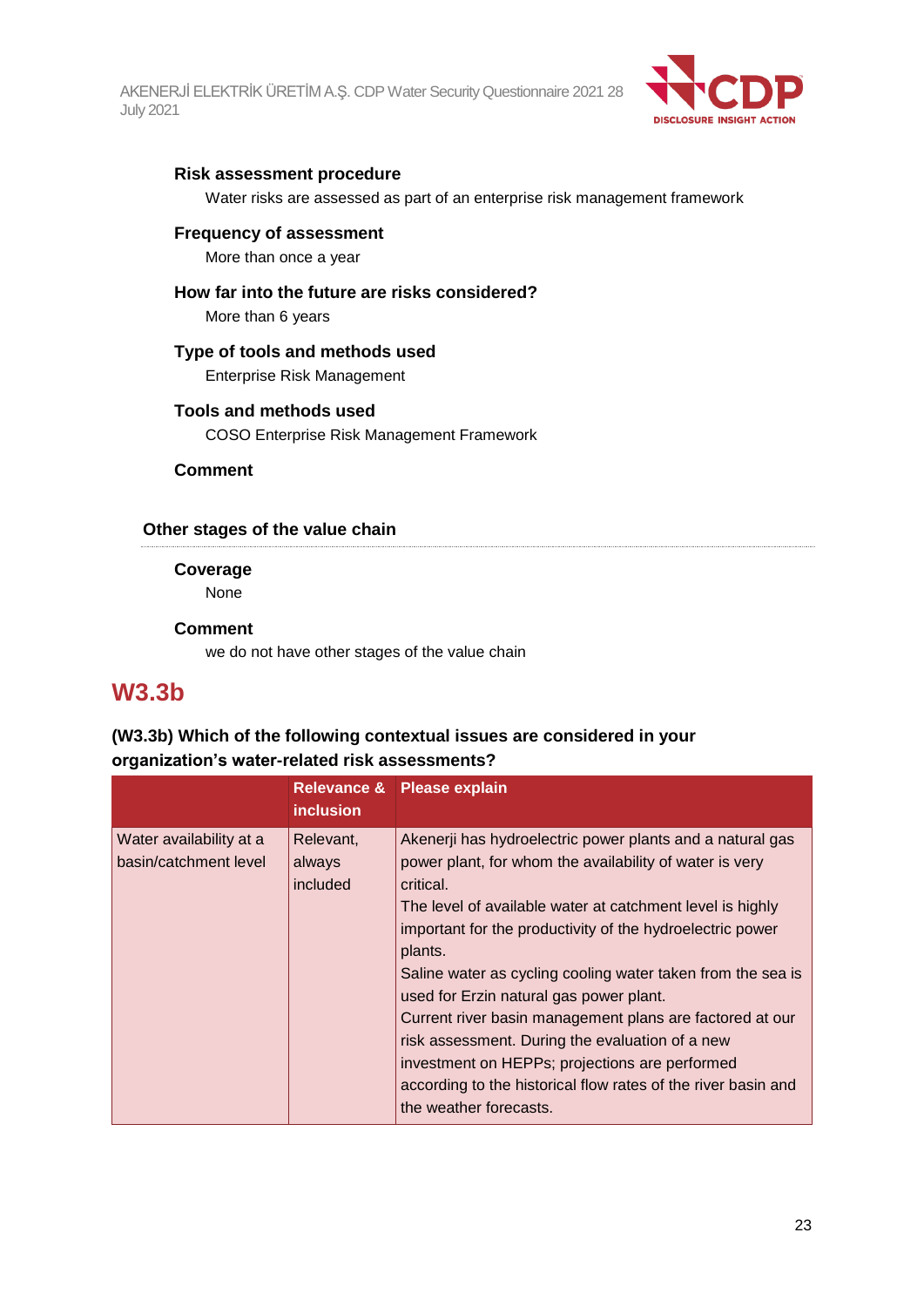

| Water quality at a<br>basin/catchment level                                                 | Relevant,<br>always<br>included | Inline with Erzin NGCCPP's environmental permit; the<br>relevant KPIs should be measured, monitored and<br>expected to be met in certain limits (Eg; monitoring the<br>standard effluent parameters, temperature rise in water<br>discharge). Similarly, HEPPs have certain KPIs to be met<br>about water management (Eg. environmental flow: the<br>minimum amount of water to be released from dams).<br>Therefore, we have special performance standards for<br>each facility.                                                                                                                                                                                                                                                                                                                                                                                                                                                                                                                                                            |
|---------------------------------------------------------------------------------------------|---------------------------------|----------------------------------------------------------------------------------------------------------------------------------------------------------------------------------------------------------------------------------------------------------------------------------------------------------------------------------------------------------------------------------------------------------------------------------------------------------------------------------------------------------------------------------------------------------------------------------------------------------------------------------------------------------------------------------------------------------------------------------------------------------------------------------------------------------------------------------------------------------------------------------------------------------------------------------------------------------------------------------------------------------------------------------------------|
| <b>Stakeholder conflicts</b><br>concerning water<br>resources at a<br>basin/catchment level | Relevant,<br>always<br>included | It is included into our risk assessment. One of our<br>management method of this risk is HEPP informative<br>meetings. Akenerji aims to raise awareness and provide<br>information to local communities about its operations. For<br>the sake of informing the local communities living where<br>the HEPPs are, HEPP informative presentations also<br>including how clean energy is generated via Hydropower<br>Plants were realized. With our awareness raising training<br>courses performed as of 2013, we have reached a total of<br>9,137 students and 543 teachers. Number of participants<br>trained and number of informative meetings organized are<br>of the measures of success. HEPP information trainings,<br>which are regularly given around hydroelectric power<br>plants, could not be held in 2020 due to the Covid 19<br>pandemic. 69 posters and 660 brochures were delivered to<br>villages and schools, while awareness activities concerning<br>the dangers of hydroelectric power plants continued to take<br>place |
| Implications of water on<br>your key<br>commodities/raw<br>materials                        | Relevant,<br>always<br>included | While generating electricity, we utilize the different features<br>of water. For Erzin NGCCPP is important for us and for our<br>country to generate high amount of electricity continuously.<br>Considerable amount of water is needed particularly for<br>cooling purposes at natural gas power plants. For HEPPs,<br>water is the raw material to generate electricity for us. For<br>those reasons; current implications of water on our key<br>commodities/raw materials are included to our risk<br>assessment.<br>Current river basin management plans are factored at our<br>risk assessment. During the evaluation of a new<br>investment on HEPPs; projections are performed<br>according to the historical flow rates of the river basin and<br>the weather forecasts.                                                                                                                                                                                                                                                            |
| Water-related regulatory<br>frameworks                                                      | Relevant,<br>always<br>included | 1. For HEPPs; environmental flow is measured by output<br>water monitoring stations hourly and daily, and they are<br>submitted to the General Directorate of State Hydraulic<br>Works every six months. 2. For HEPPS, according to                                                                                                                                                                                                                                                                                                                                                                                                                                                                                                                                                                                                                                                                                                                                                                                                          |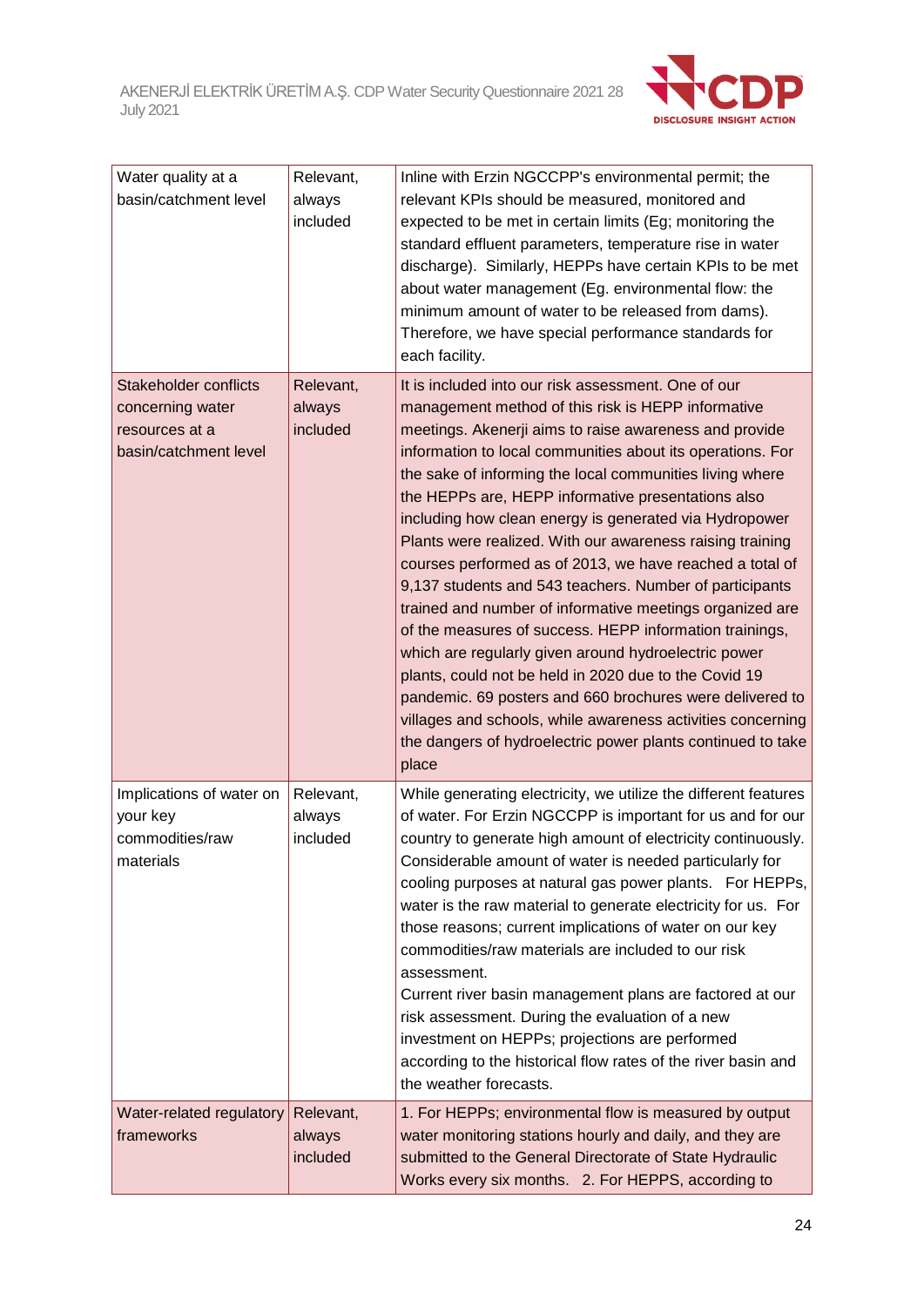

|                                                                                          |                                          | Protection of Wetlands Regulation Principles Applications,<br>facilities which are located in Stream Protection Band have<br>to own operation permits for two years. Therefore, the<br>permit should be renewed by fully complying to law from<br>the relevant Ministry. 3. Akenerji implements "The<br>Regulation on Procedures and Principles Regarding the<br>Signing of Water Usage Rights Agreement to make<br>production in the Electricity Market". 4. Downstream Water<br>Rights Reports are prepared for all HEPPs 5. Erzin<br>NGCCPP has permission to use seawater. Every year<br>Seawater usage fee is paid to Erzin prefecture. 6. Also<br>wastewater analysis is carried out in accordance with<br>environmental permit regularly. |
|------------------------------------------------------------------------------------------|------------------------------------------|--------------------------------------------------------------------------------------------------------------------------------------------------------------------------------------------------------------------------------------------------------------------------------------------------------------------------------------------------------------------------------------------------------------------------------------------------------------------------------------------------------------------------------------------------------------------------------------------------------------------------------------------------------------------------------------------------------------------------------------------------|
| Status of ecosystems<br>and habitats                                                     | Relevant,<br>always<br>included          | Current status of ecosystems and habitats at a local level<br>is factored at our risk assessment. Especially for water<br>discharges we measure and monitor many parameters.                                                                                                                                                                                                                                                                                                                                                                                                                                                                                                                                                                     |
| Access to fully-<br>functioning, safely<br>managed WASH<br>services for all<br>employees | Relevant,<br>always<br>included          | Current access to fully-functioning WASH services for all<br>employees are factored at our risk assessment                                                                                                                                                                                                                                                                                                                                                                                                                                                                                                                                                                                                                                       |
| Other contextual issues,<br>please specify                                               | Not relevant,<br>explanation<br>provided | There is no other factor.                                                                                                                                                                                                                                                                                                                                                                                                                                                                                                                                                                                                                                                                                                                        |

## **W3.3c**

## **(W3.3c) Which of the following stakeholders are considered in your organization's water-related risk assessments?**

|                   | <b>Relevance &amp;</b><br><i>inclusion</i> | <b>Please explain</b>                                                                                                                                                                  |
|-------------------|--------------------------------------------|----------------------------------------------------------------------------------------------------------------------------------------------------------------------------------------|
| <b>Customers</b>  | Relevant, always<br>included               | Customers are always included in our risk assessments.                                                                                                                                 |
| <b>Employees</b>  | Relevant, always<br>included               | Employees are one the most important assets of<br>Akenerji and it is included in our risk assessments.                                                                                 |
| Investors         | Relevant, always<br>included               | Akenerji is a public company and also a private<br>partnership company with Akkök Group and ČEZ a.s.<br>from Czech Republic. Therefore, investors are factored<br>at risk assessments. |
| Local communities | Relevant, always<br>included               | Local communities are factored at risk management.<br>We are organizing HEPP Informative Meetings to<br>manage it.                                                                     |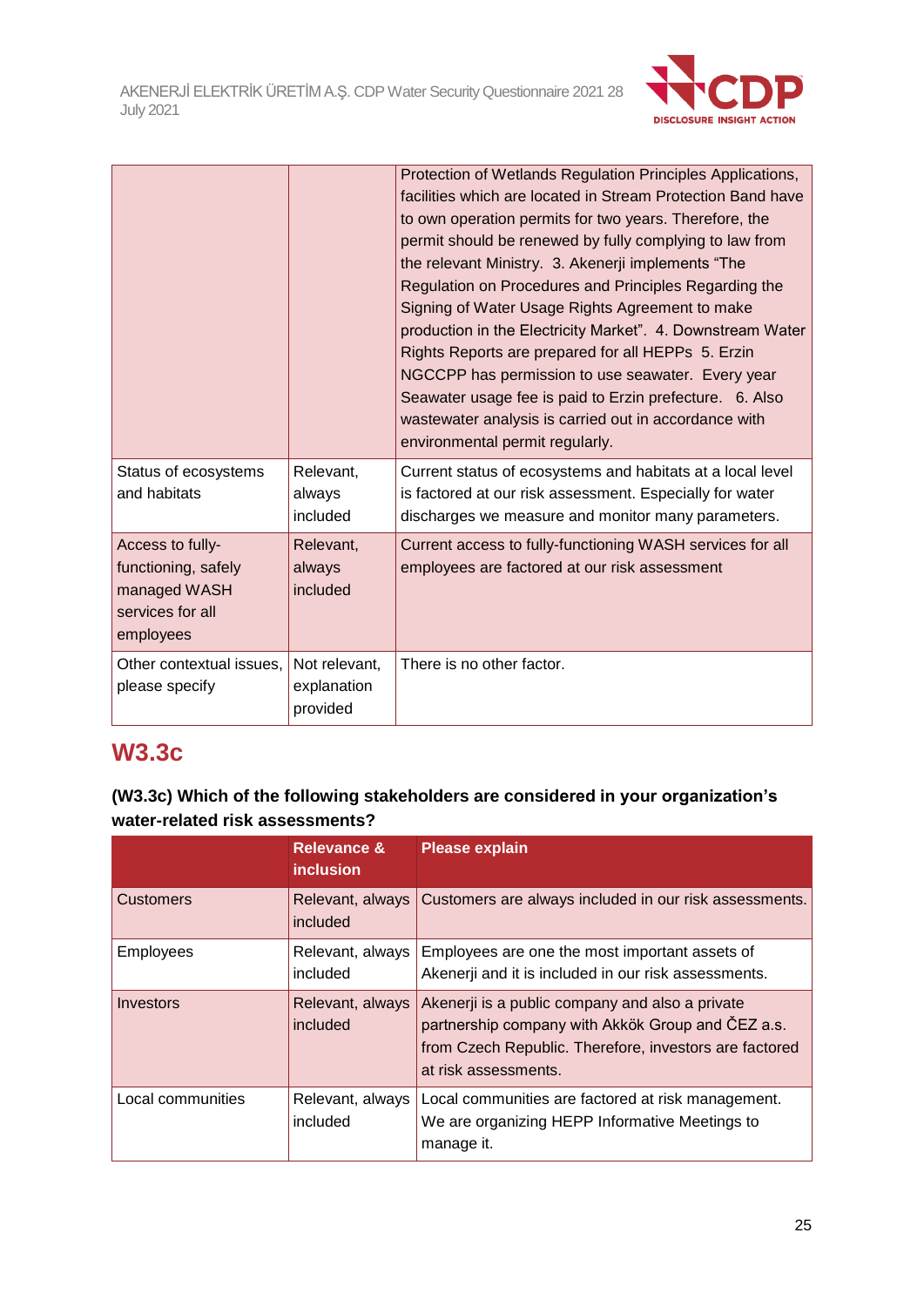

| <b>NGOs</b>                                                     | Relevant, not<br>included                | We are willing to factor the NGOs more in depth at our<br>risk assessments in the future.                                                                                             |
|-----------------------------------------------------------------|------------------------------------------|---------------------------------------------------------------------------------------------------------------------------------------------------------------------------------------|
| Other water users at a<br>basin/catchment level                 | Not relevant,<br>explanation<br>provided | It is not relevant for us. As a water supplier, we consider<br>them in other stakeholder categories.                                                                                  |
| <b>Regulators</b>                                               | Relevant, always<br>included             | Full compliance to laws and procedures is always to<br>priority of Akenerji, for that reason, regulators are<br>always factored into our risk assessments.                            |
| <b>River basin</b><br>management authorities                    | Relevant, always<br>included             | Full compliance to laws and procedures is always to<br>priority of Akenerji, for that reason, river basin<br>management authorities are always factored into our<br>risk assessments. |
| <b>Statutory special</b><br>interest groups at a<br>local level | Not relevant,<br>explanation<br>provided | There are no statutory special interest groups at a local<br>level                                                                                                                    |
| <b>Suppliers</b>                                                | Relevant, not<br>included                | We are willing to factor the suppliers more in depth at<br>our risk assessments in the future.                                                                                        |
| Water utilities at a local<br>level                             | Relevant, always<br>included             | We supply water to water utilities, therefore we closely<br>interact. As a conclusion; we consider and factor them<br>in our risk assessment.                                         |
| Other stakeholder,<br>please specify                            | Not relevant,<br>explanation<br>provided | There is no other factor.                                                                                                                                                             |

# **W3.3d**

### **(W3.3d) Describe your organization's process for identifying, assessing, and responding to water-related risks within your direct operations and other stages of your value chain.**

Akenerji has an established Enterprise Risk Management (ERM) system to identify, assess and effectively manage the risks, including the water related risks. Akenerji ERM Procedure outlines the process and related roles and responsibilities in detail for identifying threats (risks) to Akenerji's success (downside) of reaching its targets, analysing and managing risks by considering the possible opportunities for benefit (upside), both at a company level and asset level.

Risk Management at Akenerji is not the responsibility of a single business unit or an employee, but it is an integral part of the organizational structure. Parties who take roles and responsibilities in Akenerji ERM process are; Board of Directors, Early Detection of Risk Committee, Risk Management Committee, Strategic Planning and Risk Department, Risk Owner, Business Unit Risk Responsible, etc.

Risk identification is the critical first step of the risk management process. Relevant and up-todate information is important in identifying risks. Risk Responsible assigned for each Business Unit is responsible for identifying specific risks that would prevent their business units from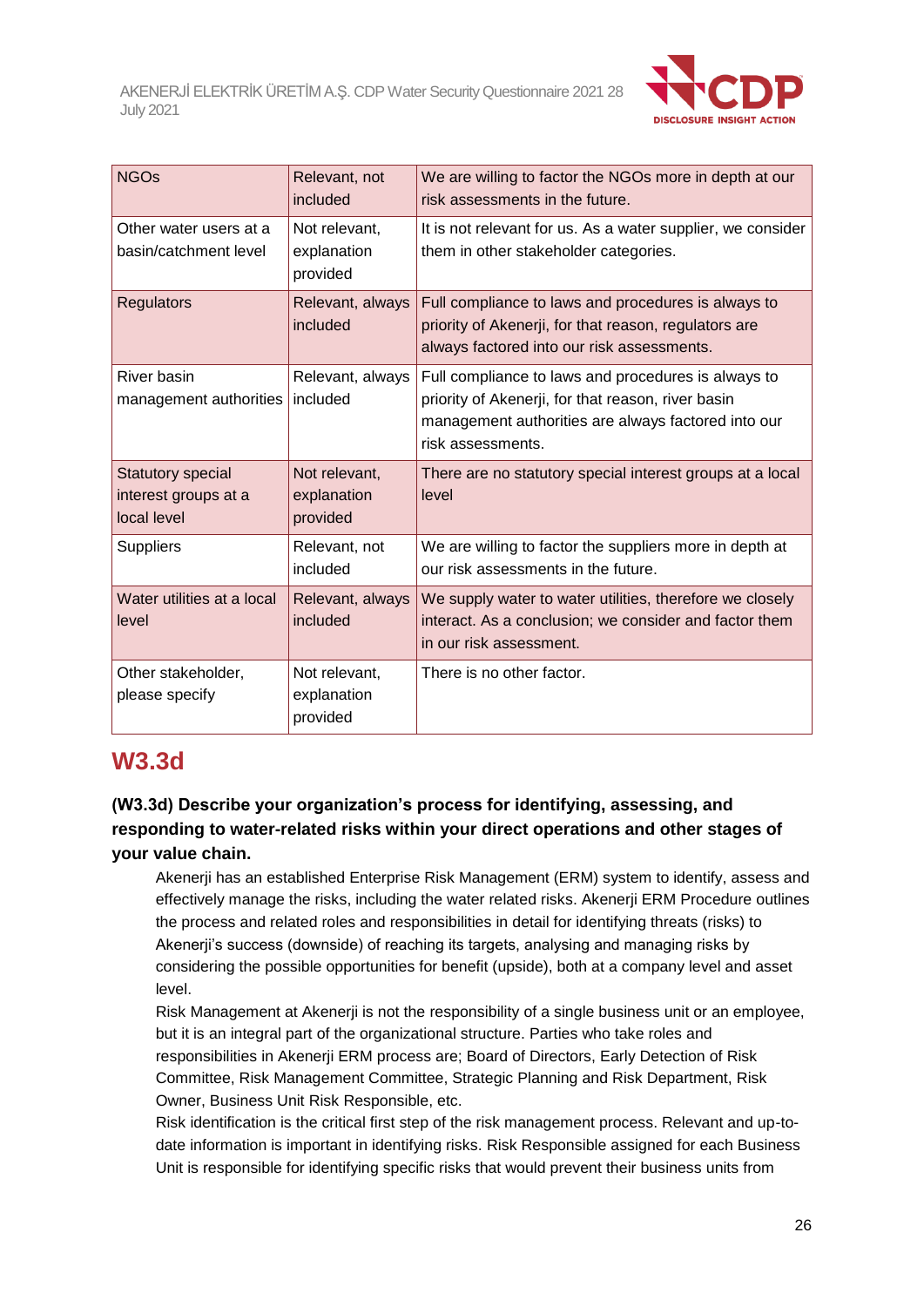

achieving their stated objectives and describing them as clear and transparent as possible, and document them on functional based risk registers.

Followings are taken into consideration while identifying circumstances that may negatively impact company activities, including water related circumstances; Company's main business operations, strategic goals, physical environment, corporate culture, employees, 3rd parties, past experiences (losses or failures), external factors (environmental, economic, government policies and regulations for both Global and Turkey), technological developments, market developments, future forecasts, findings of audits, etc.

During medium and long term and Company Level risk assessments, we use; reputable tools on the market such as WRI Aqueduct, WWF-DEG Water Risk Filter; and regional government databases to define risk probabilities and risk impact levels. The first step is to identify water related data for the sites/ facilities by using WRI Aqueduct Water Risk Atlas which gives Physical Risk Quantities (e.g. water stress, water depletion, inter annual variability, seasonal variability, groundwater table decline, riverine flood risk, coastal flood risk, drought risk etc.)

Risks and opportunities are typically assessed in terms of impact and likelihood. Risks are evaluated based on certain assumptions and criteria to define the risk level. In Akenerji, both gross (inherent) risk assessment and net (residual) risk assessment are realized. Risk Level is a number that is the product of impact and likelihood values. Impact is a consequences if the risk occurred/was realised. In Akenerji, risk impact is assessed for 5 categories, Reputation, Compliance, Strategic, Operational and Financial. Likelihood is a probability of the risk occurring. Both impact and likelihood are scaled from 1 to 5, where 1 is the lowest.

The amount of expense or fall in revenue arising out of a water scarcity, water quality, change in market conditions, failure of a product, operational failure in power plants or other events, matters in defining the substantive financial impact to our business.

Risks at both the company level and asset level are prioritized according to net risk score and risk response options, accept-mitigate-avoid-transfer, are examined by taking into account Akenerji's risk appetite. Risks with net risk score 15 and more are called as Key Risks.

In addition, the ISO 14001 compliance program is used at all power plants to ensure that a sound environmental management system is in place to address water-related risks. All power plants have environmental impact dimension analysis which includes water consumption and enviromental impacts so we know water consumption level by section of the power plant.

# **W4. Risks and opportunities**

## **W4.1**

**(W4.1) Have you identified any inherent water-related risks with the potential to have a substantive financial or strategic impact on your business?**

Yes, both in direct operations and the rest of our value chain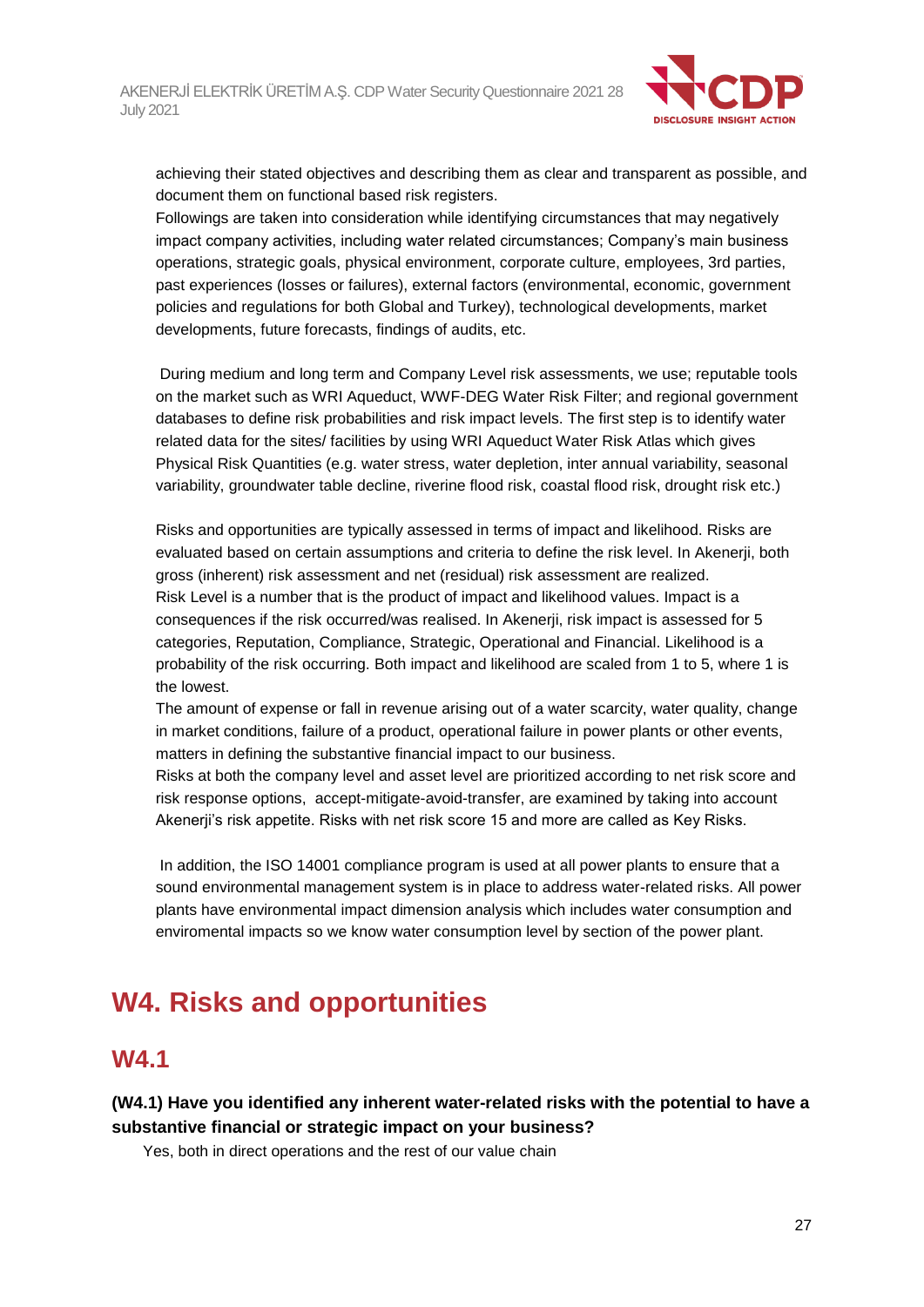

# **W4.1a**

### **(W4.1a) How does your organization define substantive financial or strategic impact on your business?**

Akenerji is an electricity generation and trading company and we are operating a NGCCPP, 7 HEPPs and a WPP. Particularly for natural gas and hydroelectric power plants, which generates 99% of our production, water risks could have significant effects on our business, operations, revenue, market value, and expenditures.

While generating electricity, we utilize the different features of water. Erzin NGCCPP is important for generating high amount of electricity continuously. For NGPPs; considerable amount of water is needed for cooling purposes. For Erzin NGCCPP, we preferred to use the seawater in order to minimize our effect on environment and also to minimize the water availability risk. We invested in a desalination facility to make the seawater appropriate for our use. For those reasons; availability of water in appropriate conditions is very crucial for our operations and growth strategy. Lack of sufficient water means disruption or closure of production and it has a huge opportunity cost. Hence, 73.9% of our installed capacity with 904 MW is from Erzin NGCCPP, which has a total generation capacity of approximately 7.4 TWh, (approximately 3% of total Turkey's overall electricity demand),the opportunity cost of not generating electricity due to water risk is huge.

On the other hand, we operate 7 HEPPs and we use the potential energy of water to generate electricity.If there isn't sufficient amount of water, we couldn't operate at HEPPs.Therefore, availability of water directly affects our electricity generation.Our production and growth strategy is fully depended on availability of water. Lack of sufficient water means disruption or closure of production and it has a huge opportunity cost. Hence, 23.9% of our installed capacity with 292 MW is from HEPPs and considering the total generation capacity of HEPPs is approximately 0,85 TWh, the revenue loss due to water risk is high.

We are aware that Akenerji is also open to physical water risks.Until now, Akenerji has invested US\$ 700 million in renewable energy.The investment done to be prevented from detrimental effects of the floods are in that figure, however it is not possible to separate the relevant amount spend on that purpose.Besides, approximately US\$ 900 million has been invested in Erzin NGCCPP. If we add company level risks like reputational risks, the cumulative effect of the risk could be huge.

# **W4.1b**

**(W4.1b) What is the total number of facilities exposed to water risks with the potential to have a substantive financial or strategic impact on your business, and what proportion of your company-wide facilities does this represent?**

|     | <b>Total number of facilities</b><br>exposed to water risk | % company-wide<br>facilities this represents | <b>Comment</b>                                                      |
|-----|------------------------------------------------------------|----------------------------------------------|---------------------------------------------------------------------|
| Row | 10                                                         | 100                                          | All of our power plants and head<br>office water risks are exposed. |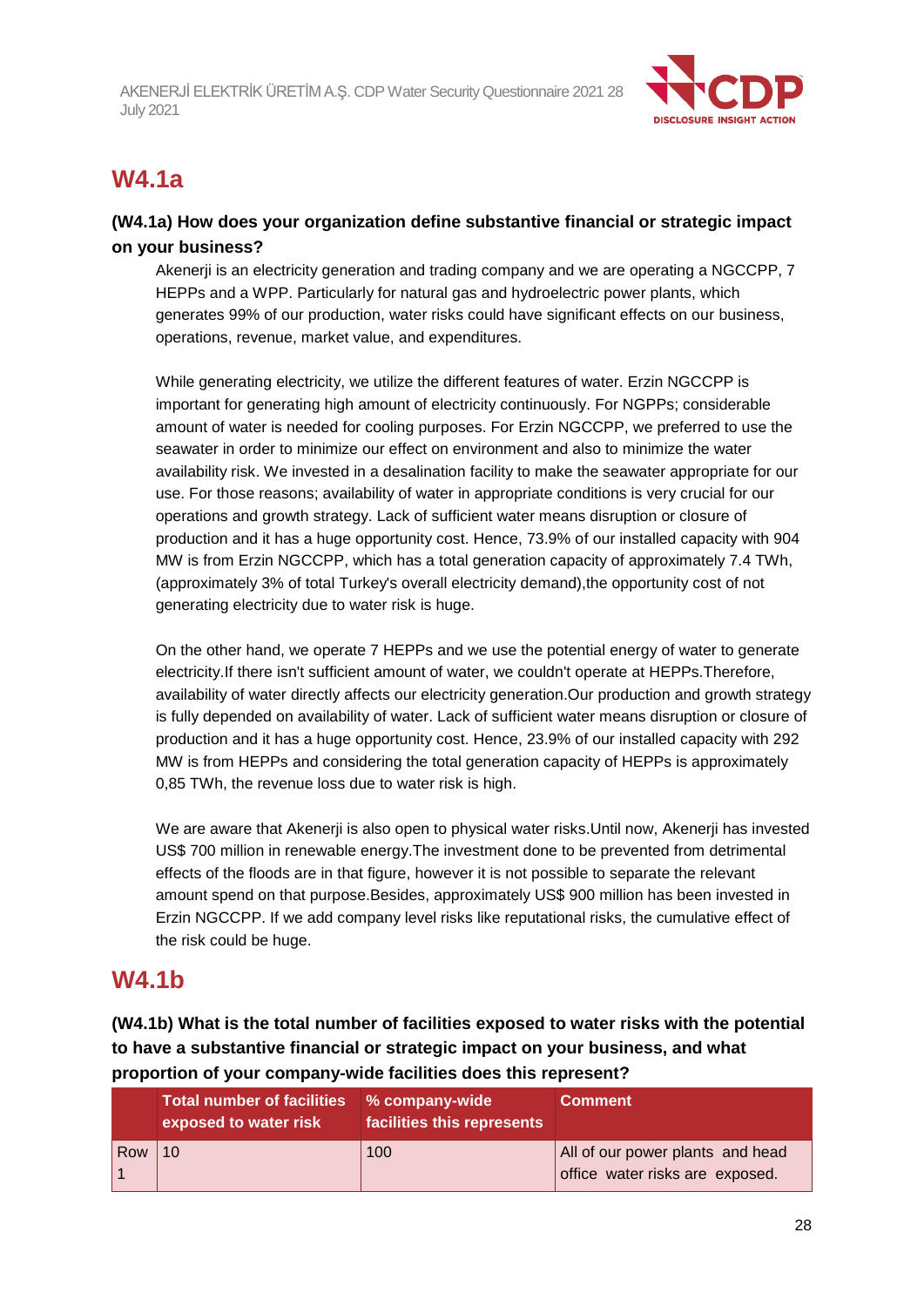

# **W4.1c**

**(W4.1c) By river basin, what is the number and proportion of facilities exposed to water risks that could have a substantive financial or strategic impact on your business, and what is the potential business impact associated with those facilities?**

#### **Country/Area & River basin**

**Turkey** Other, please specify Seyhan

**Number of facilities exposed to water risk**

4

#### **% company-wide facilities this represents**

1-25

### **% company's annual electricity generation that could be affected by these facilities**

1-25

#### **% company's total global revenue that could be affected**

11-20

#### **Comment**

Feke I, Feke II, Himmetli, Gökkaya HEPPs are built on Göksu River and they are in Seyhan River Basin. The proportions of total operations are calculated according to the installed capacities of our power plants.

Our main business is to generate and trade electricity. The revenue generated from the electricity generation is correlated with the installed capacity of the power plant. Therefore, it is assumed that the proportion of financial value that could be affected at river basin level is correlated with the installed capacity

#### **Country/Area & River basin**

**Turkey** Tigris & Euphrates

#### **Number of facilities exposed to water risk**

2

#### **% company-wide facilities this represents**

1-25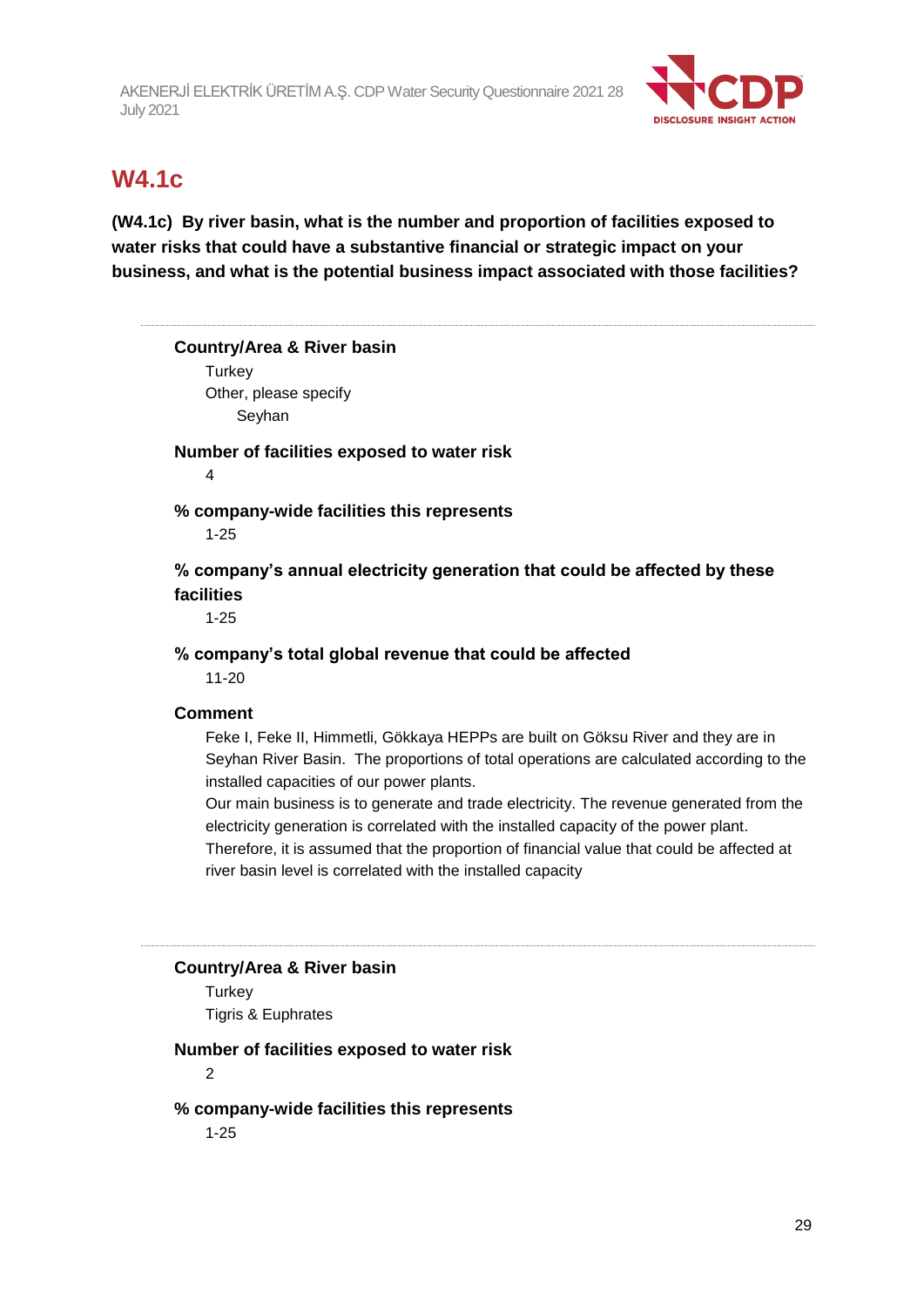

## **% company's annual electricity generation that could be affected by these facilities**

1-25

#### **% company's total global revenue that could be affected**

1-10

#### **Comment**

Burç HEPP is built on Burç Stream and Bulam HEPP is built on Bulam Stream. They are in Tigris & Euphrates River Basin. The proportions of total operations are calculated according to the installed capacities of our power plants.

Our main business is to generate and trade electricity. The revenue generated from the electricity generation is correlated with the installed capacity of the power plant.

Therefore, it is assumed that the proportion of financial value that could be affected at river basin level is correlated with the installed capacity.

#### **Country/Area & River basin**

**Turkey** Other, please specify Susurluk

#### **Number of facilities exposed to water risk**

2

#### **% company-wide facilities this represents**

1-25

#### **% company's annual electricity generation that could be affected by these facilities**

1-25

#### **% company's total global revenue that could be affected**

1-10

#### **Comment**

Uluabat Lake - Çınarcık Dam is in Susurluk River Basin. Ayyıldız Wind Power Plant is in Susurluk River Basin (As it is a Wind Power Plant its water footprint is negligible.) The proportions of total operations are calculated according to the installed capacities of our power plants.

Our main business is to generate and trade electricity. The revenue generated from the electricity generation is correlated with the installed capacity of the power plant. Therefore, it is assumed that the proportion of financial value that could be affected at river basin level is correlated with the installed capacity.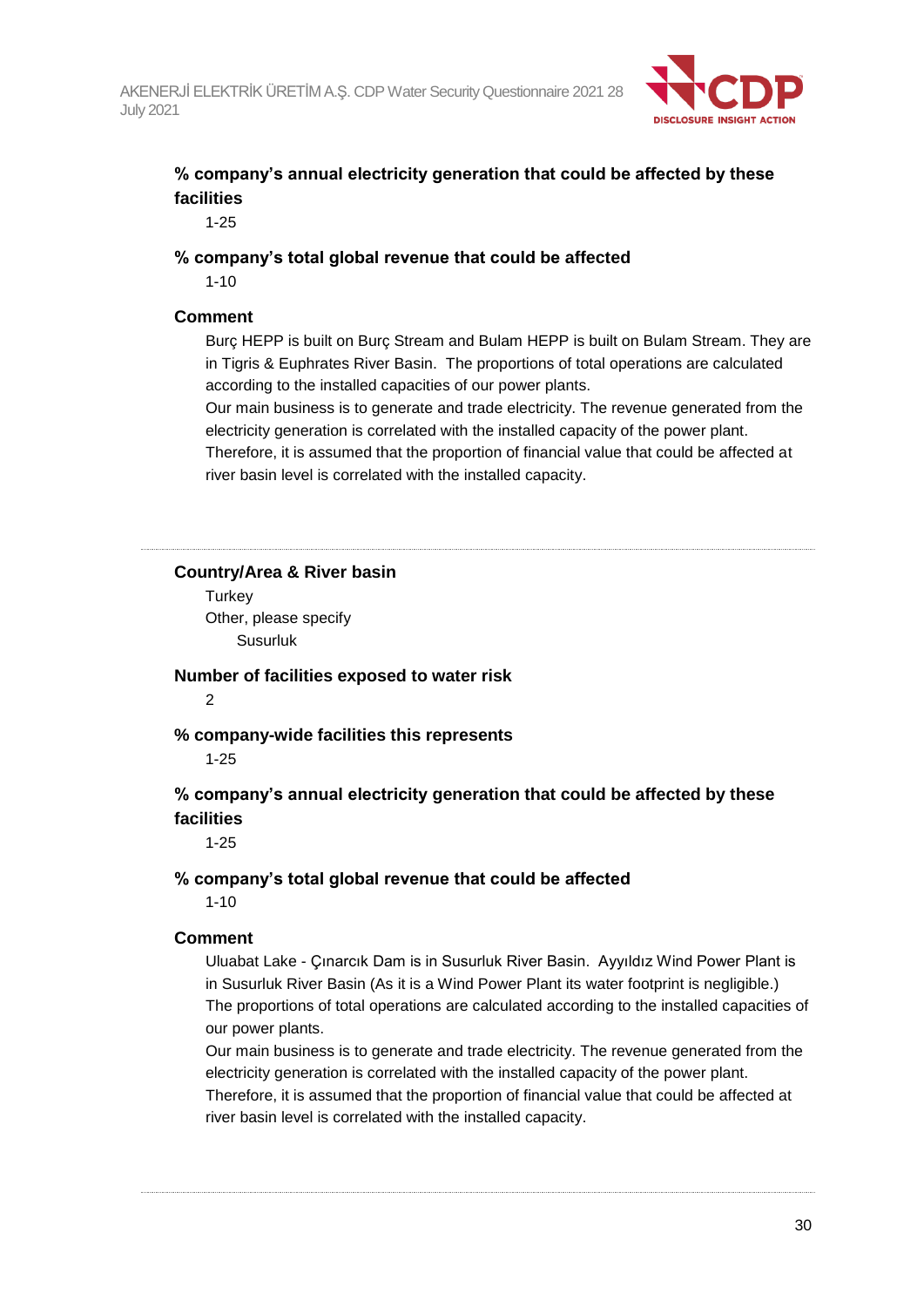

#### **Country/Area & River basin**

**Turkey** Other, please specify Mediterranean

#### **Number of facilities exposed to water risk**

1

#### **% company-wide facilities this represents**

51-75

#### **% company's annual electricity generation that could be affected by these facilities**

76-99

## **% company's total global revenue that could be affected**

71-80

#### **Comment**

Erzin Natural Gas Combined Cycle Power Plant is in Mediterranean River Basin. The proportions of total operations are calculated according to the installed capacities of our power plants.

Our main business is to generate and trade electricity. The revenue generated from the electricity generation is correlated with the installed capacity of the power plant. Therefore, it is assumed that the proportion of financial value that could be affected at river basin level is correlated with the installed capacity.

#### **Country/Area & River basin**

**Turkey** Other, please specify Marmara

#### **Number of facilities exposed to water risk**

1

#### **% company-wide facilities this represents**

Less than 1%

#### **% company's annual electricity generation that could be affected by these facilities**

Less than 1%

#### **% company's total global revenue that could be affected**

Unknown

#### **Comment**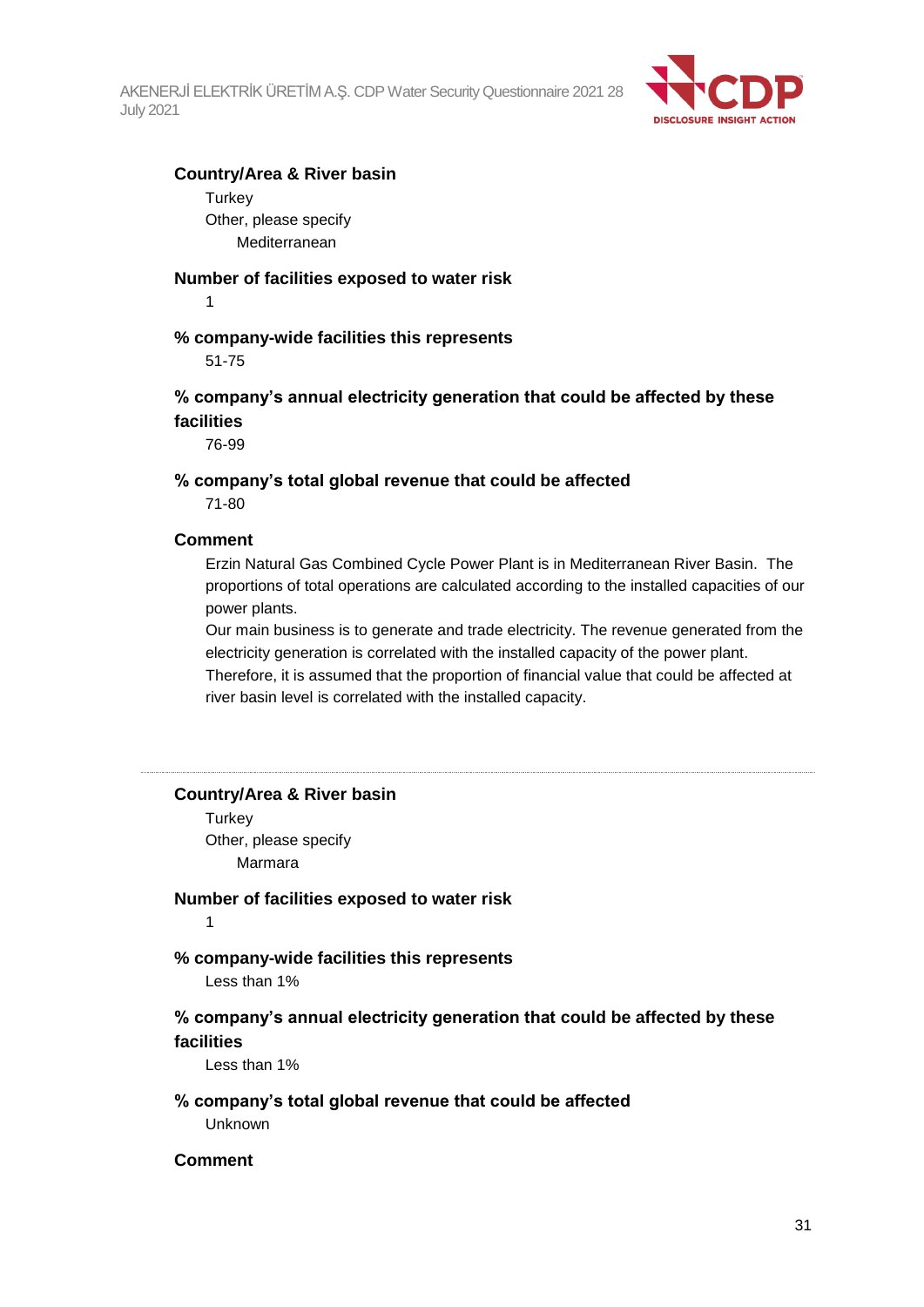

Istanbul AKHAN Head Office is in Marmara River Basin. The proportions of total operations are calculated according to the installed capacities of our power plants. Our main business is to generate and trade electricity. The revenue generated from the electricity generation is correlated with the installed capacity of the power plant. Therefore, it is assumed that the proportion of financial value that could be affected at river basin level is correlated with the installed capacity.

## **W4.2**

**(W4.2) Provide details of identified risks in your direct operations with the potential to have a substantive financial or strategic impact on your business, and your response to those risks.**

#### **Country/Area & River basin**

**Turkey** Other, please specify Seyhan

#### **Type of risk & Primary risk driver**

Physical Drought

#### **Primary potential impact**

Reduced revenues from lower sales/output

#### **Company-specific description**

With the possibility of drought occuring specifically in the East Mediterranean of Turkey, which covers the Seyhan River Basin, Akenerji's four hydroelectric power plants Feke I, Feke II, Himmetli and Gokkaya located on this basin would face the risk of interrupted operation due to lowered/lack of water inflow. This could adversely affect the generation output.

#### **Timeframe**

4-6 years

#### **Magnitude of potential impact**

High

### **Likelihood**

More likely than not

#### **Are you able to provide a potential financial impact figure?**

Yes, a single figure estimate

#### **Potential financial impact figure (currency)**

2,500,000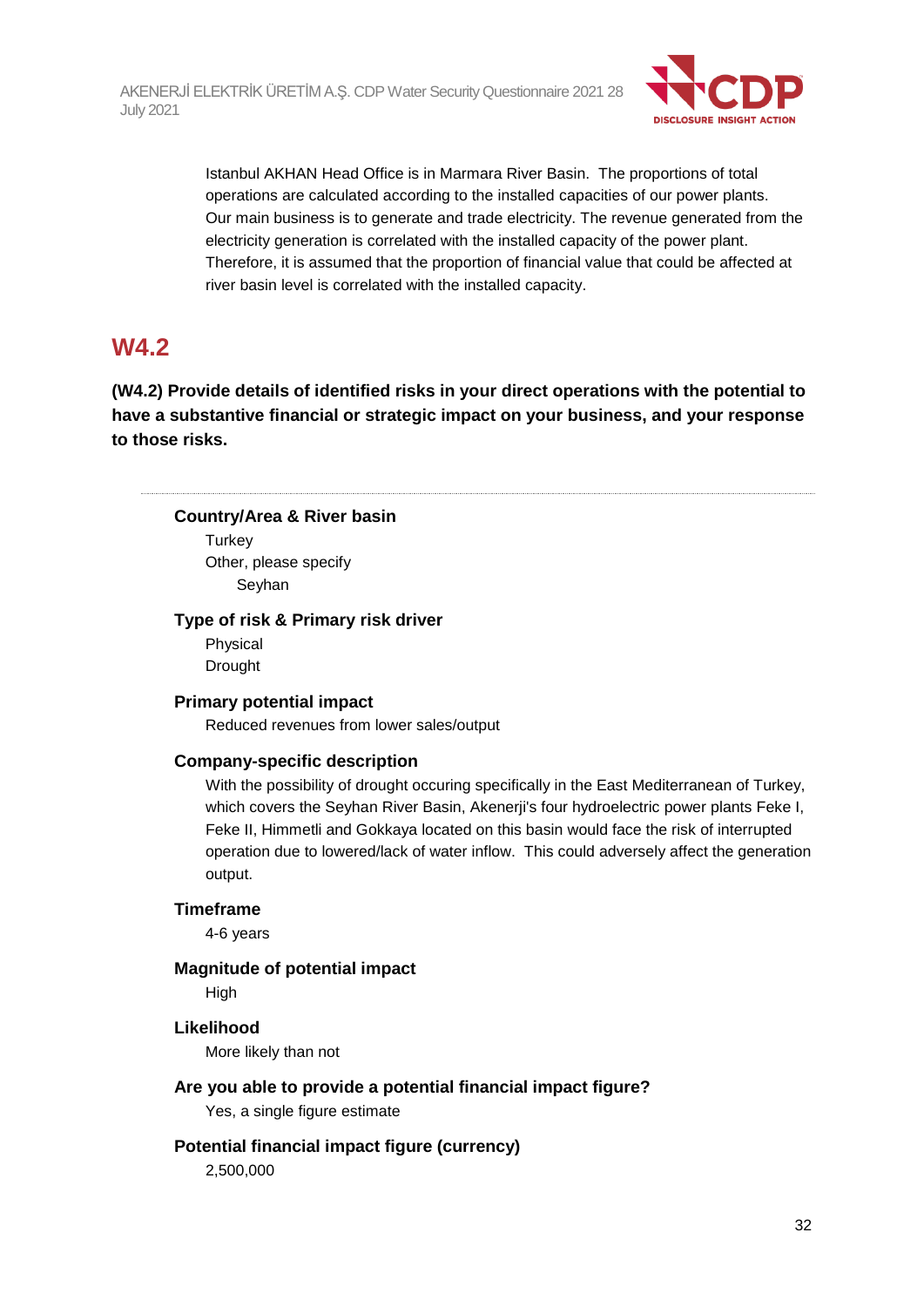

#### **Potential financial impact figure - minimum (currency)**

#### **Potential financial impact figure - maximum (currency)**

#### **Explanation of financial impact**

20% deviation in generation of these hydroelectric power plants located in Seyhan River Basin could lead to around US\$ 5 million loss on Akenerji's revenues.

#### **Primary response to risk**

Other, please specify Water management incentives

#### **Description of response**

Energy is a vital source for the development of our country and to maintain the modern life style of human beings. Our prior goal is to provide continuous power supply on that purpose.

We manage the water by adapting generation plan in accordance with the inflow data, weather forecasts and the water level on dams. We diversify the electricity generation sources located in different regions of Turkey.

Weather related historical data and forecasts, such as temperature, precipitation, rainflow, snowfall, and also inflow data of Akenerji plants and the data taken from the related Authorities are used for generation forecasts. We are evaluating the potential use of weather derivatives as insurance instruments.

#### **Cost of response**

15,000

#### **Explanation of cost of response**

The management of this risk is currently a part of our daily business as we did avaluated within the short-term time horizon. Therefore, apart from the supporting tools for weather forecasting, which roughly has a cost of US\$ 15,000 pa, there is no other additional cost on top of the current OPEX. However, considering that the patterns are likely to change more in the future, Akenerji is studying the long-term affects of this risk on Akenerji's current assets.

#### **Country/Area & River basin**

**Turkey** Tigris & Euphrates

#### **Type of risk & Primary risk driver**

Physical Drought

#### **Primary potential impact**

Reduced revenues from lower sales/output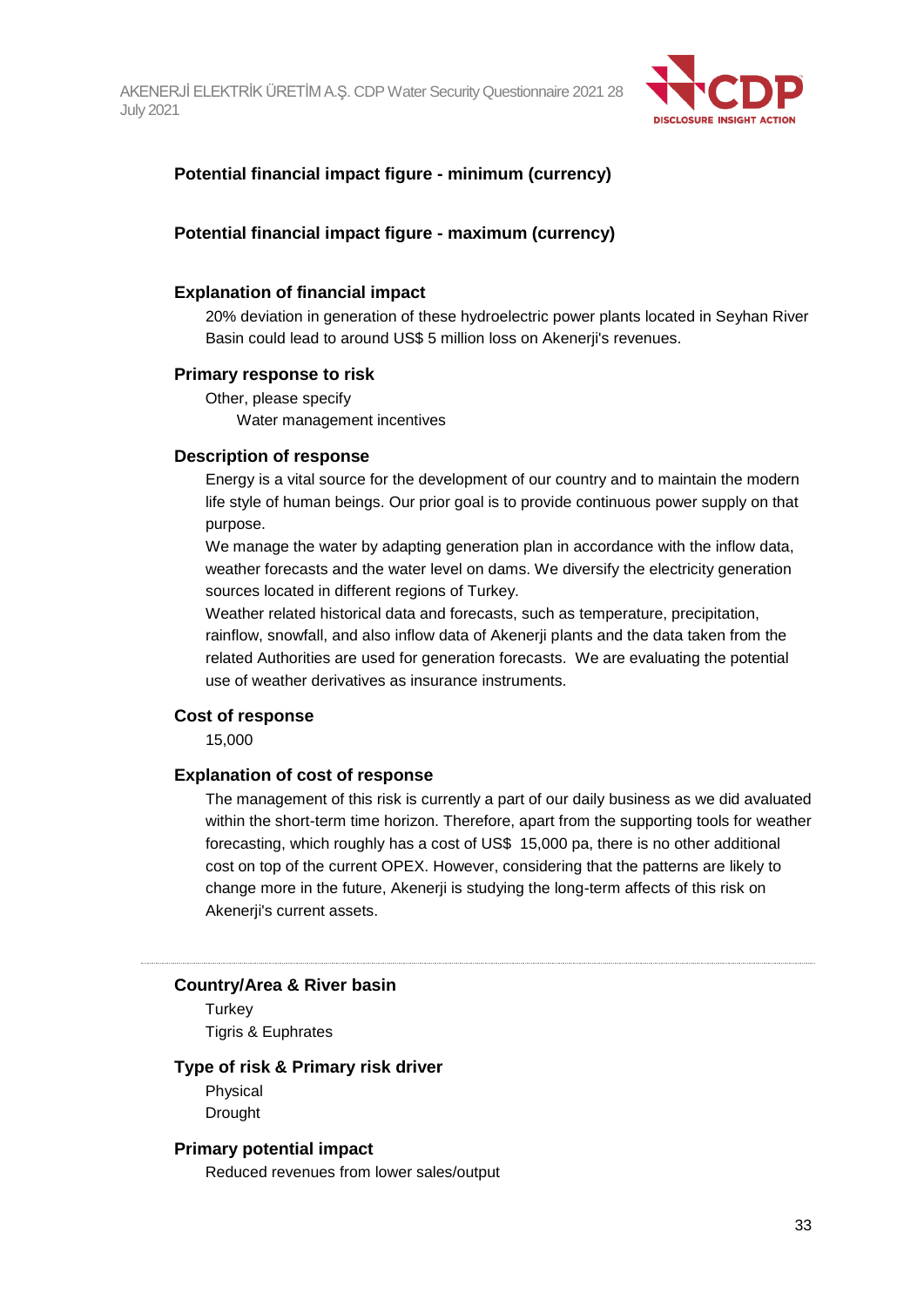

#### **Company-specific description**

With the possibility of drought occuring specifically in the South-East of Turkey, which covers the Tigris & Euphrates River Basin, Akenerji's two hydroelectric power plants Burç and Bulam located on this basin would face the risk of interrupted operation due to lowered/lack of water inflow. This could adversely affect the generation output.

#### **Timeframe**

4-6 years

#### **Magnitude of potential impact**

Medium

#### **Likelihood**

More likely than not

#### **Are you able to provide a potential financial impact figure?**

Yes, a single figure estimate

#### **Potential financial impact figure (currency)**

1,000,000

#### **Potential financial impact figure - minimum (currency)**

#### **Potential financial impact figure - maximum (currency)**

#### **Explanation of financial impact**

20% deviation in generation of these hydroelectric power plants located in Tigris & Euphrates River Basin could lead to min. more than US\$ 1 million loss on Akenerji's revenues.

#### **Primary response to risk**

Other, please specify Water management incentives

#### **Description of response**

Energy is a vital source for the development of our country and to maintain the modern life style of human beings. Our prior goal is to provide continuous power supply on that purpose.

We manage the water by adapting generation plan in accordance with the inflow data, weather forecasts and the water level on dams. We diversify the electricity generation sources located in different regions of Turkey.

Weather related historical data and forecasts, such as temperature, precipitation, rainflow, snowfall, and also inflow data of Akenerji plants and the data taken from the related Authorities are used for generation forecasts. We are evaluating the potential use of weather derivatives as insurance instruments.

#### **Cost of response**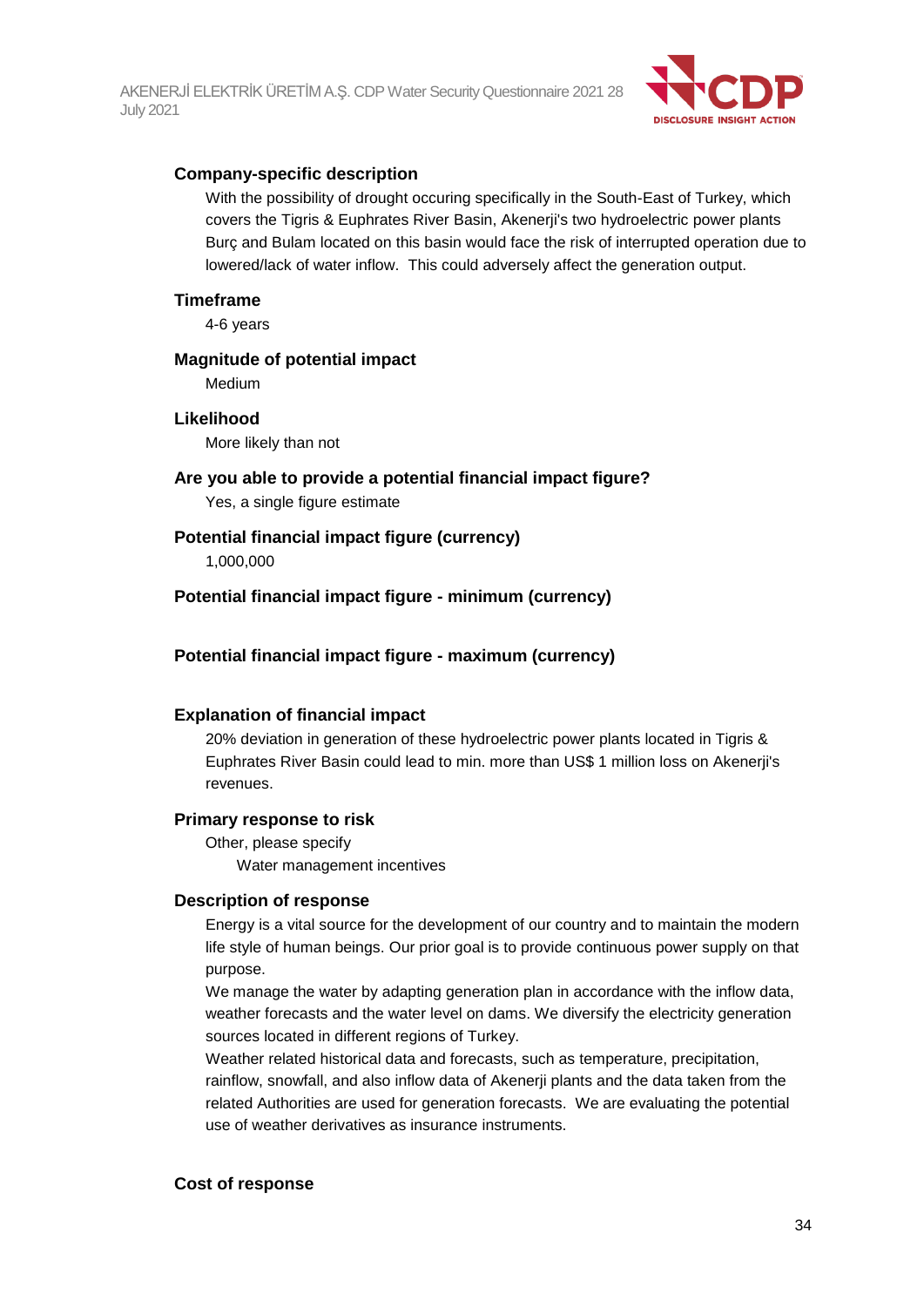

#### 15,000

#### **Explanation of cost of response**

The management of this risk is currently a part of our daily business as we did avaluated within the short-term time horizon. Therefore, apart from the supporting tools for weather forecasting, which roughly has a cost of US\$ 15,000 pa, there is no other additional cost on top of the current OPEX. However, considering that the patterns are likely to change more in the future, Akenerji is studying the long-term affects of this risk on Akenerji's current assets.

#### **Country/Area & River basin**

**Turkey** Other, please specify Susurluk

#### **Type of risk & Primary risk driver**

Physical Drought

#### **Primary potential impact**

Reduced revenues from lower sales/output

#### **Company-specific description**

With the possibility of drought occuring specifically in the Marmara Region of Turkey, which covers the Susurluk River Basin, Akenerji's hydroelectric power plant Uluabat located on this basin would face the risk of interrupted operation due to lowered/lack of water inflow. This could adversely affect the generation output.

#### **Timeframe**

4-6 years

#### **Magnitude of potential impact**

High

#### **Likelihood**

About as likely as not

#### **Are you able to provide a potential financial impact figure?**

Yes, a single figure estimate

#### **Potential financial impact figure (currency)**

3,000,000

#### **Potential financial impact figure - minimum (currency)**

**Potential financial impact figure - maximum (currency)**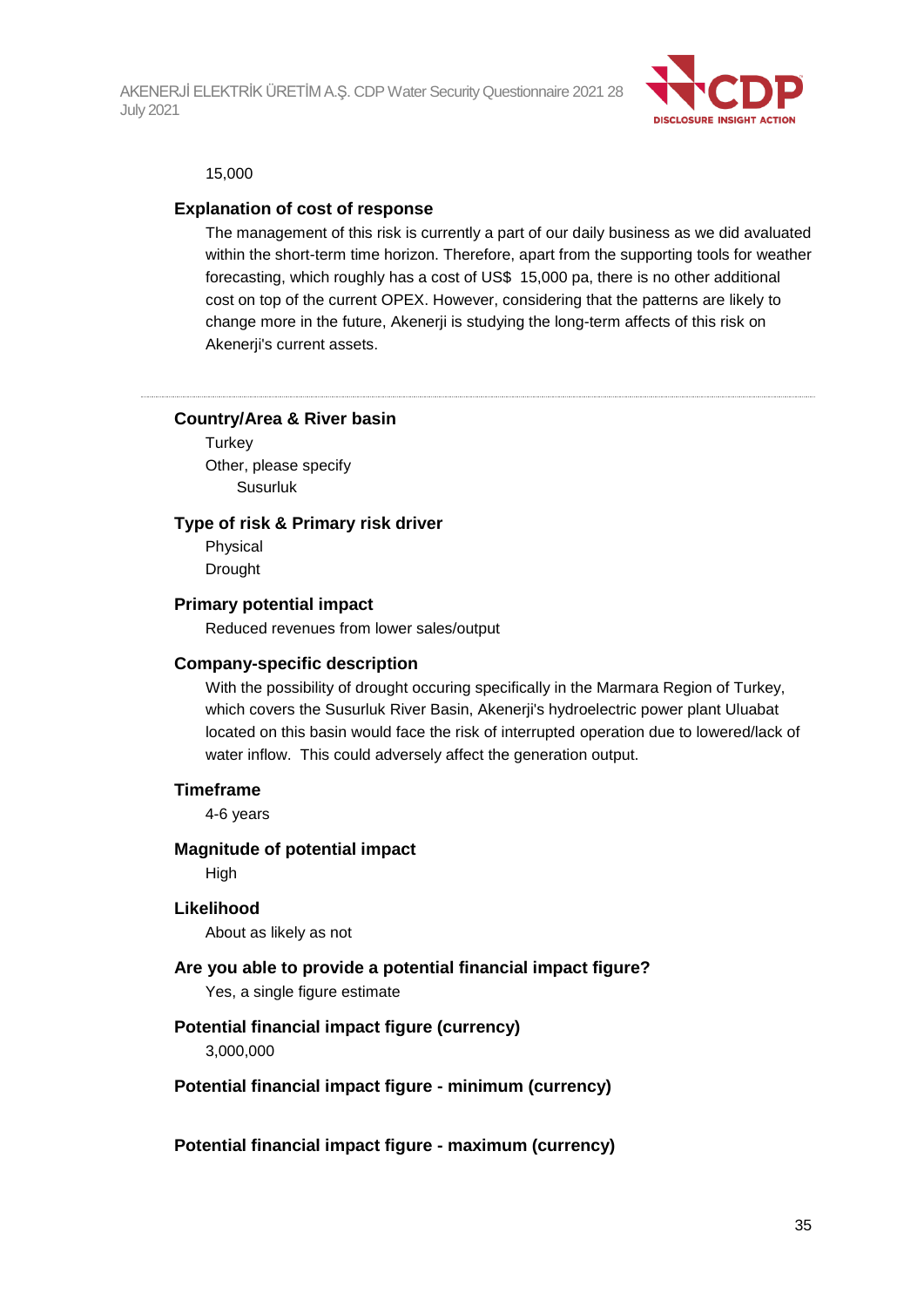

#### **Explanation of financial impact**

20% deviation in generation of these hydroelectric power plant located in Susurluk River Basin could lead to minimum more than min. US\$ 3 million loss on Akenerji's revenues.

#### **Primary response to risk**

Other, please specify Water management incentives

#### **Description of response**

Energy is a vital source for the development of our country and to maintain the modern life style of human beings. Our prior goal is to provide continuous power supply on that purpose.

We manage the water by adapting generation plan in accordance with the inflow data, weather forecasts and the water level on dams. We diversify the electricity generation sources located in different regions of Turkey.

Weather related historical data and forecasts, such as temperature, precipitation, rainflow, snowfall, and also inflow data of Akenerji plants and the data taken from the related Authorities are used for generation forecasts. We are evaluating the potential use of weather derivatives as insurance instruments.

#### **Cost of response**

15,000

#### **Explanation of cost of response**

The management of this risk is currently a part of our daily business as we did avaluated within the short-term time horizon. Therefore, apart from the supporting tools for weather forecasting, which roughly has a cost of US\$ 15,000 pa, there is no other additional cost on top of the current OPEX. However, considering that the patterns are likely to change more in the future, Akenerji is studying the long-term affects of this risk on Akenerji's current assets.

#### **Country/Area & River basin**

**Turkey** Other, please specify Mediterranean

#### **Type of risk & Primary risk driver**

Physical Flooding

#### **Primary potential impact**

Reduced revenues from lower sales/output

#### **Company-specific description**

With the possibility of flooding occured specifically in the location of Akenerji's natural gas power plant of Erzin, we could face the risk of interrupted operation due to flood,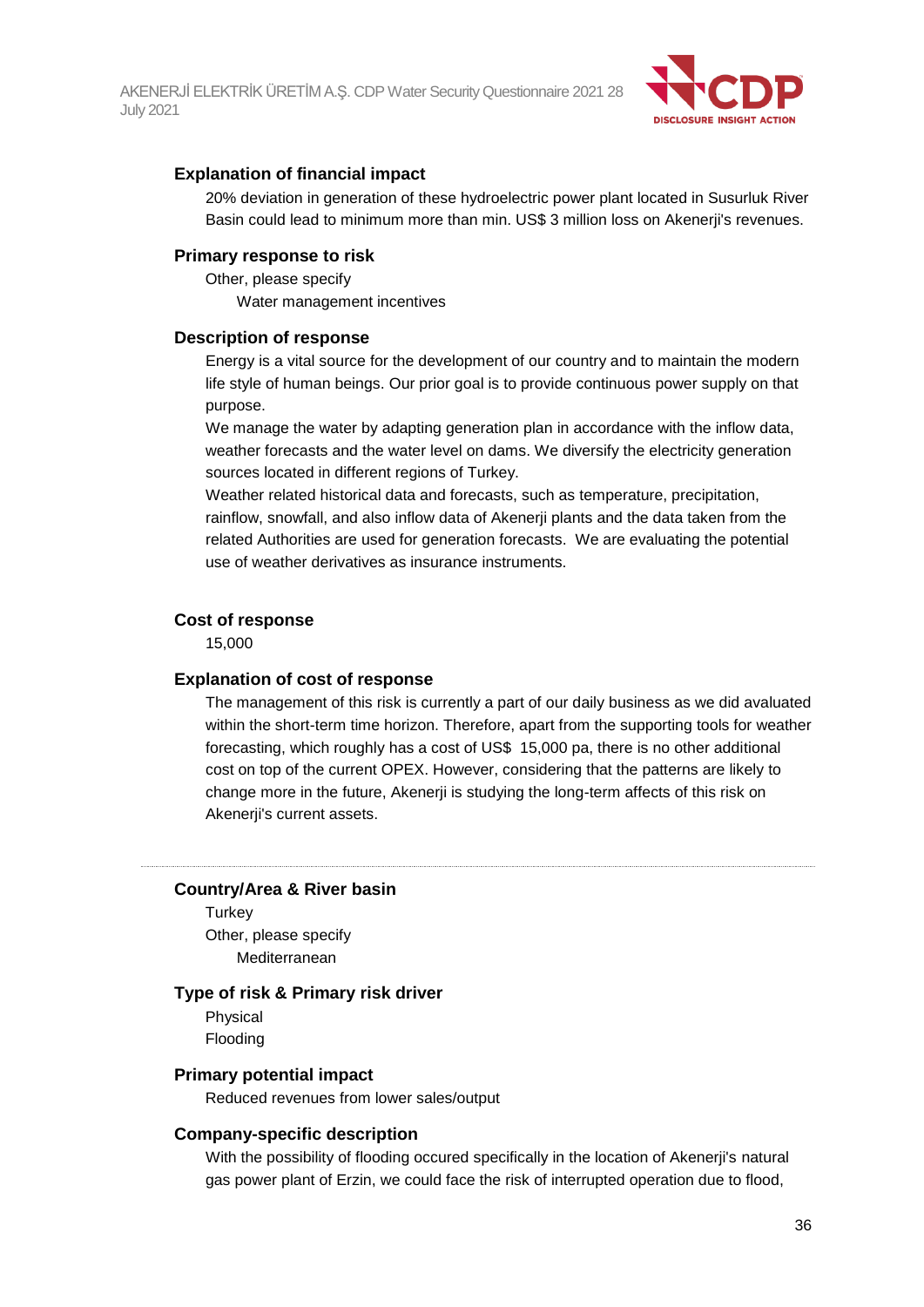

which causes stopage of the power plant until the access water is discharged, and any damage on equipments caused by the flooding water is repaired.

#### **Timeframe**

More than 6 years

### **Magnitude of potential impact** High

**Likelihood**

**Unlikely** 

## **Are you able to provide a potential financial impact figure?**

Yes, a single figure estimate

# **Potential financial impact figure (currency)**

1,500,000

### **Potential financial impact figure - minimum (currency)**

### **Potential financial impact figure - maximum (currency)**

### **Explanation of financial impact**

2 weeks power plant's stop could create generation loss, market risk, repair works of damages, which altogether would have a high impact on Akenerji's revenues. Although it is not easy to give a specific figure, we can say that it could lead to around US\$ 1.5 million.

### **Primary response to risk**

Develop flood emergency plans

#### **Description of response**

Akenerji develops flood emergency plans, assesses precipitation regimes; engages and strengthen links with community.

#### **Cost of response**

0

### **Explanation of cost of response**

The management of this risk is currently a part of our daily business, without any additional cost. Erzin power plant designed and built considering the possible floods, and the weather daily. We consider studying in the future on extreme weather events and their effects to our power plants.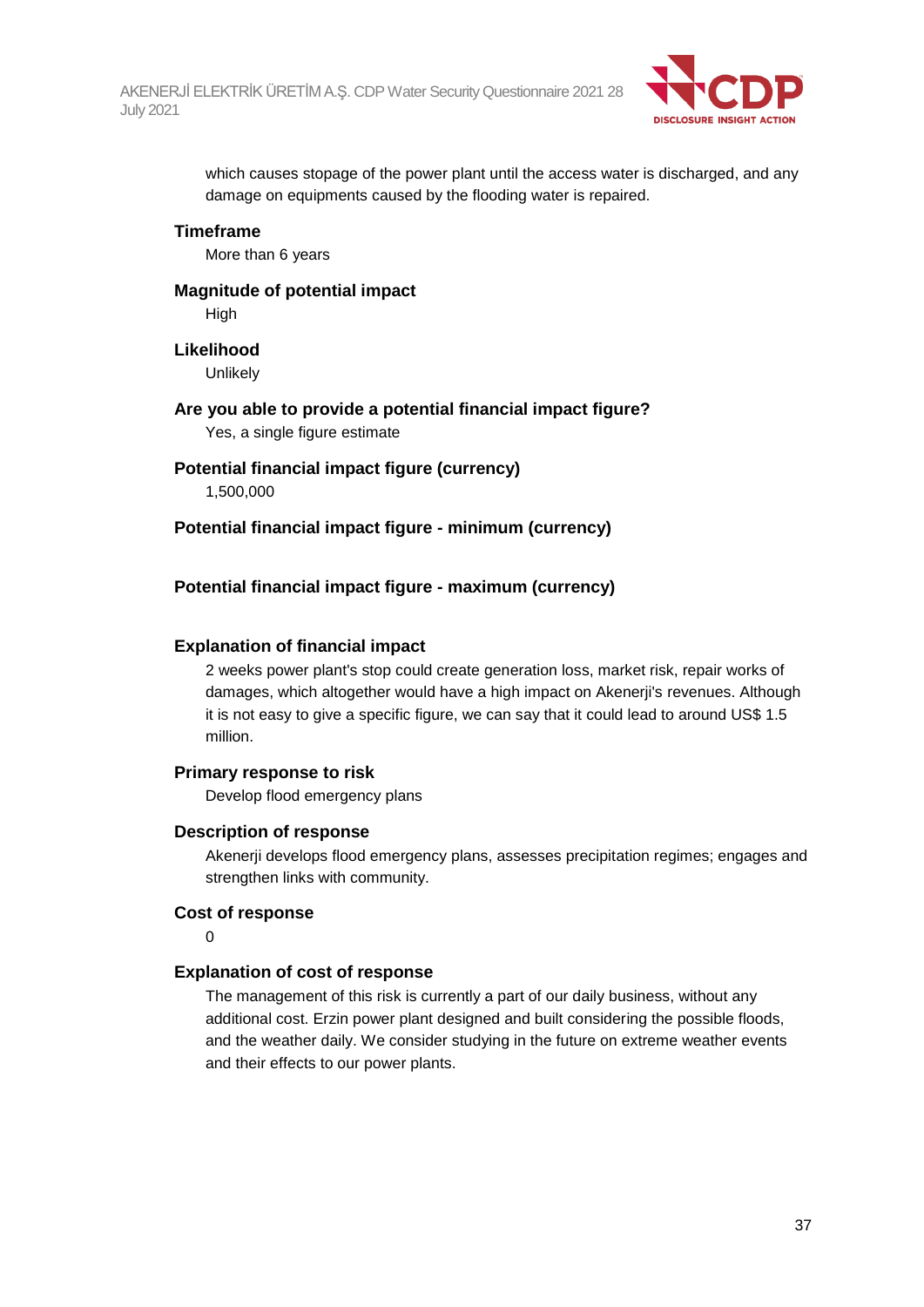

# **W4.2a**

# **(W4.2a) Provide details of risks identified within your value chain (beyond direct operations) with the potential to have a substantive financial or strategic impact on your business, and your response to those risks.**

#### **Country/Area & River basin**

**Turkey** Other, please specify Seyhan

### **Stage of value chain**

Supply chain

#### **Type of risk & Primary risk driver**

Physical Flooding

### **Primary potential impact**

Supply chain disruption

#### **Company-specific description**

If there is flooding, then our suppliers may face inadequate access to water sanitation and hygiene. Consequently, their employee well-being and health may be affected adversely and this may lead to disruption in their services or production. This may lead to decrease or disruption in production or services.

### **Timeframe**

More than 6 years

#### **Magnitude of potential impact**

Low

### **Likelihood**

About as likely as not

# **Are you able to provide a potential financial impact figure?**

No, we do not have this figure

### **Potential financial impact figure (currency)**

**Potential financial impact figure - minimum (currency)**

**Potential financial impact figure - maximum (currency)**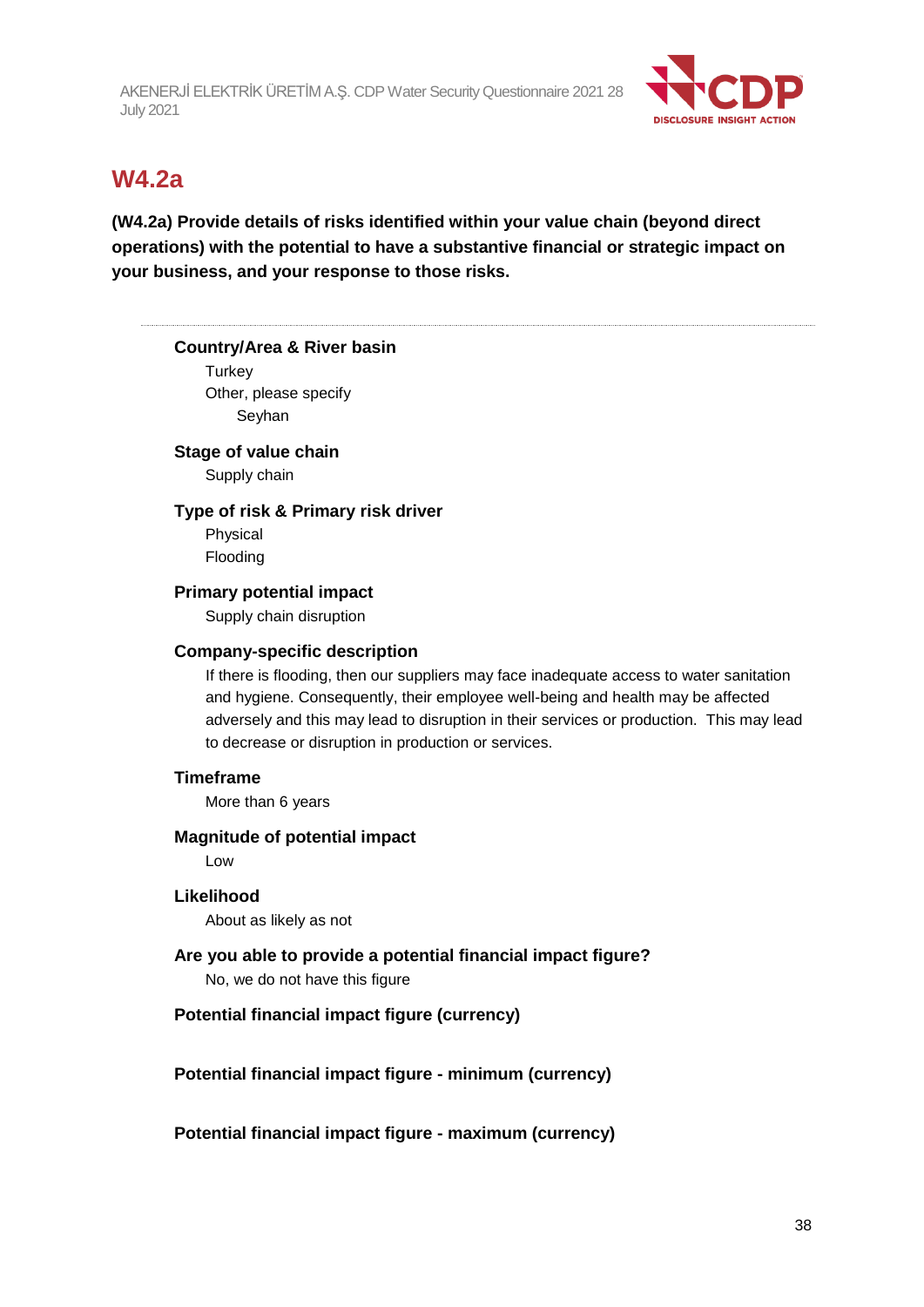

### **Explanation of financial impact**

If we consider, supply for any eqipment parts delayed for a maintanance period, which would have a delay on the maintanance schedule for 1 week, 1 week loss of generation would result in loss of revenue.

#### **Primary response to risk**

Supplier engagement Other, please specify Supplier diversification

#### **Description of response**

Engagement with suppliers, Supplier diversification, and also Supplier audits on OHSE. Akenerji develops and conducts sustainability strategies and policies. In line with its sustainability strategy, Akenerji manages the topic in its value chain as well. In 2015, Akenerji also started supplier audits and in 2016 rapidly increased the number of suppliers audited on Occupational Health & Safety and Environment. We also put effort to train and inform our suppliers. Supplier audits are performed by both from HQ employees and employees from our power plants.

#### **Cost of response**

#### $\Omega$

#### **Explanation of cost of response**

The management of this risk is currently a part of our daily business at no additional cost on top of the current OPEX.

#### **Country/Area & River basin**

**Turkey** Tigris & Euphrates

#### **Stage of value chain**

Supply chain

#### **Type of risk & Primary risk driver**

Physical Flooding

#### **Primary potential impact**

Supply chain disruption

#### **Company-specific description**

If there is flooding, then our suppliers may face inadequate access to water sanitation and hygiene. Consequently, their employee well-being and health may be affected adversely and this may lead to disruption in their services or production. This may lead to decrease or disruption in production or services.

#### **Timeframe**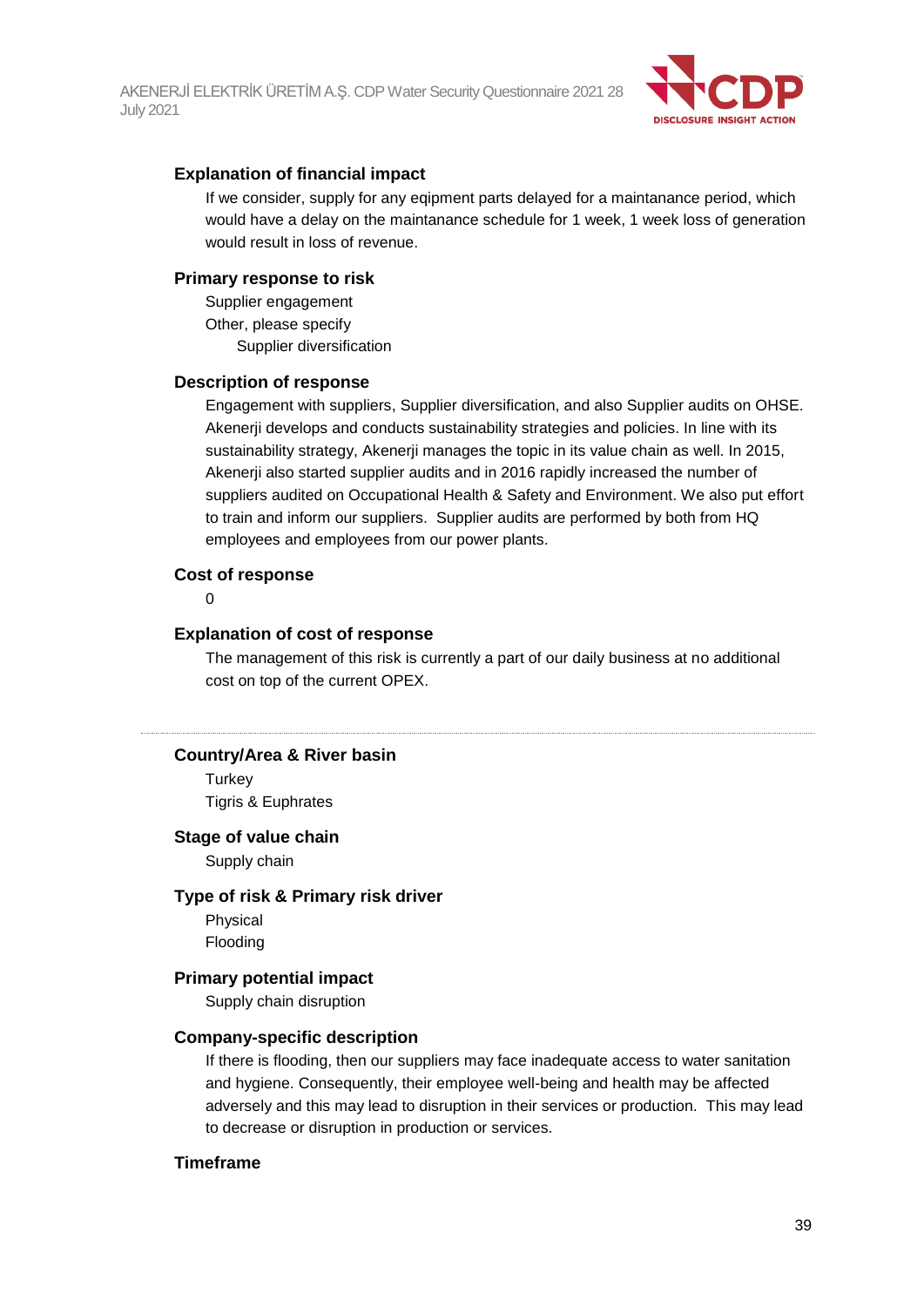

#### More than 6 years

## **Magnitude of potential impact**

Low

## **Likelihood**

About as likely as not

#### **Are you able to provide a potential financial impact figure?** No, we do not have this figure

#### **Potential financial impact figure (currency)**

**Potential financial impact figure - minimum (currency)**

#### **Potential financial impact figure - maximum (currency)**

#### **Explanation of financial impact**

we do not have this figure

#### **Primary response to risk**

Supplier engagement Other, please specify Supplier diversification

#### **Description of response**

Engagement with suppliers, Supplier diversification, and also Supplier audits on OHSE. Akenerji develops and conducts sustainability strategies and policies. In line with its sustainability strategy, Akenerji manages the topic in its value chain as well. In 2015, Akenerji also started supplier audits and in 2016 rapidly increased the number of suppliers audited on Occupational Health & Safety and Environment. We also put effort to train and inform our suppliers. Supplier audits are performed by both from HQ employees and employees from our power plants.

#### **Cost of response**

 $\Omega$ 

#### **Explanation of cost of response**

The management of this risk is currently a part of our daily business at no additional cost on top of the current OPEX.

#### **Country/Area & River basin**

**Turkey** Other, please specify Susurluk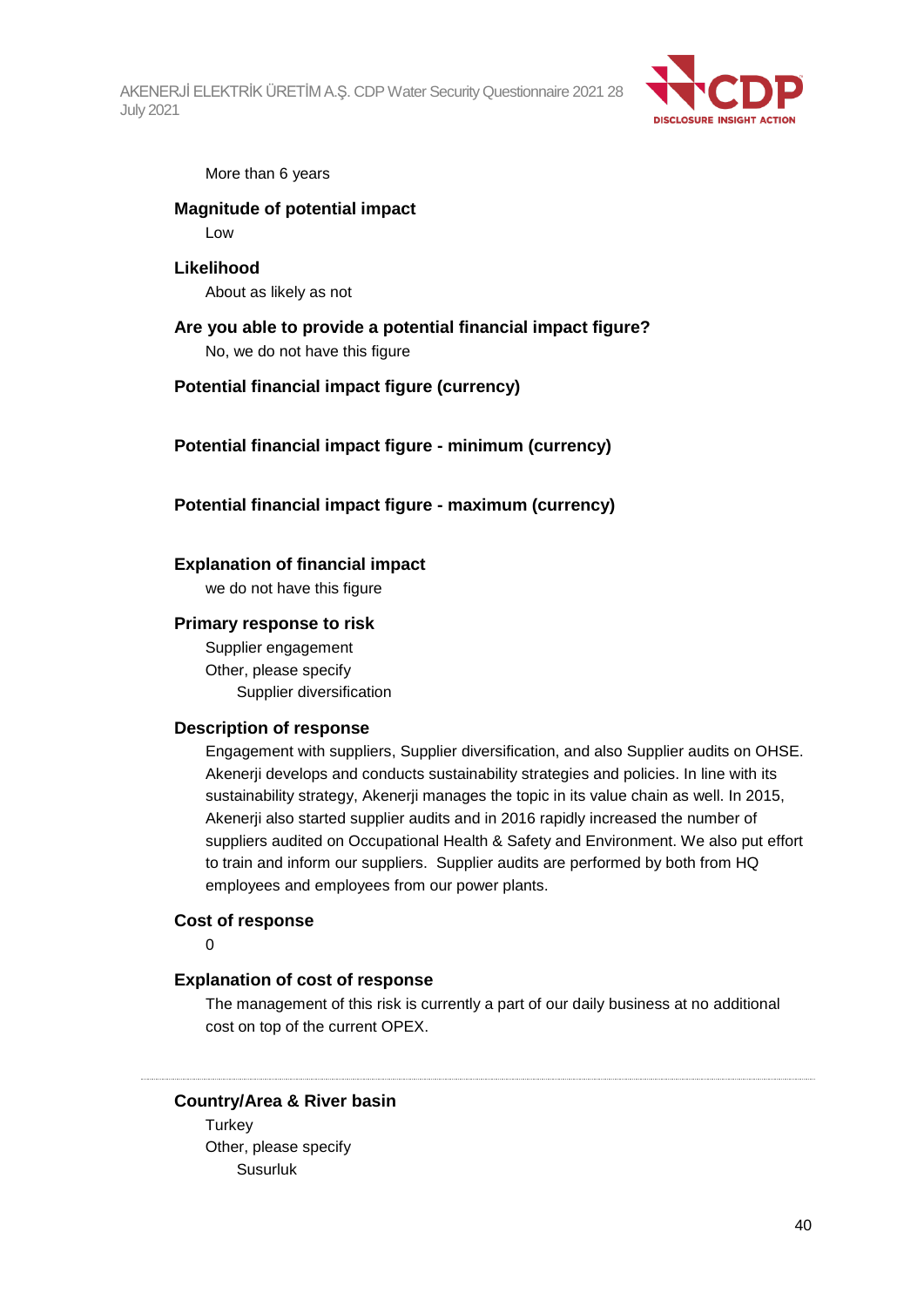

### **Stage of value chain**

Supply chain

#### **Type of risk & Primary risk driver**

Physical Flooding

#### **Primary potential impact**

Supply chain disruption

#### **Company-specific description**

If there is flooding, then our suppliers may face inadequate access to water sanitation and hygiene. Consequently, their employee well-being and health may be affected adversely and this may lead to disruption in their services or production. This may lead to decrease or disruption in production or services.

#### **Timeframe**

More than 6 years

### **Magnitude of potential impact**

Medium-low

#### **Likelihood**

About as likely as not

# **Are you able to provide a potential financial impact figure?**

No, we do not have this figure

### **Potential financial impact figure (currency)**

### **Potential financial impact figure - minimum (currency)**

### **Potential financial impact figure - maximum (currency)**

### **Explanation of financial impact**

we do not have this figure

#### **Primary response to risk**

Supplier engagement Other, please specify Supplier diversification

#### **Description of response**

Engagement with suppliers, Supplier diversification, and also Supplier audits on OHSE. Akenerji develops and conducts sustainability strategies and policies. In line with its sustainability strategy, Akenerji manages the topic in its value chain as well. In 2015, Akenerji also started supplier audits and in 2016 rapidly increased the number of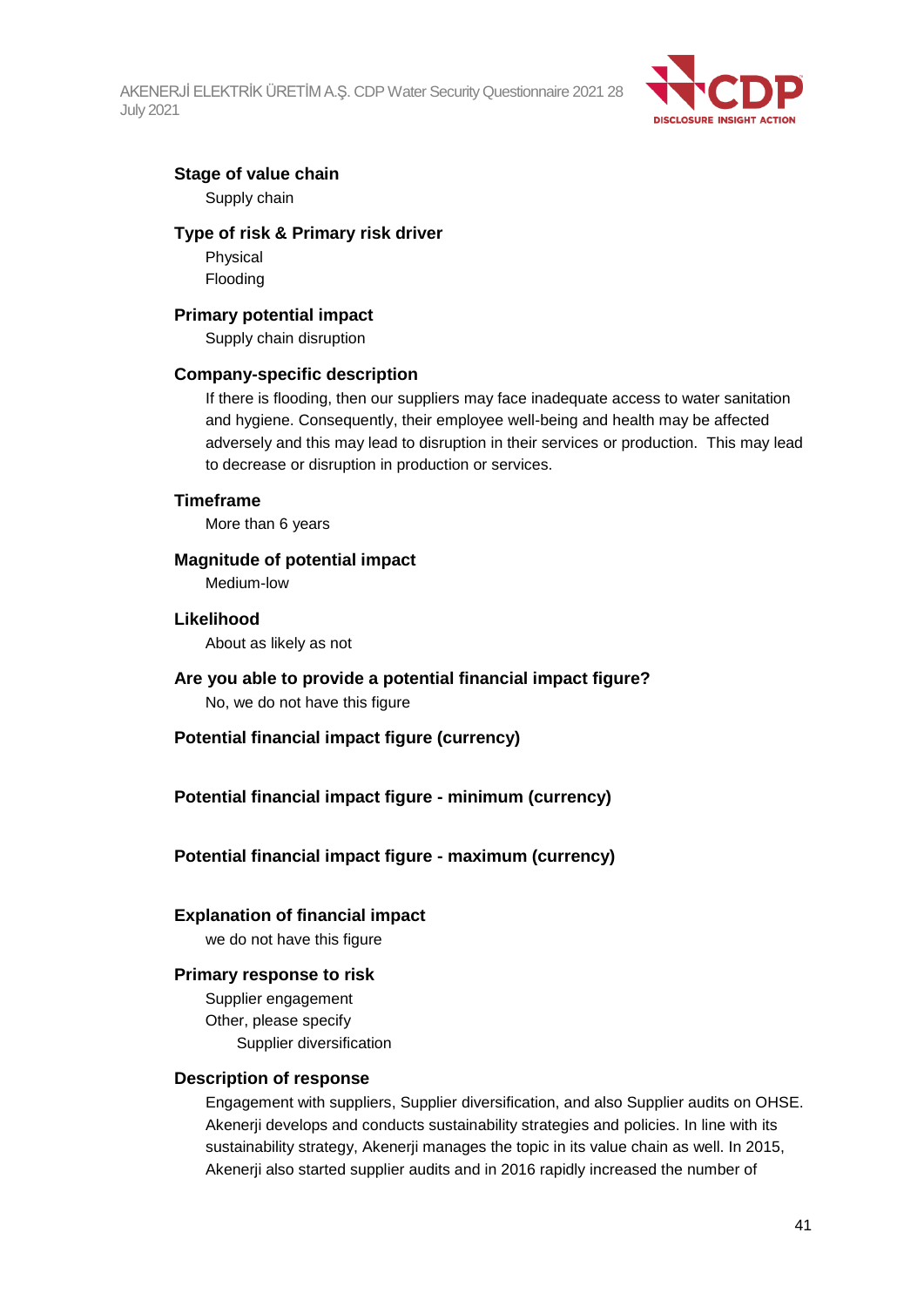

suppliers audited on Occupational Health & Safety and Environment. We also put effort to train and inform our suppliers. Supplier audits are performed by both from HQ employees and employees from our power plants.

#### **Cost of response**

 $\Omega$ 

### **Explanation of cost of response**

The management of this risk is currently a part of our daily business at no additional cost on top of the current OPEX.

#### **Country/Area & River basin**

**Turkey** Other, please specify Mediterranean

#### **Stage of value chain**

Supply chain

#### **Type of risk & Primary risk driver**

Physical Flooding

#### **Primary potential impact**

Supply chain disruption

#### **Company-specific description**

If there is flooding, then our suppliers may face inadequate access to water sanitation and hygiene. Consequently, their employee well-being and health may be affected adversely and this may lead to disruption in their services or production. This may lead to decrease or disruption in production or services.

#### **Timeframe**

More than 6 years

#### **Magnitude of potential impact**

Low

#### **Likelihood**

About as likely as not

#### **Are you able to provide a potential financial impact figure?**

No, we do not have this figure

**Potential financial impact figure (currency)**

**Potential financial impact figure - minimum (currency)**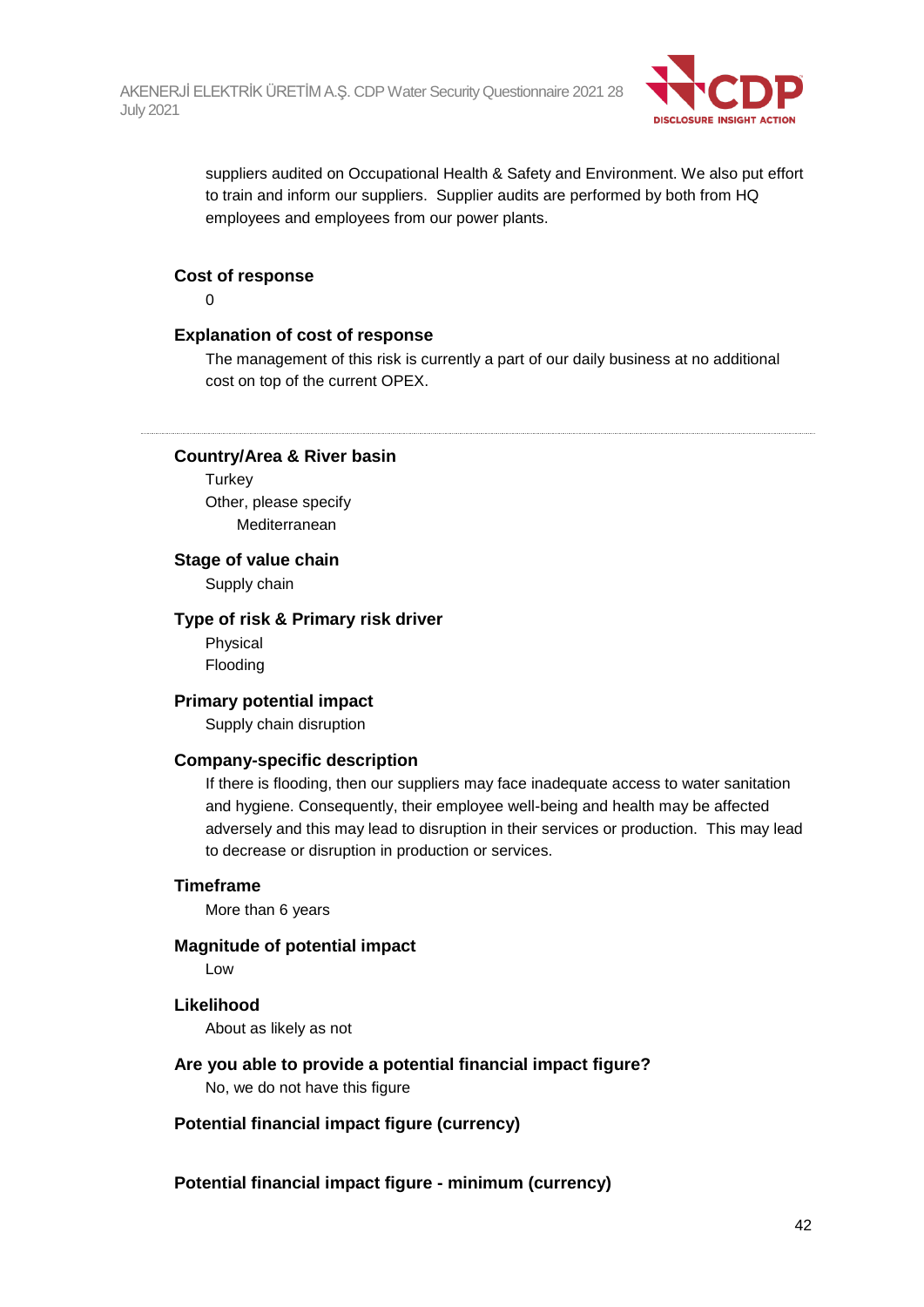

## **Potential financial impact figure - maximum (currency)**

### **Explanation of financial impact**

we do not have this figure

## **Primary response to risk**

Supplier engagement Other, please specify Supplier diversification

## **Description of response**

Engagement with suppliers, Supplier diversification, and also Supplier audits on OHSE. Akenerji develops and conducts sustainability strategies and policies. In line with its sustainability strategy, Akenerji manages the topic in its value chain as well. In 2015, Akenerji also started supplier audits and in 2016 rapidly increased the number of suppliers audited on Occupational Health & Safety and Environment. We also put effort to train and inform our suppliers. Supplier audits are performed by both from HQ employees and employees from our power plants.

## **Cost of response**

0

### **Explanation of cost of response**

The management of this risk is currently a part of our daily business at no additional cost on top of the current OPEX.

# **W4.3**

# **(W4.3) Have you identified any water-related opportunities with the potential to have a substantive financial or strategic impact on your business?**

Yes, we have identified opportunities, and some/all are being realized

# **W4.3a**

**(W4.3a) Provide details of opportunities currently being realized that could have a substantive financial or strategic impact on your business.**

**Type of opportunity** Products and services

### **Primary water-related opportunity** Increased sales of existing products/services

43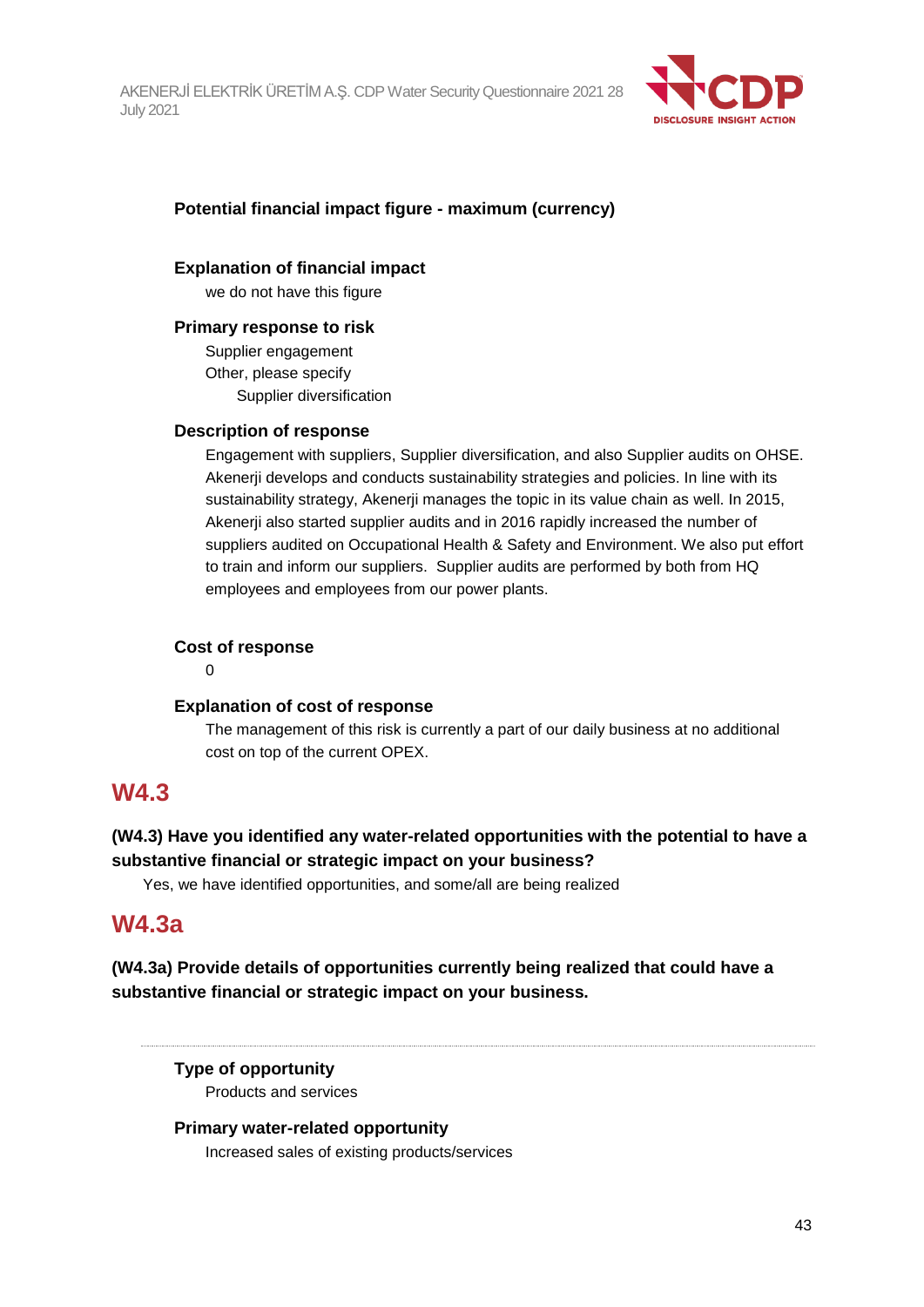

### **Company-specific description & strategy to realize opportunity**

Akenerji is providing energy services to its customers to reduce their electricity consumption which helps them to achieve their energy and environmental goals. Services includes such as energy analysis and audits, energy management, maintenance and operation, monitoring and evaluation of savings, etc. Together with the rising extreme weather events, and energy cuts experienced as a result of these extreme events, importance of the use of energy will rise considerably, and the Government will support more energy efficiency projects and introduce new regulations/restrictions on the use of energy. This would have a positive impact on Akenerji's energy services business.

#### **Estimated timeframe for realization**

4 to 6 years

- **Magnitude of potential financial impact** Low-medium
- **Are you able to provide a potential financial impact figure?** No, we do not have this figure

**Potential financial impact figure (currency)**

**Potential financial impact figure – minimum (currency)**

**Potential financial impact figure – maximum (currency)**

#### **Explanation of financial impact**

Financial impact cannot be easily determined. We can only say that development of the energy management services sector will gain momentum, which will in parallel support Akenerji to develop its Energy Management Services.

# **W5. Facility-level water accounting**

# **W5.1**

**(W5.1) For each facility referenced in W4.1c, provide coordinates, water accounting data, and a comparison with the previous reporting year.**

**Facility reference number** Facility 1

**Facility name (optional)** Feke 1 HEPP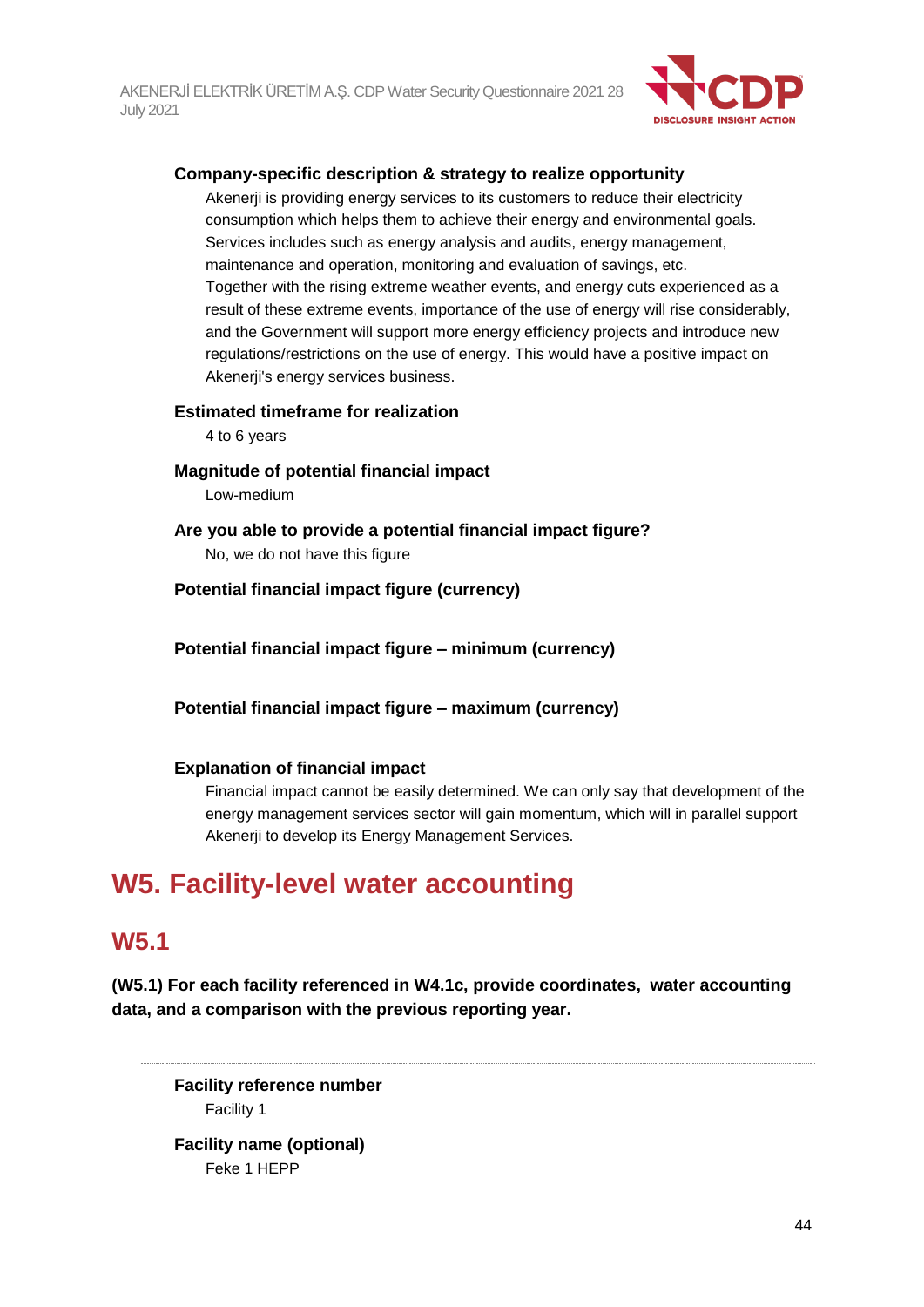

| <b>Country/Area &amp; River basin</b>                                            |  |
|----------------------------------------------------------------------------------|--|
| Turkey                                                                           |  |
| Other, please specify                                                            |  |
| Seyhan                                                                           |  |
| Latitude                                                                         |  |
| 37                                                                               |  |
| Longitude                                                                        |  |
| 35                                                                               |  |
| Located in area with water stress                                                |  |
| Yes                                                                              |  |
|                                                                                  |  |
| Primary power generation source for your electricity generation at this facility |  |
| Hydropower                                                                       |  |
| Total water withdrawals at this facility (megaliters/year)                       |  |
| 0.81                                                                             |  |
| Comparison of total withdrawals with previous reporting year                     |  |
| Lower                                                                            |  |
|                                                                                  |  |
| Withdrawals from fresh surface water, including rainwater, water from            |  |
| wetlands, rivers and lakes<br>0                                                  |  |
|                                                                                  |  |
| Withdrawals from brackish surface water/seawater                                 |  |
| $\mathbf 0$                                                                      |  |
| Withdrawals from groundwater - renewable                                         |  |
| $\Omega$                                                                         |  |
|                                                                                  |  |
| Withdrawals from groundwater - non-renewable                                     |  |
| O                                                                                |  |
| Withdrawals from produced/entrained water                                        |  |
| 0                                                                                |  |
| Withdrawals from third party sources                                             |  |
| 0.81                                                                             |  |
|                                                                                  |  |
| Total water discharges at this facility (megaliters/year)                        |  |
| 0.44                                                                             |  |
| Comparison of total discharges with previous reporting year                      |  |
| Much lower                                                                       |  |
| Discharges to fresh surface water                                                |  |
|                                                                                  |  |

0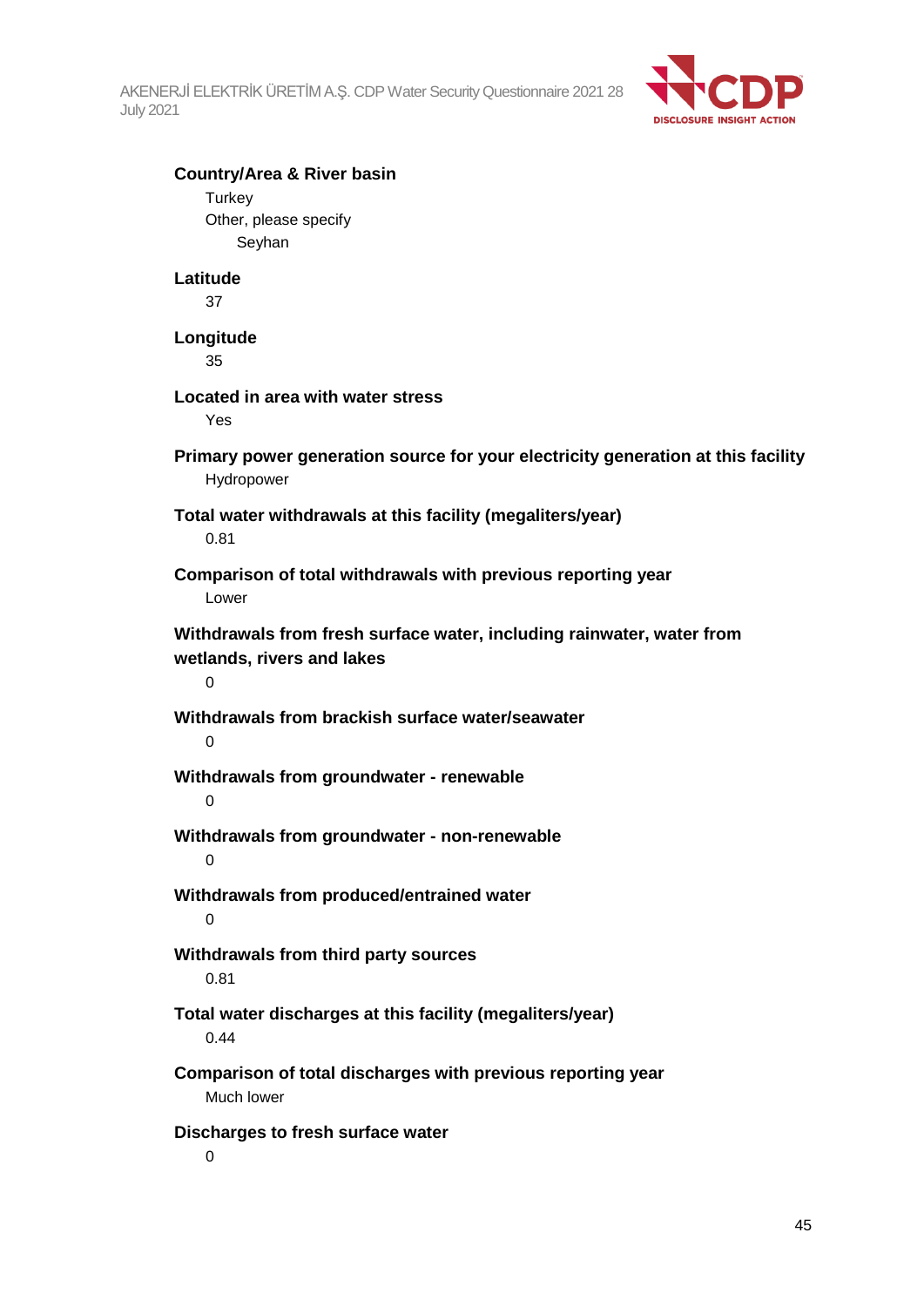

# **Discharges to brackish surface water/seawater**

0

## **Discharges to groundwater**

 $\Omega$ 

## **Discharges to third party destinations**

0.44

## **Total water consumption at this facility (megaliters/year)**

0.37

## **Comparison of total consumption with previous reporting year**

Much higher

#### **Please explain**

Water withdrawal in Feke1 HEPP is decreased by 11 %. Water discharge in Feke1 HEPP is decreased by 28%. Water consumption is increased by 26 %. Because of the increasing is manpower. Meaurements have been done by Govermental organization which is Adana Water and Sewerage Administration .

Trend thresholds are applied consistently to all our businesses: anything under +/- 4% is "about the same", anything over +/- 4% is 'Higher'/'Lower' compared to the previous year, and anything +/-20% is 'Much higher'/'Much lower'.

# **Facility reference number**

Facility 2

# **Facility name (optional)**

Feke II HEPP

#### **Country/Area & River basin**

**Turkey** Other, please specify Seyhan

#### **Latitude**

37

### **Longitude**

35

#### **Located in area with water stress**

Yes

### **Primary power generation source for your electricity generation at this facility** Hydropower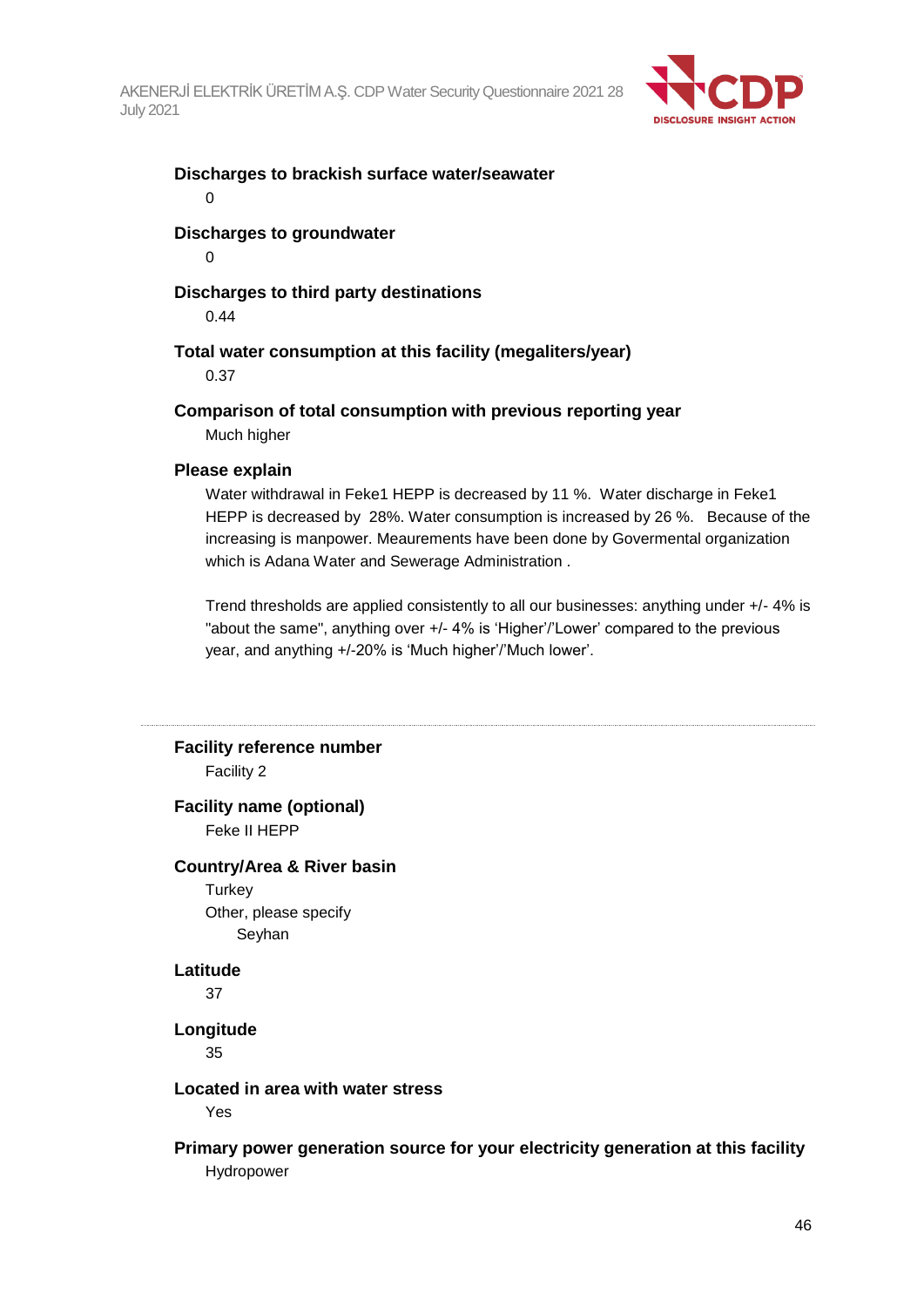

## **Total water withdrawals at this facility (megaliters/year)** 0.51

**Comparison of total withdrawals with previous reporting year** Much higher

**Withdrawals from fresh surface water, including rainwater, water from wetlands, rivers and lakes**

**Withdrawals from brackish surface water/seawater** 0 **Withdrawals from groundwater - renewable**  $\Omega$ **Withdrawals from groundwater - non-renewable**  $\Omega$ **Withdrawals from produced/entrained water**  $\Omega$ **Withdrawals from third party sources** 0.51 **Total water discharges at this facility (megaliters/year)** 0.11 **Comparison of total discharges with previous reporting year** Lower **Discharges to fresh surface water**  $\Omega$ **Discharges to brackish surface water/seawater** 0 **Discharges to groundwater**  $\Omega$ **Discharges to third party destinations** 0.11 **Total water consumption at this facility (megaliters/year)** 0.4 **Comparison of total consumption with previous reporting year** Much higher

**Please explain**

 $\Omega$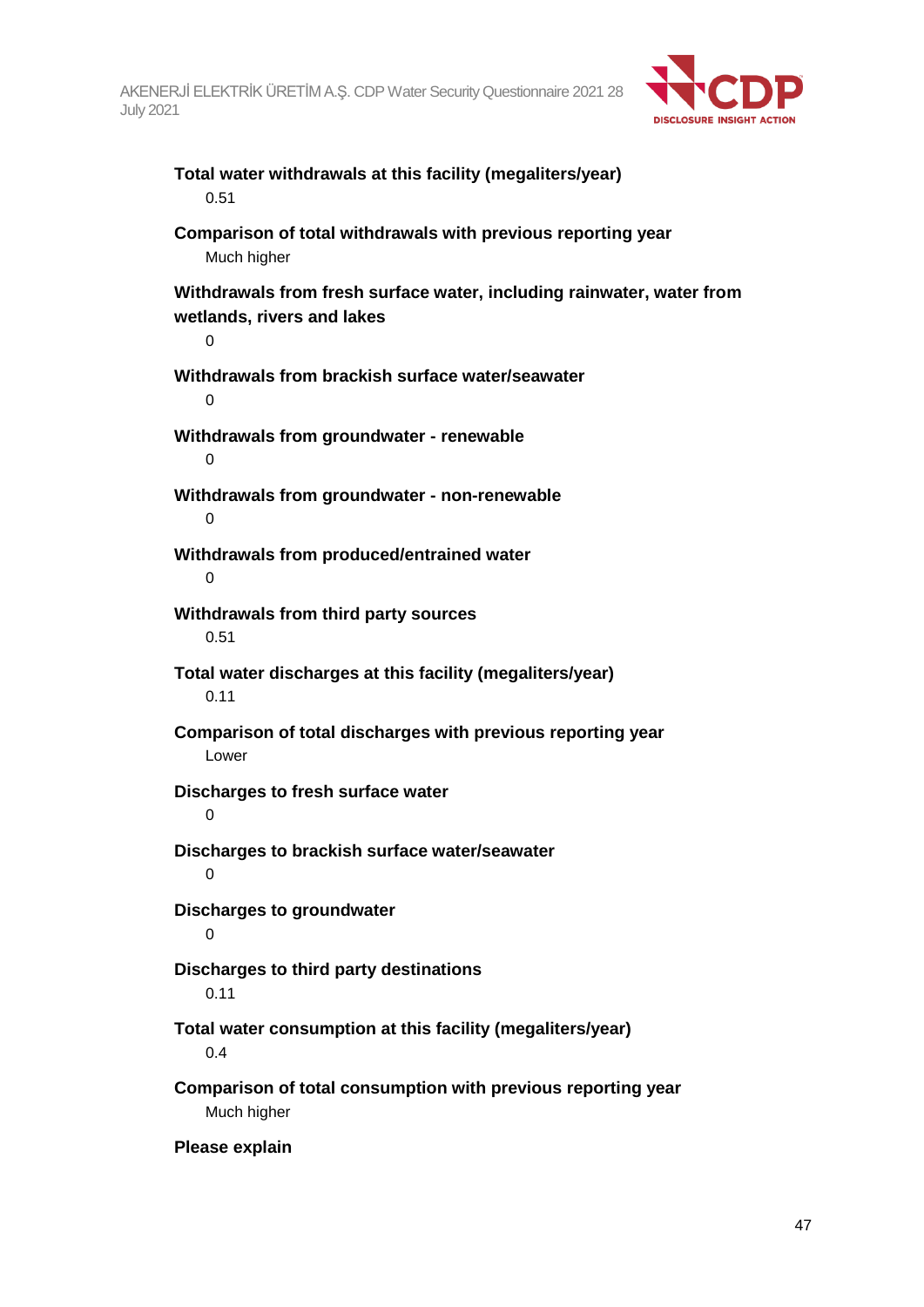

Water withdrawal in Feke2 HEPP is increased by 36 %. Water discharge in Feke2 HEPP is decreased by 10 %. Water consumption is increased by 59%. Because of increasing in manpower

Trend thresholds are applied consistently to all our businesses: anything under +/- 4% is "about the same", anything over +/- 4% is 'Higher'/'Lower' compared to the previous year, and anything +/-20% is 'Much higher'/'Much lower'.

**Facility reference number** Facility 3 **Facility name (optional)** Himmetli HEPP **Country/Area & River basin Turkey** Other, please specify Seyhan **Latitude** 37 **Longitude** 35 **Located in area with water stress** Yes **Primary power generation source for your electricity generation at this facility** Hydropower **Total water withdrawals at this facility (megaliters/year)** 6.14 **Comparison of total withdrawals with previous reporting year** Much higher **Withdrawals from fresh surface water, including rainwater, water from wetlands, rivers and lakes**  $\Omega$ **Withdrawals from brackish surface water/seawater**  $\Omega$ **Withdrawals from groundwater - renewable**  $\Omega$ 

**Withdrawals from groundwater - non-renewable**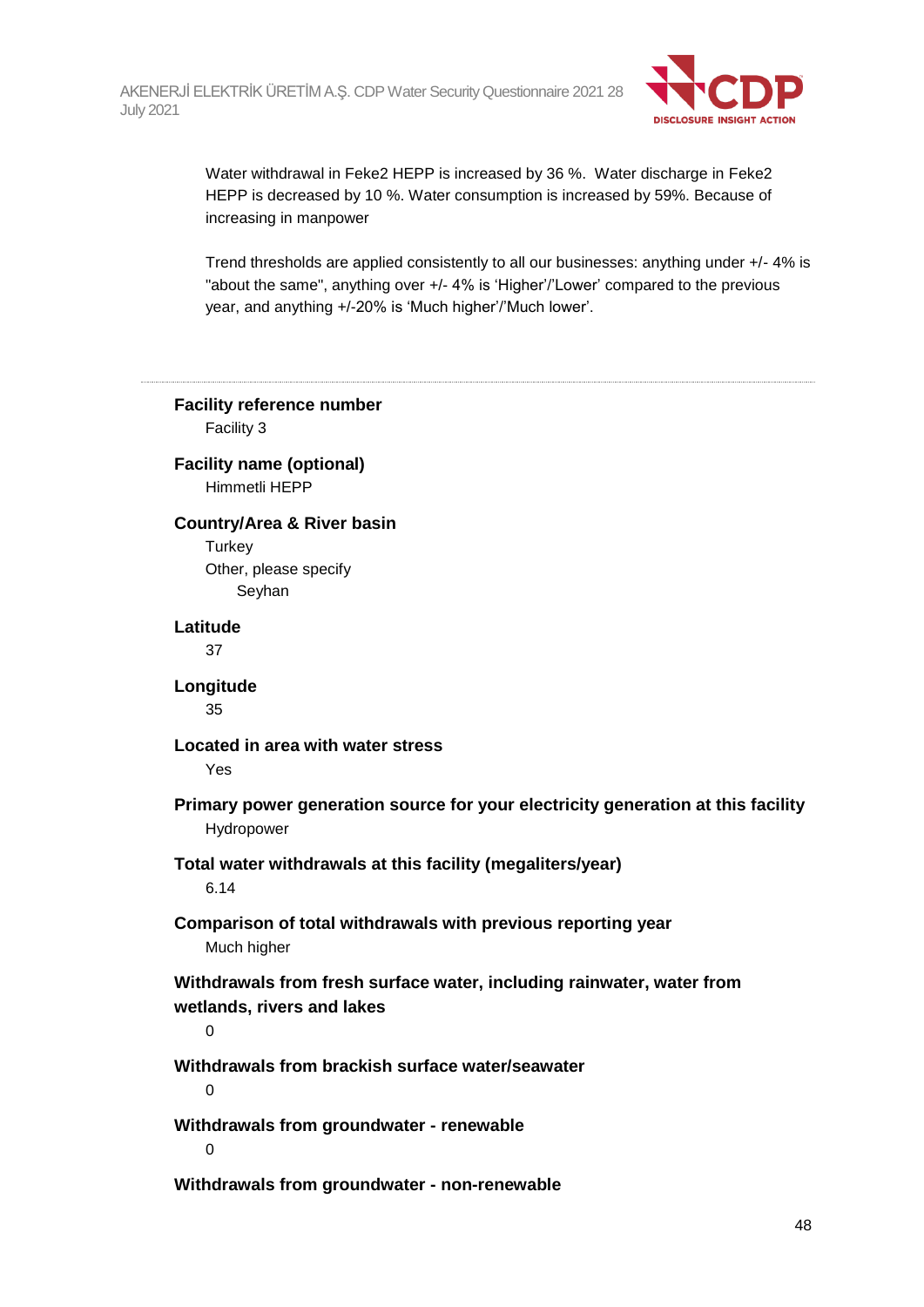

#### 0

**Withdrawals from produced/entrained water** 0 **Withdrawals from third party sources** 6.14 **Total water discharges at this facility (megaliters/year)** 0.54 **Comparison of total discharges with previous reporting year** Much lower **Discharges to fresh surface water**  $\Omega$ **Discharges to brackish surface water/seawater**  $\Omega$ **Discharges to groundwater** 0 **Discharges to third party destinations** 0.54 **Total water consumption at this facility (megaliters/year)** 5.59 **Comparison of total consumption with previous reporting year** Much higher **Please explain** Water withdrawal in Himmetli HEPP is increased by 206 %. Water discharge in Himmetli HEPP is decreased by 23 %. Water consumption is increased by 330%. Because of the increasing is manpower.

Trend thresholds are applied consistently to all our businesses: anything under +/- 4% is "about the same", anything over +/- 4% is 'Higher'/'Lower' compared to the previous year, and anything +/-20% is 'Much higher'/'Much lower'.

**Facility reference number** Facility 4

**Facility name (optional)** Gökkaya HEPP

**Country/Area & River basin**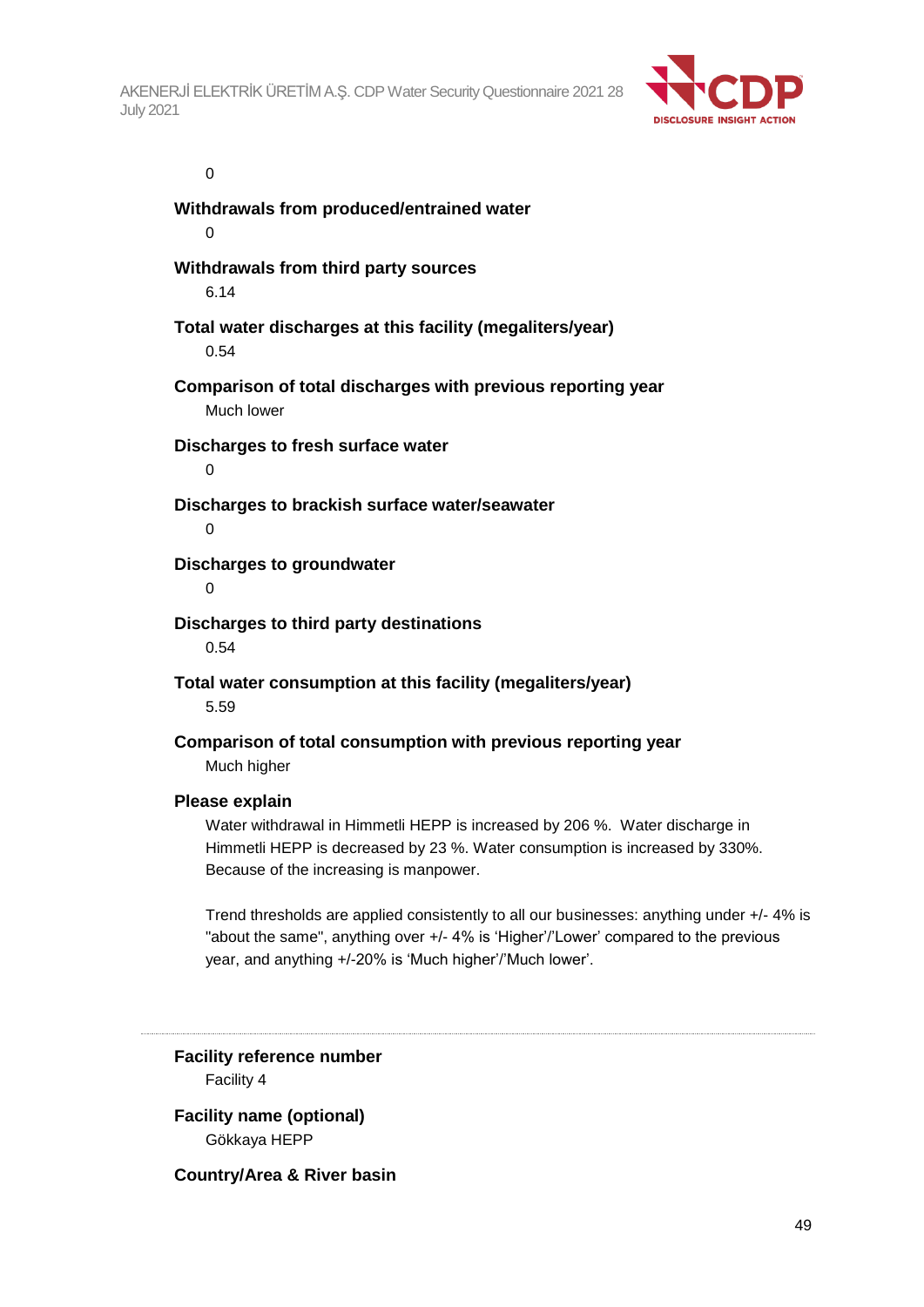

**Turkey** Other, please specify Seyhan **Latitude** 37 **Longitude** 35 **Located in area with water stress** Yes **Primary power generation source for your electricity generation at this facility** Hydropower **Total water withdrawals at this facility (megaliters/year)** 0.99 **Comparison of total withdrawals with previous reporting year** About the same **Withdrawals from fresh surface water, including rainwater, water from wetlands, rivers and lakes**  $\Omega$ **Withdrawals from brackish surface water/seawater**  $\Omega$ **Withdrawals from groundwater - renewable**  $\Omega$ **Withdrawals from groundwater - non-renewable**  $\Omega$ **Withdrawals from produced/entrained water**  $\Omega$ **Withdrawals from third party sources** 0.99 **Total water discharges at this facility (megaliters/year)** 0.13 **Comparison of total discharges with previous reporting year** Much lower **Discharges to fresh surface water** 0 **Discharges to brackish surface water/seawater**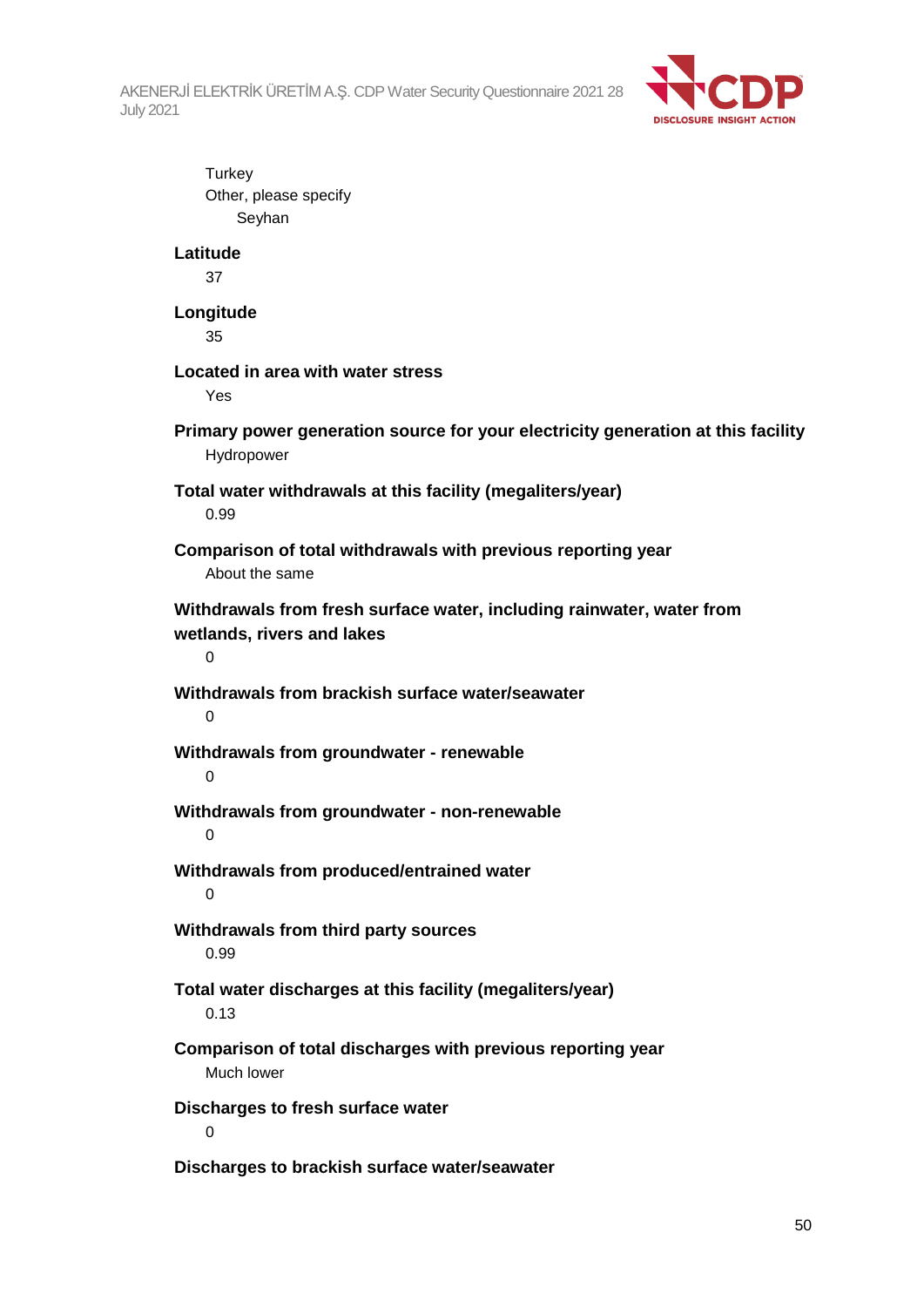

#### 0

**Discharges to groundwater**

 $\Omega$ 

## **Discharges to third party destinations**

0.13

**Total water consumption at this facility (megaliters/year)** 0.86

**Comparison of total consumption with previous reporting year**

About the same

### **Please explain**

Water withdrawal in Gökkaya HEPP is decreased by 3 %. Water discharge in Gökkaya HEPP is decreased by 30 %. Water consumption is increased by 3%. Meaurements have been done by Govermental organization which is Adana Water and Sewage Administration .

Trend thresholds are applied consistently to all our businesses: anything under +/- 4% is "about the same", anything over +/- 4% is 'Higher'/'Lower' compared to the previous year, and anything +/-20% is 'Much higher'/'Much lower'.

# **Facility reference number**

Facility 5

# **Facility name (optional)**

Burç HEPP

### **Country/Area & River basin**

**Turkey** Tigris & Euphrates

# **Latitude**

38

## **Longitude**

38

### **Located in area with water stress**

Yes

## **Primary power generation source for your electricity generation at this facility** Hydropower

### **Total water withdrawals at this facility (megaliters/year)**

0.35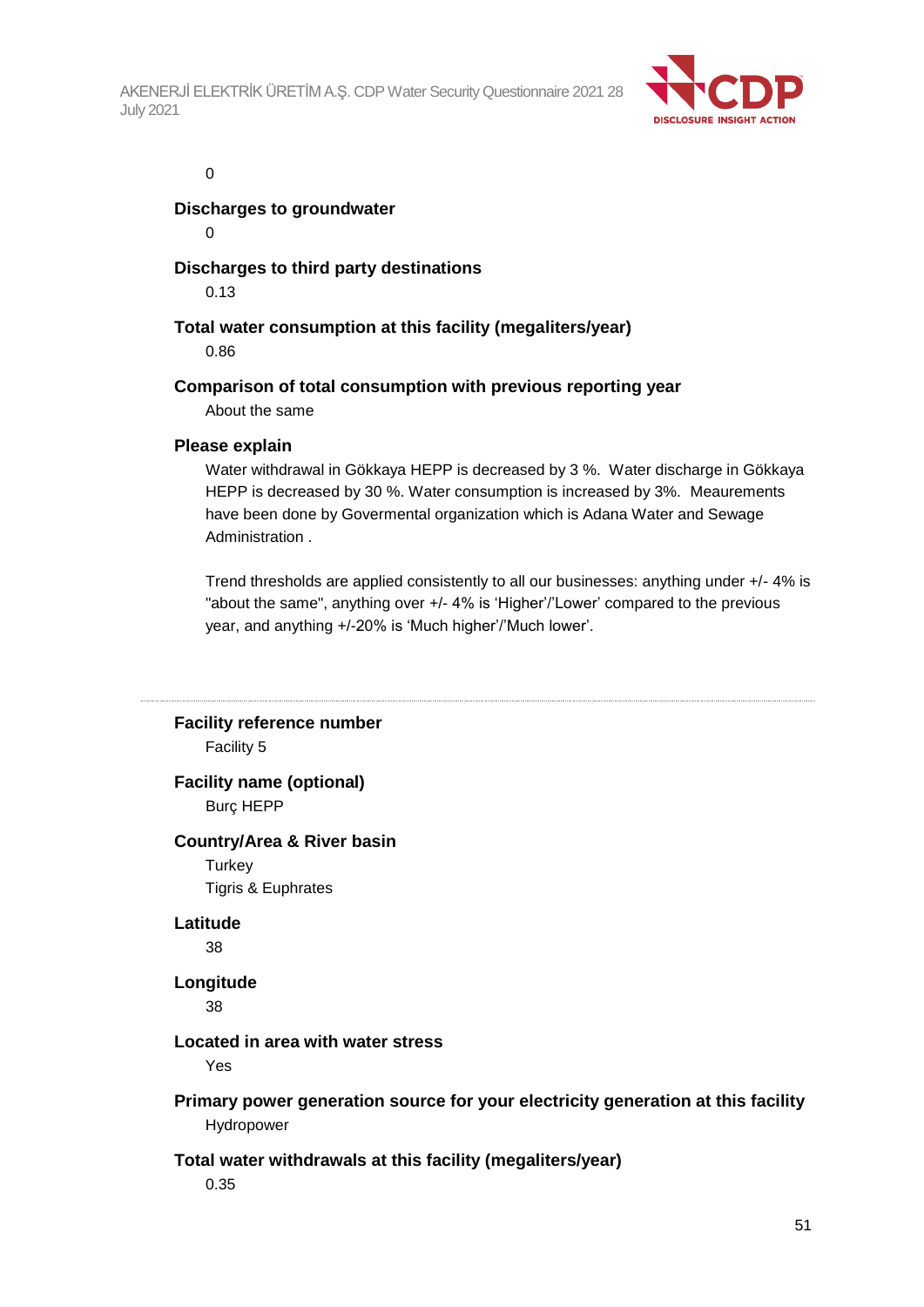

| Comparison of total withdrawals with previous reporting year<br>Much higher                              |
|----------------------------------------------------------------------------------------------------------|
| Withdrawals from fresh surface water, including rainwater, water from<br>wetlands, rivers and lakes<br>0 |
| Withdrawals from brackish surface water/seawater<br>0                                                    |
| Withdrawals from groundwater - renewable<br>0.35                                                         |
| Withdrawals from groundwater - non-renewable<br>0                                                        |
| Withdrawals from produced/entrained water<br>0                                                           |
| Withdrawals from third party sources<br>0                                                                |
| Total water discharges at this facility (megaliters/year)<br>0.04                                        |
| Comparison of total discharges with previous reporting year<br>Much higher                               |
| Discharges to fresh surface water<br>0                                                                   |
| Discharges to brackish surface water/seawater<br>0                                                       |
| <b>Discharges to groundwater</b><br>0                                                                    |
| Discharges to third party destinations<br>0.04                                                           |
| Total water consumption at this facility (megaliters/year)<br>0.31                                       |
| Comparison of total consumption with previous reporting year<br>Higher                                   |
| Please explain<br>Burg HEDD reported much bigher %23 total water withdrawal volume much bigher           |

Burç HEPP reported much higher %23 total water withdrawal volume, much higher %324 total discharge volume and %13 higher total consumption volumes compared to the previous reporting year. Because of increasing water consumption is local drought in summer time.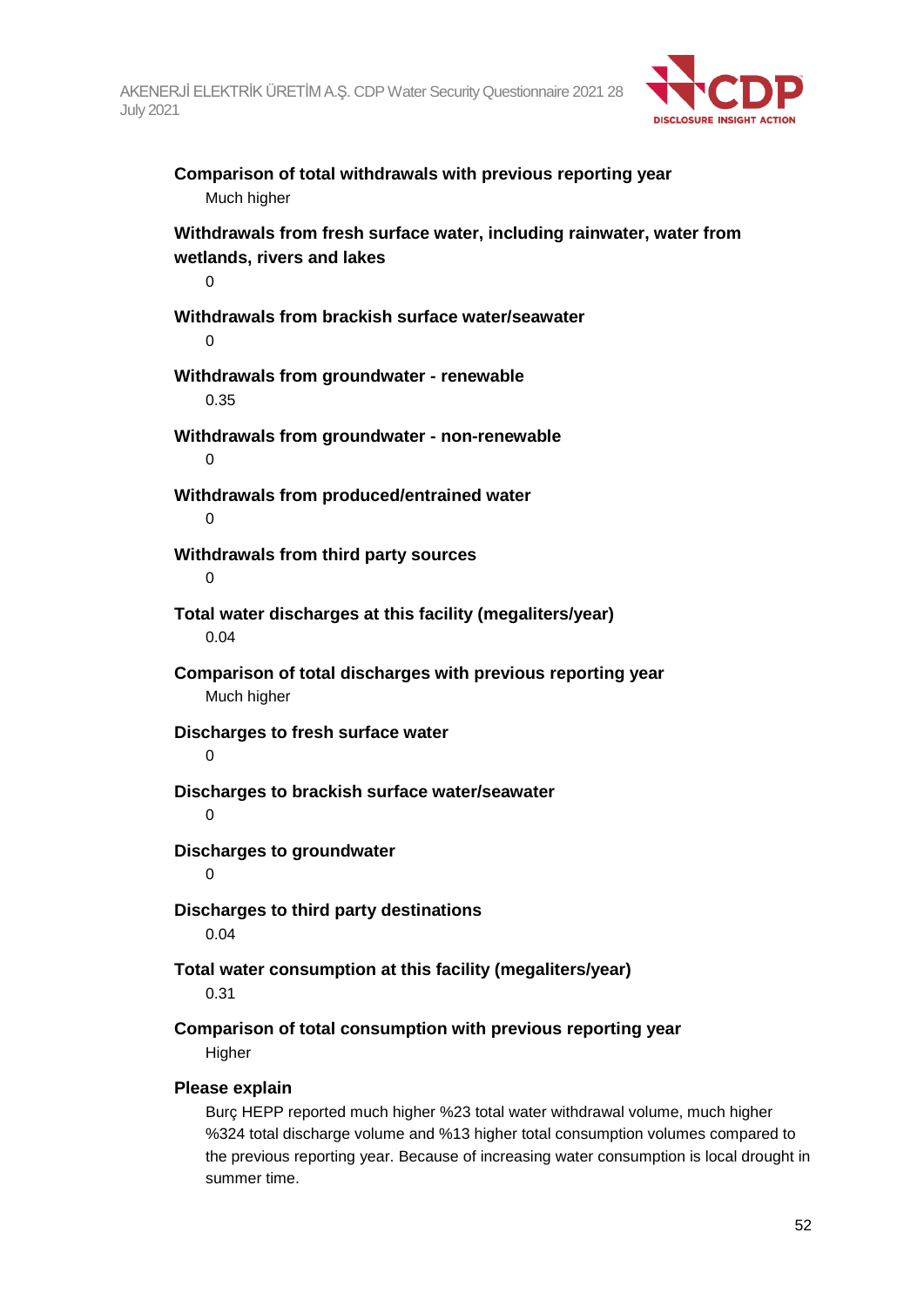

**Facility reference number** Facility 6 **Facility name (optional)** Bulam HEPP **Country/Area & River basin Turkey** Tigris & Euphrates **Latitude** 38 **Longitude** 38 **Located in area with water stress** Yes **Primary power generation source for your electricity generation at this facility** Hydropower **Total water withdrawals at this facility (megaliters/year)** 0.1 **Comparison of total withdrawals with previous reporting year** About the same **Withdrawals from fresh surface water, including rainwater, water from wetlands, rivers and lakes** 0.1 **Withdrawals from brackish surface water/seawater** 0 **Withdrawals from groundwater - renewable**  $\Omega$ **Withdrawals from groundwater - non-renewable** 0 **Withdrawals from produced/entrained water** 0 **Withdrawals from third party sources** 0 **Total water discharges at this facility (megaliters/year)** 0.01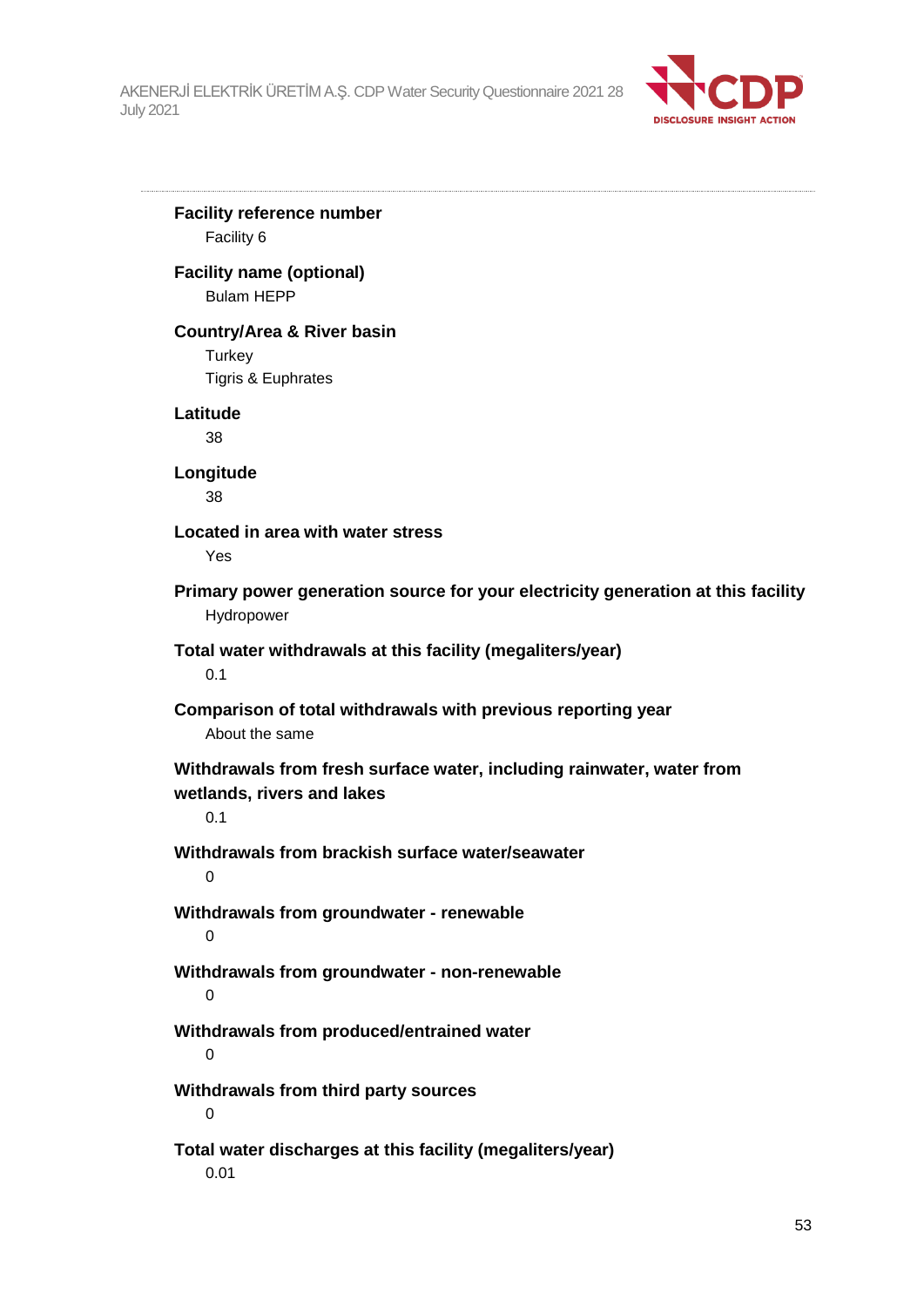

## **Comparison of total discharges with previous reporting year** Much lower

# **Discharges to fresh surface water**

0

## **Discharges to brackish surface water/seawater**

0

### **Discharges to groundwater**

 $\Omega$ 

## **Discharges to third party destinations**

0.01

**Total water consumption at this facility (megaliters/year)** 0.09

**Comparison of total consumption with previous reporting year Higher** 

#### **Please explain**

Bulam HEPP reported %1 about the same total water withdrawal volume, %46 much lower total discharge volume and %8 higher total consumption volumes compared to the previous reporting year. Because of increasing water consumption is local drought in summer time.

### **Facility reference number**

Facility 7

#### **Facility name (optional)** Uluabat HEPP

### **Country/Area & River basin**

**Turkey** Other, please specify susurluk

### **Latitude**

40

#### **Longitude**

28

### **Located in area with water stress**

Yes

### **Primary power generation source for your electricity generation at this facility** Hydropower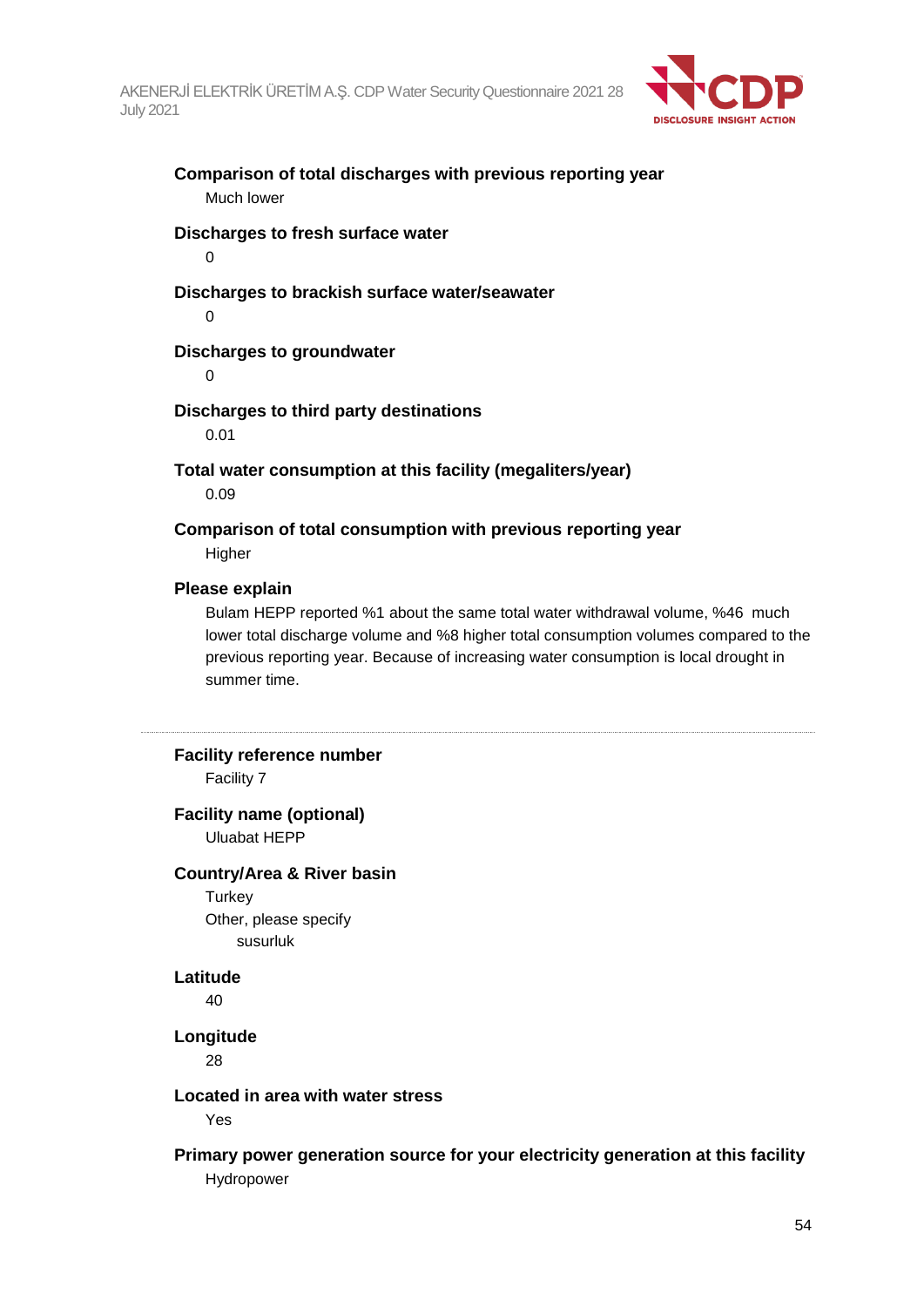

# **Total water withdrawals at this facility (megaliters/year)** 3.3

**Comparison of total withdrawals with previous reporting year** About the same

**Withdrawals from fresh surface water, including rainwater, water from wetlands, rivers and lakes**

 $\Omega$ **Withdrawals from brackish surface water/seawater** 0 **Withdrawals from groundwater - renewable** 3.3 **Withdrawals from groundwater - non-renewable**  $\Omega$ **Withdrawals from produced/entrained water**  $\Omega$ **Withdrawals from third party sources**  $\Omega$ **Total water discharges at this facility (megaliters/year)** 0.14 **Comparison of total discharges with previous reporting year** Lower **Discharges to fresh surface water**  $\Omega$ **Discharges to brackish surface water/seawater** 0 **Discharges to groundwater**  $\Omega$ **Discharges to third party destinations** 0.14 **Total water consumption at this facility (megaliters/year)** 3.16 **Comparison of total consumption with previous reporting year** About the same

**Please explain**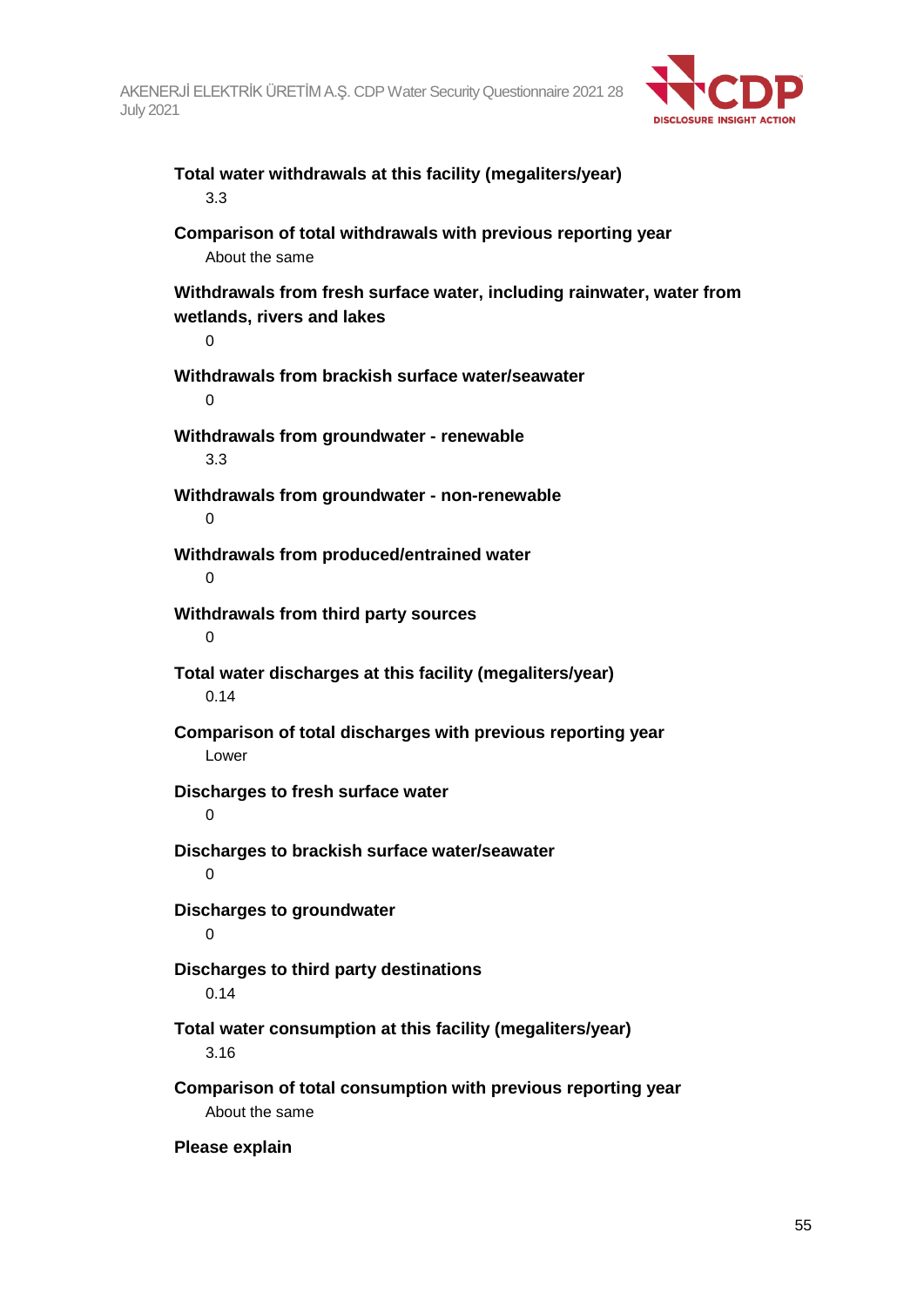

Water withdrawal in Uluabat HEPP is about the same by 2 %. Water discharge in Uluabat HEPP is decreased by 5 %. Water consumption is about the same, increased by 3%.

Trend thresholds are applied consistently to all our businesses: anything under +/- 4% is "about the same", anything over +/- 4% is 'Higher'/'Lower' compared to the previous year, and anything +/-20% is 'Much higher'/'Much lower'.

**Facility reference number** Facility 8 **Facility name (optional)** Erzin NGCCPP **Country/Area & River basin Turkey** Other, please specify Mediterranean River Basin **Latitude** 39 **Longitude** 37 **Located in area with water stress** Yes **Primary power generation source for your electricity generation at this facility** Gas **Total water withdrawals at this facility (megaliters/year)** 14,035 **Comparison of total withdrawals with previous reporting year Higher Withdrawals from fresh surface water, including rainwater, water from wetlands, rivers and lakes**  $\Omega$ **Withdrawals from brackish surface water/seawater** 14,035 **Withdrawals from groundwater - renewable**  $\Omega$ 

**Withdrawals from groundwater - non-renewable**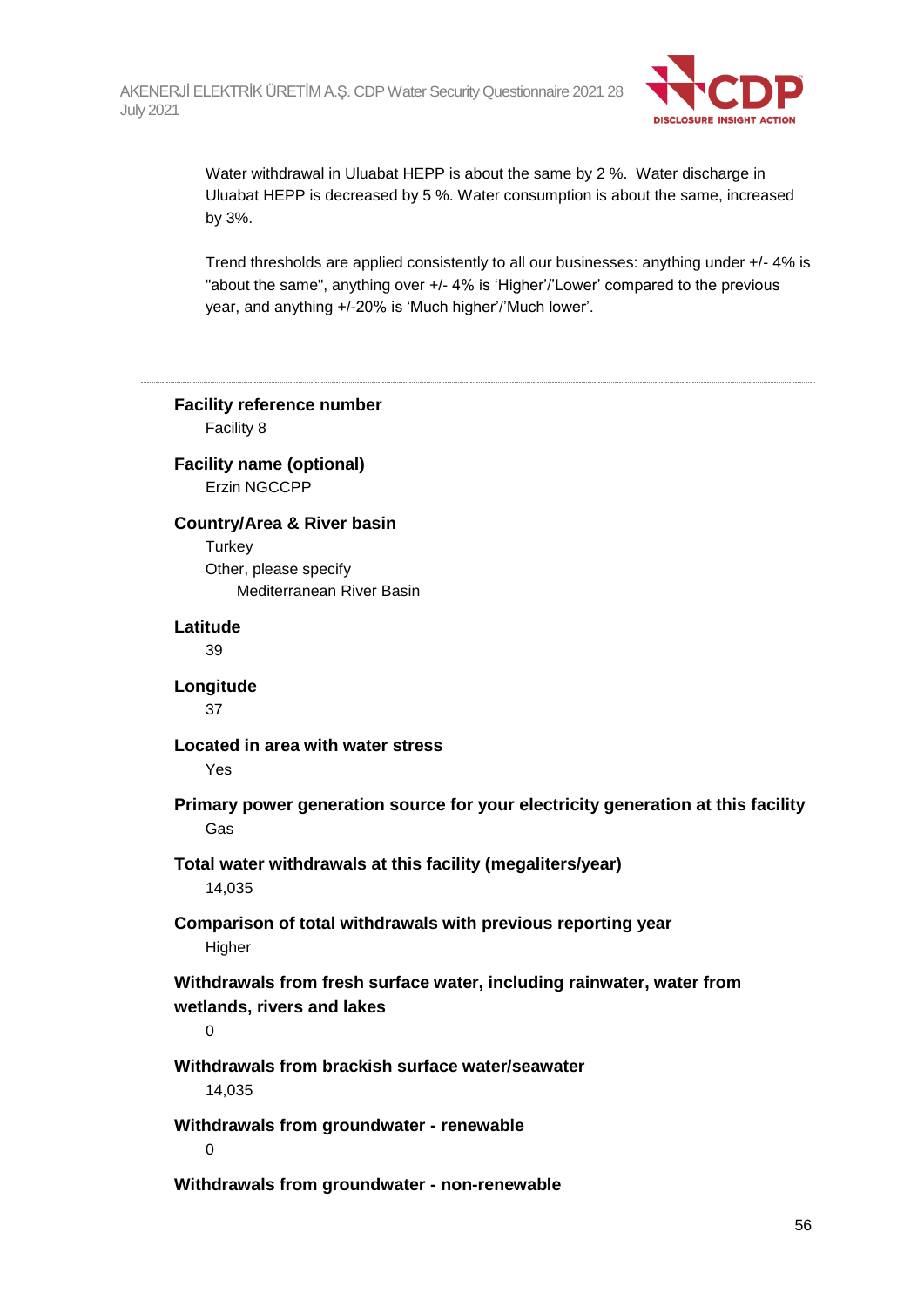

#### 0

**Withdrawals from produced/entrained water** 0 **Withdrawals from third party sources**  $\Omega$ **Total water discharges at this facility (megaliters/year)** 11,824.78 **Comparison of total discharges with previous reporting year** Much higher **Discharges to fresh surface water**  $\Omega$ **Discharges to brackish surface water/seawater** 11,824.78 **Discharges to groundwater** 0 **Discharges to third party destinations**  $\Omega$ **Total water consumption at this facility (megaliters/year)** 2,210.36 **Comparison of total consumption with previous reporting year** Lower

#### **Please explain**

Water withdrawal in Erzin NGCCPP is increased %13 and is higher . Water discharge in Erzin NGCCPP is %19 higher. Water consumption is decreased by 11%

Trend thresholds are applied consistently to all our businesses: anything under +/- 4% is "about the same", anything over +/- 4% is 'Higher'/'Lower' compared to the previous year, and anything +/-20% is 'Much higher'/'Much lower'.

**Facility reference number** Facility 9

**Facility name (optional)** Ayyıldız WPP

**Country/Area & River basin Turkey**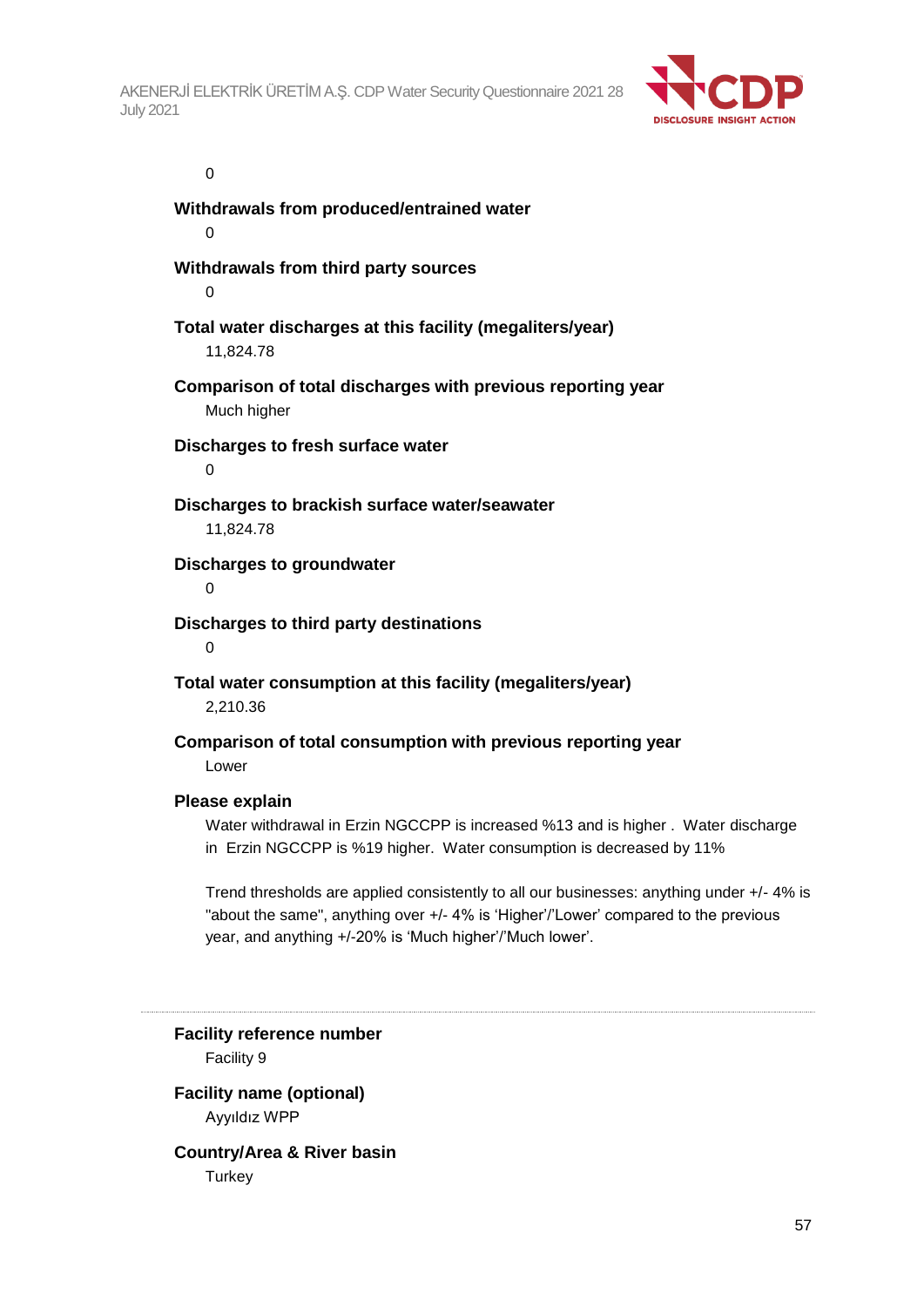

Other, please specify Susurluk **Latitude** 40 **Longitude** 27 **Located in area with water stress** Yes **Primary power generation source for your electricity generation at this facility** Wind **Total water withdrawals at this facility (megaliters/year)** 0.11 **Comparison of total withdrawals with previous reporting year** Lower **Withdrawals from fresh surface water, including rainwater, water from wetlands, rivers and lakes**  $\Omega$ **Withdrawals from brackish surface water/seawater**  $\Omega$ **Withdrawals from groundwater - renewable** 0.11 **Withdrawals from groundwater - non-renewable**  $\Omega$ **Withdrawals from produced/entrained water** 0 **Withdrawals from third party sources**  $\Omega$ **Total water discharges at this facility (megaliters/year)** 0.05 **Comparison of total discharges with previous reporting year** Lower **Discharges to fresh surface water**  $\Omega$ **Discharges to brackish surface water/seawater**

 $\Omega$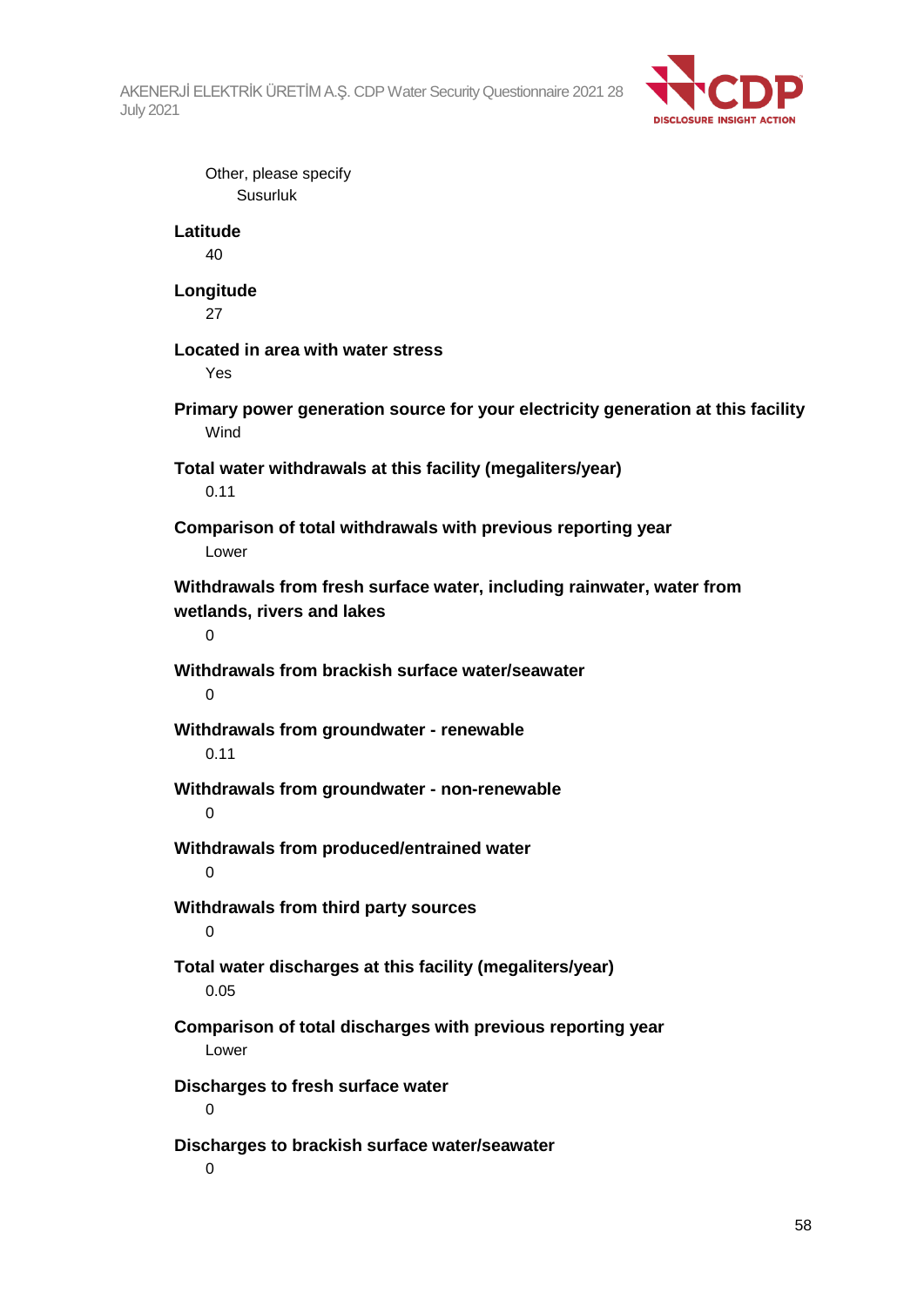

#### **Discharges to groundwater**

0

### **Discharges to third party destinations**

0.05

### **Total water consumption at this facility (megaliters/year)**

0.06

## **Comparison of total consumption with previous reporting year**

Lower

### **Please explain**

Water withdrawal in Ayyıldız WPP is decreased by 12 %. Water discharge in Ayyıldız WPP is decreased lower which is %12. Water consumption is decreased by 12% and is lower

Trend thresholds are applied consistently to all our businesses: anything under +/- 4% is "about the same", anything over +/- 4% is 'Higher'/'Lower' compared to the previous year, and anything +/-20% is 'Much higher'/'Much lower'.

## **Facility reference number**

Facility 10

**Facility name (optional)** Head Office (AKHAN)

## **Country/Area & River basin**

**Turkey** Other, please specify Marmara River Basin

#### **Latitude**

41

### **Longitude**

28

### **Located in area with water stress**

Yes

## **Primary power generation source for your electricity generation at this facility** Not applicable

### **Total water withdrawals at this facility (megaliters/year)**

1.57

### **Comparison of total withdrawals with previous reporting year**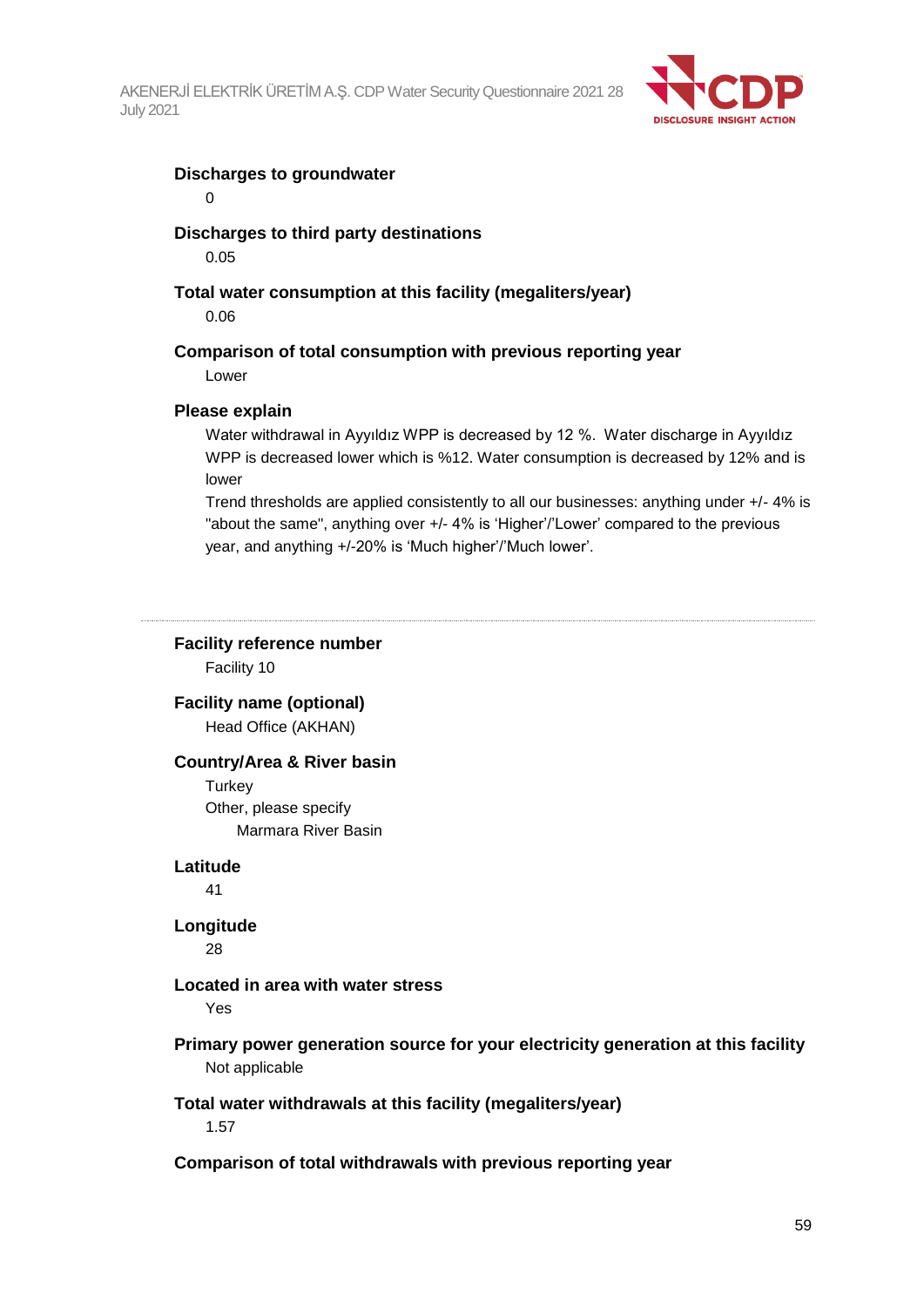

Much lower

**Withdrawals from fresh surface water, including rainwater, water from wetlands, rivers and lakes**  $\Omega$ **Withdrawals from brackish surface water/seawater**  $\Omega$ **Withdrawals from groundwater - renewable**  $\Omega$ **Withdrawals from groundwater - non-renewable**  $\Omega$ **Withdrawals from produced/entrained water**  $\Omega$ **Withdrawals from third party sources** 1.57 **Total water discharges at this facility (megaliters/year)** 0.79 **Comparison of total discharges with previous reporting year** Lower **Discharges to fresh surface water**  $\Omega$ **Discharges to brackish surface water/seawater** 0 **Discharges to groundwater**  $\Omega$ **Discharges to third party destinations** 0.79 **Total water consumption at this facility (megaliters/year)** 0.79 **Comparison of total consumption with previous reporting year** Much lower **Please explain** Water withdrawal in Head Office is decreased by 28 %, much lower. Water discharge in Head Office is decreased by 28 %, much lower. Water consumption is decreased by

28% and much lower.

Trend thresholds are applied consistently to all our businesses: anything under +/- 4% is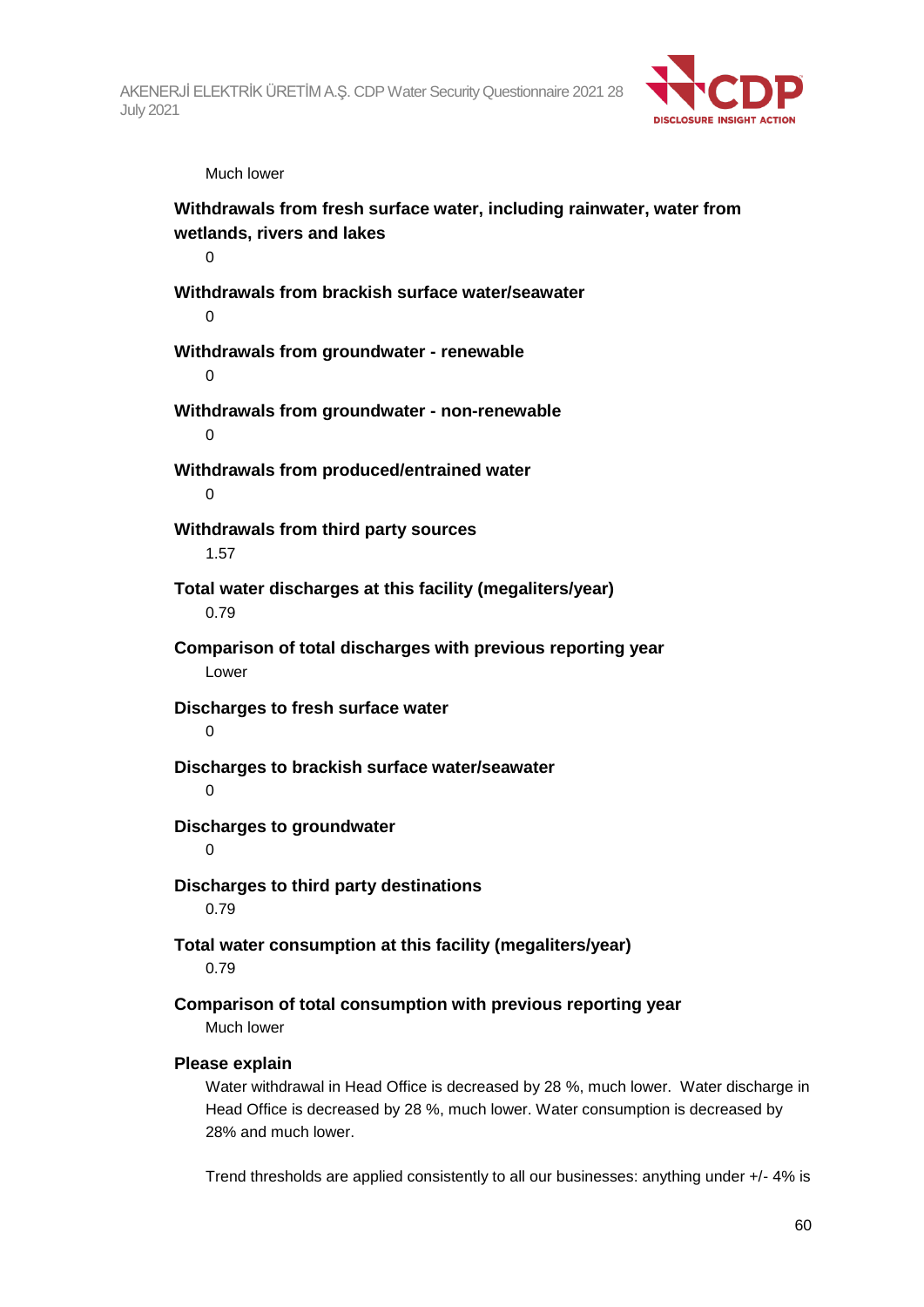

"about the same", anything over +/- 4% is 'Higher'/'Lower' compared to the previous year, and anything +/-20% is 'Much higher'/'Much lower'.

# **W5.1a**

**(W5.1a) For the facilities referenced in W5.1, what proportion of water accounting data has been externally verified?**

| Water withdrawals - total volumes                                 |  |
|-------------------------------------------------------------------|--|
| % verified                                                        |  |
| Not verified                                                      |  |
| Water withdrawals - volume by source                              |  |
| % verified                                                        |  |
| Not verified                                                      |  |
| Water withdrawals - quality                                       |  |
| % verified                                                        |  |
| Not verified                                                      |  |
| Water discharges - total volumes                                  |  |
| % verified                                                        |  |
| Not verified                                                      |  |
| Water discharges - volume by destination                          |  |
| % verified                                                        |  |
| Not verified                                                      |  |
| Water discharges - volume by treatment method                     |  |
| % verified                                                        |  |
| Not verified                                                      |  |
| Water discharge quality - quality by standard effluent parameters |  |
| % verified                                                        |  |
| Not verified                                                      |  |
| Water discharge quality - temperature                             |  |
| % verified                                                        |  |
| Not verified                                                      |  |
| Water consumption - total volume                                  |  |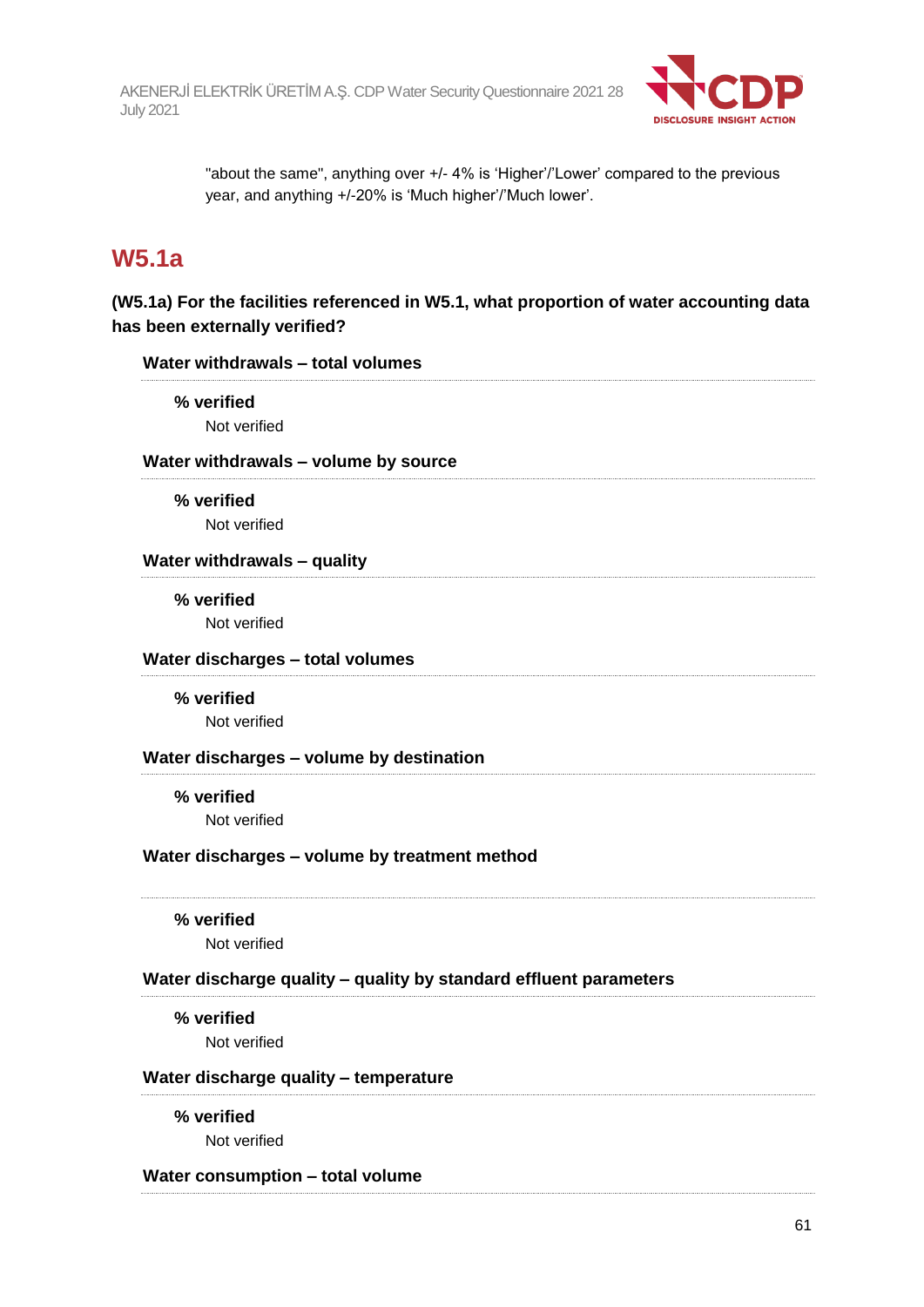

# **% verified**

Not verified

# **Water recycled/reused**

**% verified** Not verified

# **W6. Governance**

# **W6.1**

## **(W6.1) Does your organization have a water policy?**

Yes, we have a documented water policy that is publicly available

# **W6.1a**

# **(W6.1a) Select the options that best describe the scope and content of your water policy.**

|          | <b>Scope</b>     | <b>Content</b>                                                                                                                                                                                                                                                                                                                                                                                                                                                                                                                      | <b>Please explain</b>                                                                                                                                                                                                                                                                                                                                                                                                                                                                                                                                                                                                                                                                                                                                                                                                                                                                                                                                                                                                                                                                                                                                                                                                                                                                   |
|----------|------------------|-------------------------------------------------------------------------------------------------------------------------------------------------------------------------------------------------------------------------------------------------------------------------------------------------------------------------------------------------------------------------------------------------------------------------------------------------------------------------------------------------------------------------------------|-----------------------------------------------------------------------------------------------------------------------------------------------------------------------------------------------------------------------------------------------------------------------------------------------------------------------------------------------------------------------------------------------------------------------------------------------------------------------------------------------------------------------------------------------------------------------------------------------------------------------------------------------------------------------------------------------------------------------------------------------------------------------------------------------------------------------------------------------------------------------------------------------------------------------------------------------------------------------------------------------------------------------------------------------------------------------------------------------------------------------------------------------------------------------------------------------------------------------------------------------------------------------------------------|
| Row<br>1 | Company-<br>wide | Description of water-<br>related performance<br>standards for direct<br>operations<br>Reference to<br>international standards<br>and widely-recognized<br>water initiatives<br>Company water targets<br>and goals<br>Commitment to align<br>with public policy<br>initiatives, such as the<br><b>SDGs</b><br>Commitments beyond<br>regulatory compliance<br>Commitment to water-<br>related innovation<br>Commitment to<br>stakeholder awareness<br>and education<br>Commitment to water<br>stewardship and/or<br>collective action | Akenerji publishes its Sustainability Report in GRI<br>standards, and made its sustainability policies publicly<br>announced since 2013.<br>Our policy is comply with all applicable water use laws<br>and regulations, with the objective of advancing water<br>resource management beyond compliance to create or<br>protect value, including climate change, and<br>continuously adapt strategies and plans to address<br>these issues; engage local and other relevant<br>stakeholders<br>when addressing water issues including those related<br>to operational changes, development of strategic plans.<br>Besides, Akenerji has a company-wide risk &<br>opportunity evaluation procedure also including water<br>management dimension. Akenerji has both a NGPP<br>and HPPs in its portfolio. For Erzin NGCCPP, seawater<br>is the source for withdrawal and discharge. In line with<br>Erzin NGCCPP's environmental permit; the relevant<br>KPIs should be measured, monitored and expected to<br>be met in certain limits (Eg; monitoring the standard<br>effluent parameters, temperature rise in water<br>discharge). Similarly, HEPPs have certain KPIs to be<br>met about water management (environmental flow: the<br>minimum amount of water to be released from dams). |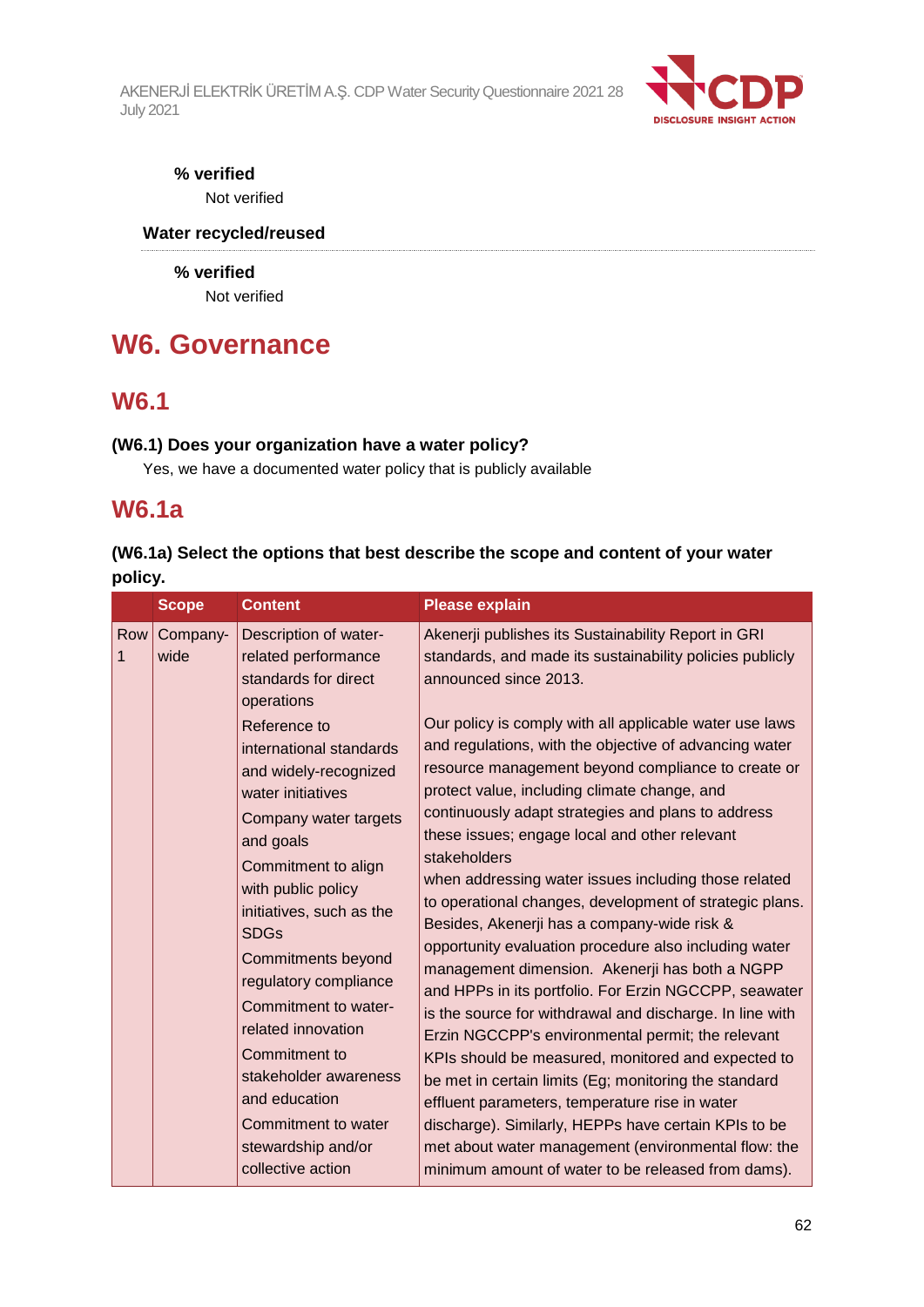

|  |                                  | Acknowledgement of the   Akenerji aims to raise awareness and provide             |
|--|----------------------------------|-----------------------------------------------------------------------------------|
|  |                                  | human right to water and   information to local communities about its operations. |
|  | sanitation                       | For the sake of informing the local communities living                            |
|  | Recognition of                   | where the HPPs are, HPP informative presentations                                 |
|  | environmental linkages,          | also including how clean energy is generated                                      |
|  | for example, due to              |                                                                                   |
|  | climate change                   |                                                                                   |
|  | Other, please specify            |                                                                                   |
|  | Incorporated within<br>group HSE |                                                                                   |

# **W6.2**

**(W6.2) Is there board level oversight of water-related issues within your organization?** Yes

# **W6.2a**

**(W6.2a) Identify the position(s) (do not include any names) of the individual(s) on the board with responsibility for water-related issues.**

| individual           | <b>Position of Please explain</b>                                                                                                                                                                                                                                                                                                                                                                                                                                                                                      |
|----------------------|------------------------------------------------------------------------------------------------------------------------------------------------------------------------------------------------------------------------------------------------------------------------------------------------------------------------------------------------------------------------------------------------------------------------------------------------------------------------------------------------------------------------|
| Director on<br>board | In Akenerji's risk register water risks and opportunities are assessed and analysed in<br>a quantitative way. Water quality does not affect Akenerji's electricity generation<br>activities directly. Akenerji Risk Management Committee analyses all risks monthly.<br>Key risks and opportunities are reported bimonthly to the Early Determination of Risk<br>Committee and, then to the BoD. Key risks could include risks and opportunities<br>related to water management and climate change associated impacts. |

# **W6.2b**

# **(W6.2b) Provide further details on the board's oversight of water-related issues.**

|     | <b>Frequency that</b><br>water-related<br>issues are a<br>scheduled<br>agenda item | <b>Governance</b><br>mechanisms into<br>which water-related<br>issues are<br>integrated          | <b>Please explain</b>                                                                                                                                                                                                                                                                                                                                                                                               |
|-----|------------------------------------------------------------------------------------|--------------------------------------------------------------------------------------------------|---------------------------------------------------------------------------------------------------------------------------------------------------------------------------------------------------------------------------------------------------------------------------------------------------------------------------------------------------------------------------------------------------------------------|
| Row | Other, please<br>specify<br>Scheduled -<br>monthly                                 | Monitoring<br>implementation and<br>performance<br>Overseeing<br>acquisitions and<br>divestiture | In Akenerji's risk register water risks and<br>opportunities are assessed and analysed in a<br>quantitative way. Water quality does not affect<br>Akenerji's electricity generation activities directly.<br>Akenerji Risk Management Committee analyses<br>all risks monthly. Key risks and opportunities are<br>reported bimonthly to the Early Determination of<br>Risk Committee and, then to the BoD. Key risks |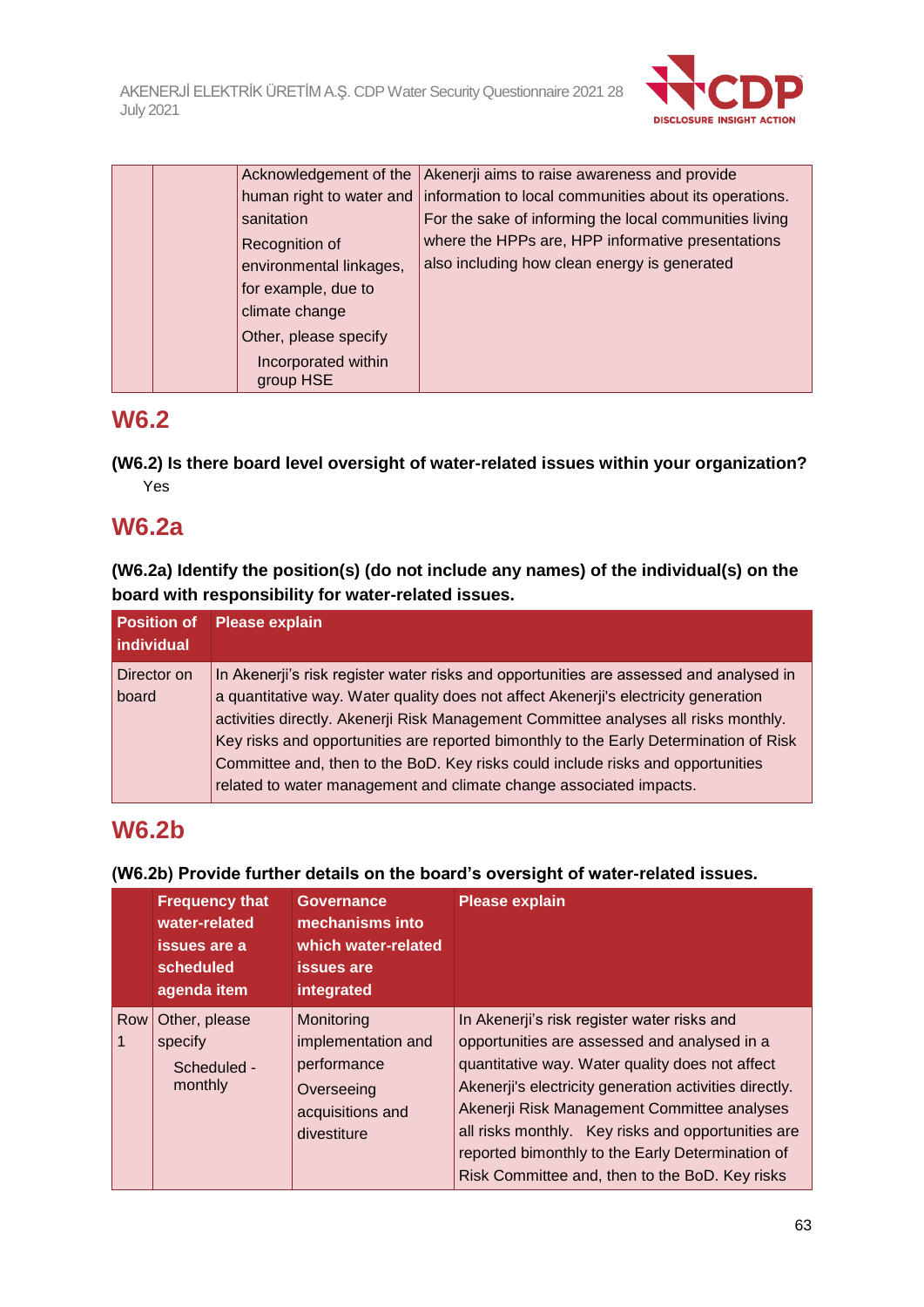

|  | Overseeing major        | could include risks and opportunities related to |
|--|-------------------------|--------------------------------------------------|
|  | capital expenditures    | water management and climate change              |
|  | Providing employee      | associated impacts.                              |
|  | incentives              |                                                  |
|  | Reviewing and           |                                                  |
|  | guiding annual          |                                                  |
|  | budgets                 |                                                  |
|  | Reviewing and           |                                                  |
|  | guiding business        |                                                  |
|  | plans                   |                                                  |
|  | Reviewing and           |                                                  |
|  | guiding major plans of  |                                                  |
|  | action                  |                                                  |
|  | Reviewing and           |                                                  |
|  | guiding risk            |                                                  |
|  | management policies     |                                                  |
|  | Reviewing and           |                                                  |
|  | guiding strategy        |                                                  |
|  | Reviewing and           |                                                  |
|  | guiding corporate       |                                                  |
|  | responsibility strategy |                                                  |
|  | Reviewing               |                                                  |
|  | innovation/R&D          |                                                  |
|  | priorities              |                                                  |
|  | Setting performance     |                                                  |
|  | objectives              |                                                  |

# **W6.3**

**(W6.3) Provide the highest management-level position(s) or committee(s) with responsibility for water-related issues (do not include the names of individuals).**

### **Name of the position(s) and/or committee(s)**

Risk committee

### **Responsibility**

Both assessing and managing water-related risks and opportunities

### **Frequency of reporting to the board on water-related issues**

More frequently than quarterly

### **Please explain**

In Akenerji's risk register water risks and opportunities are assessed and analysed in a quantitative way. Akenerji has a Risk Management Committee formed by CEO,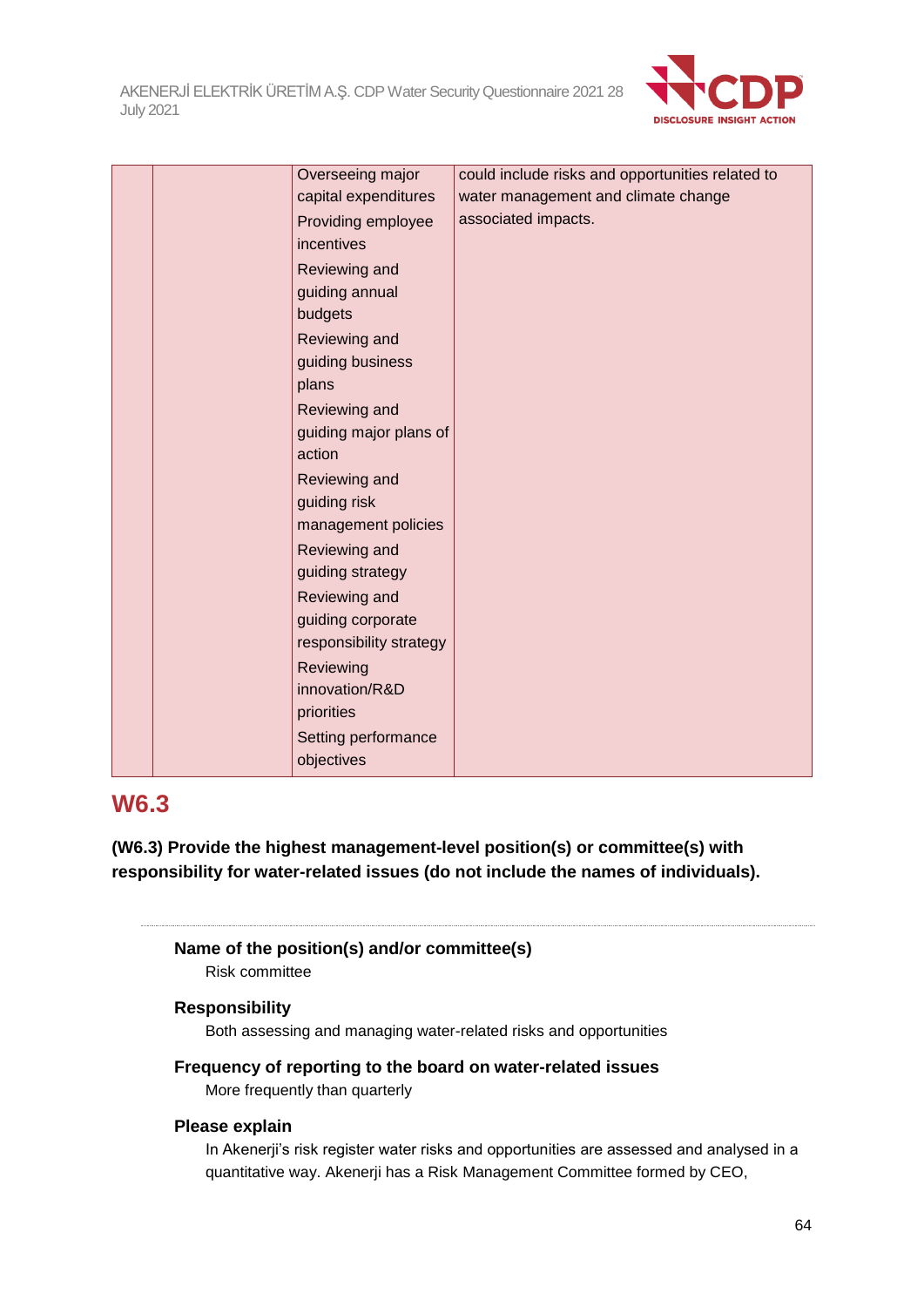

Directors and SPR Manager. The Risk Management Committee meets on monthly basis to manage, monitor and coordinate the ERM process based on the risk appetite and ERM Procedure that are approved by the BoD. The risks that are a priority (such as climate change related) monitored closely on monthly RMC meetings and the strategy for dealing with those risks are discussed and identified during the meeting. The Committee approves and monitors the effectiveness and performance of all business units' methods of approaching, planning and processing risks and opportunities.

#### **Name of the position(s) and/or committee(s)**

Other, please specify The Early Detection of Risk Committee

### **Responsibility**

Assessing water-related risks and opportunities

### **Frequency of reporting to the board on water-related issues**

More frequently than quarterly

### **Please explain**

Quarterly and as important matters arise. In Akenerji's risk register water risks and opportunities are assessed and analysed in a quantitative way. Water quality does not affect Akenerji's electricity generation activities directly. Akenerji Risk Management Committee analyses all risks monthly. Key risks and opportunities are reported bimonthly to the Early Determination of Risk Committee and, then to the BoD. Key risks could include risks and opportunities related to water management and climate change associated impacts.

# **W6.4**

# **(W6.4) Do you provide incentives to C-suite employees or board members for the management of water-related issues?**

|                                             | Provide incentives for management of water-related issues | <b>Comment</b>      |
|---------------------------------------------|-----------------------------------------------------------|---------------------|
| $\sqrt{\frac{80}{1}}$ $\sqrt{\frac{40}{1}}$ |                                                           | please see at W6.4a |

# **W6.4a**

**(W6.4a) What incentives are provided to C-suite employees or board members for the management of water-related issues (do not include the names of individuals)?**

|                    | Role(s) entitled to incentive Performance                                           | <b>indicator</b>                                     | <b>Please explain</b>                                                                                                                        |
|--------------------|-------------------------------------------------------------------------------------|------------------------------------------------------|----------------------------------------------------------------------------------------------------------------------------------------------|
| Monetary<br>reward | Board/Executive board<br>Other, please specify<br>All employees/ HSEQ<br>Departmant | Improvements in<br>efficiency - direct<br>operations | Board of Directors has the ultimate<br>responsibility about the overall<br>performance of Akenerji and bonus is<br>delivered inline with the |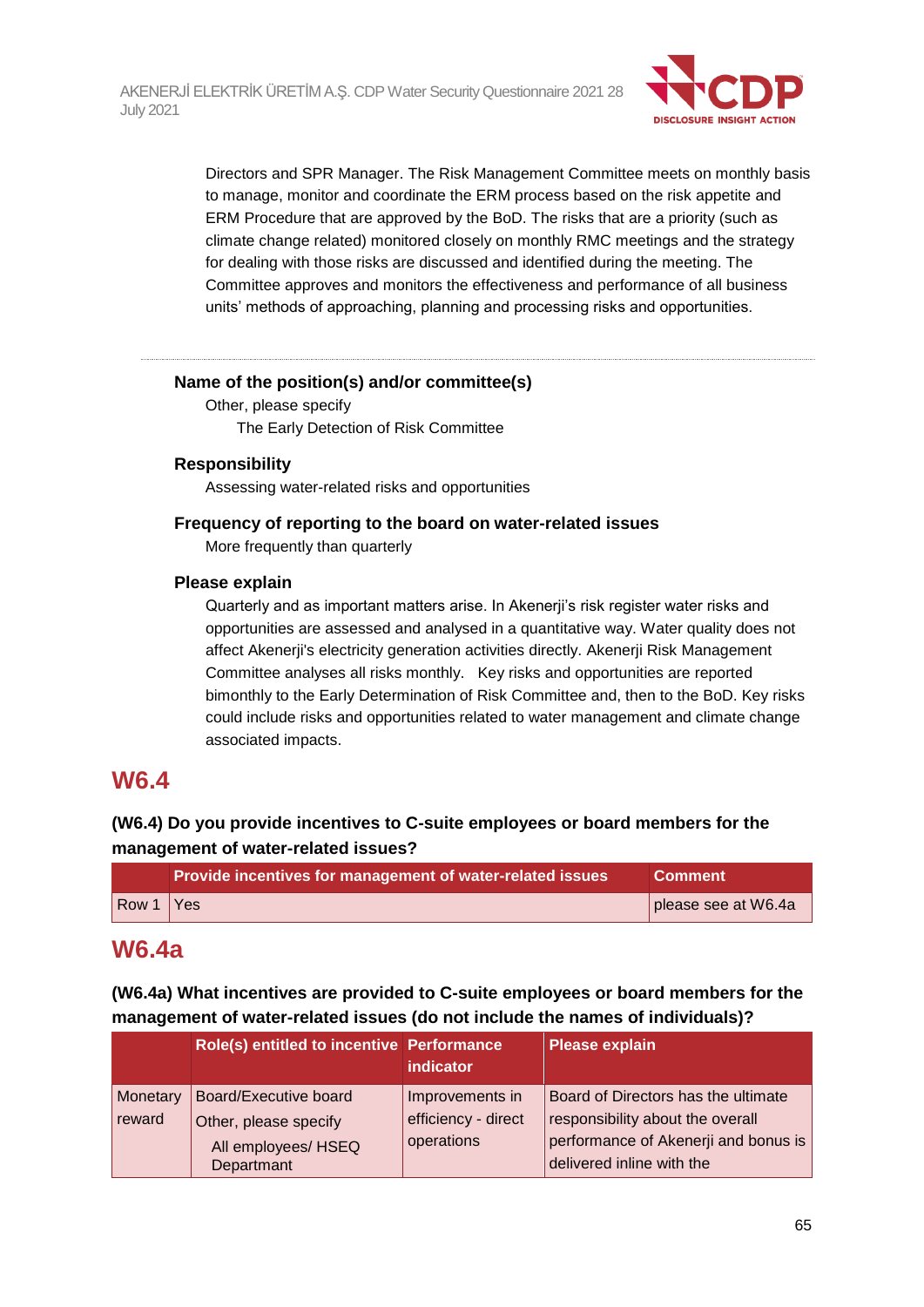

|          |                            | Implementation of                                                                           | achievements of the targets at the                                                                                                                                                                                                                                                                                                                                                                                             |
|----------|----------------------------|---------------------------------------------------------------------------------------------|--------------------------------------------------------------------------------------------------------------------------------------------------------------------------------------------------------------------------------------------------------------------------------------------------------------------------------------------------------------------------------------------------------------------------------|
|          |                            | water-related                                                                               | year end. Particularly, achievement                                                                                                                                                                                                                                                                                                                                                                                            |
|          |                            | community project                                                                           | of water related target and increase                                                                                                                                                                                                                                                                                                                                                                                           |
|          |                            | Other, please                                                                               | of efficiency are of important targets                                                                                                                                                                                                                                                                                                                                                                                         |
|          |                            | specify                                                                                     | for the Board.                                                                                                                                                                                                                                                                                                                                                                                                                 |
|          |                            | <b>Reduction of</b><br>product water<br>intensity,<br>Behavior change<br>related indicator, | A performance based compensation<br>is available for HSEQ Department<br>staff based on the pre-determined<br>targets. In terms of water<br>management performance, Water<br>Management Project is one of the<br>key considerations for bonus<br>determination for the Health, Safety,<br><b>Environment and Quality (HSEQ)</b><br>Manager and environmental engineer<br>in the HSEQ Department.<br>All employees have personal |
|          |                            |                                                                                             | performance indicators as well and<br>are rewarded when they reached the<br>target. All employees can suggest<br>improvements to reduce the                                                                                                                                                                                                                                                                                    |
|          |                            |                                                                                             | environmental footprint of the<br>company through filling out                                                                                                                                                                                                                                                                                                                                                                  |
|          |                            |                                                                                             | questionnaires to be submitted to<br>their supervisors and to HSEQ<br>directly. There is an opportunity for<br>the employees especially for the                                                                                                                                                                                                                                                                                |
|          |                            |                                                                                             | ones working at the power plants to<br>receive monetary reward, in case<br>their suggestions are considered to<br>have a significant improvement in the                                                                                                                                                                                                                                                                        |
|          |                            |                                                                                             | company's environmental<br>performance, and are implemented<br>following the evaluation.                                                                                                                                                                                                                                                                                                                                       |
|          |                            |                                                                                             |                                                                                                                                                                                                                                                                                                                                                                                                                                |
| Non-     | Board/Executive board      | Improvements in                                                                             | Board of Directors has the ultimate                                                                                                                                                                                                                                                                                                                                                                                            |
| monetary | Other, please specify      | efficiency - direct                                                                         | responsibility about the overall                                                                                                                                                                                                                                                                                                                                                                                               |
| reward   | Environment/Sustainability | operations                                                                                  | sustainability performance of                                                                                                                                                                                                                                                                                                                                                                                                  |
|          | managers                   | Implementation of                                                                           | Akenerji. The pioneer role of Akenerji                                                                                                                                                                                                                                                                                                                                                                                         |
|          |                            | water-related                                                                               | in Turkish energy sector could be                                                                                                                                                                                                                                                                                                                                                                                              |
|          |                            | community project                                                                           | realized with the vision of the Board.                                                                                                                                                                                                                                                                                                                                                                                         |
|          |                            | Other, please<br>specify                                                                    | HSEQ Manager leads the                                                                                                                                                                                                                                                                                                                                                                                                         |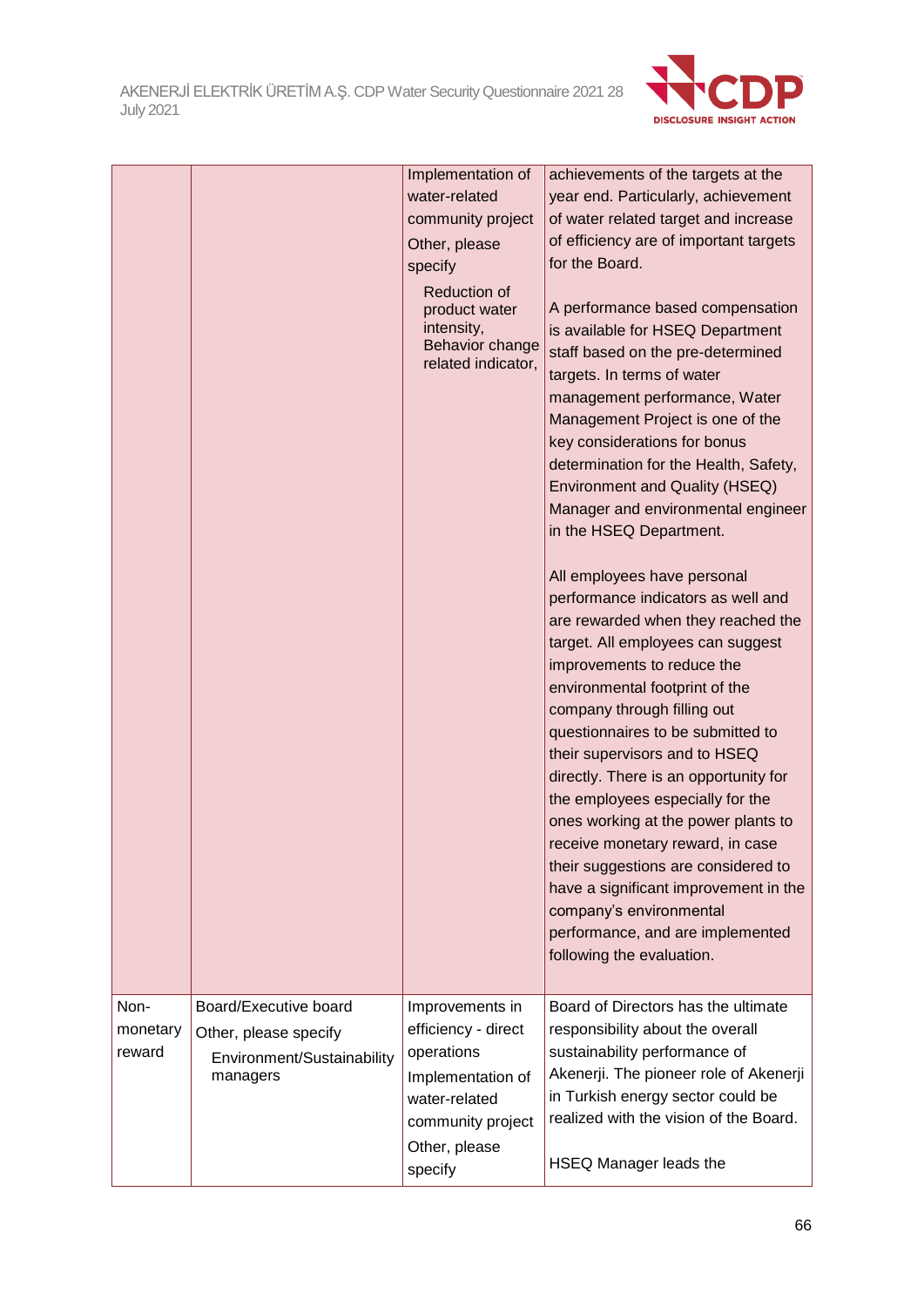

| Reduction of<br>product water<br>intensity,<br>Behavior change<br>related indicator | Sustainability Team of Akenerji and<br>encourages all employees for<br>reduction of water intensity, efficiency<br>project, water related community<br>project. Beyond achievement of KPIs<br>and monetary rewards; recognition<br>among Akenerji, Akkök Group, ČEZ<br>Group, Turkish energy sector, and<br>energy sector, and worldwide via<br>energy, sustainability dimensions<br>have great importance especially for<br>Environment & Sustainability<br>Managers. |
|-------------------------------------------------------------------------------------|------------------------------------------------------------------------------------------------------------------------------------------------------------------------------------------------------------------------------------------------------------------------------------------------------------------------------------------------------------------------------------------------------------------------------------------------------------------------|
|-------------------------------------------------------------------------------------|------------------------------------------------------------------------------------------------------------------------------------------------------------------------------------------------------------------------------------------------------------------------------------------------------------------------------------------------------------------------------------------------------------------------------------------------------------------------|

# **W6.5**

# **(W6.5) Do you engage in activities that could either directly or indirectly influence public policy on water through any of the following?**

Yes, direct engagement with policy makers

# **W6.5a**

## **(W6.5a) What processes do you have in place to ensure that all of your direct and indirect activities seeking to influence policy are consistent with your water policy/water commitments?**

Akenerji publishes its Sustainability Report in GRI standards, and made its sustainability policies publicly announced since 2013. Besides, Akenerji has a company-wide risk & opportunity evaluation procedure also including water management dimension. Akenerji has both a NGPP and HPPs in its portfolio. For Erzin NGPP, seawater is the source for withdrawal and discharge. In line with Erzin NGPP's environmental permit; the relevant KPIs should be measured, monitored and expected to be met in certain limits (Eg; monitoring the standard effluent parameters, temperature rise in water discharge). Similarly, HEPPs have certain KPIs to be met about water management (Eg. environmental flow: the minimum amount of water to be released from dams). Akenerji aims to raise awareness and provide information to local communities about its operations. HPP informative presentations also including how clean energy is generated via HEPPs were realized. Consequently, within the scope of these training processes, and since 2013, 9137 students and 543 teachers in total were trained. HEPP information trainings, could not be held in 2020 due to the Covid 19 pandemic. 69 posters and 660 brochures were delivered to villages and schools, while awareness activities concerning the dangers of hydroelectric power plants continued to take place. Akenerji takes an active part in the environment and energy work groups established by TÜSİAD), endorsing the sectorial growth by fighting the climate change.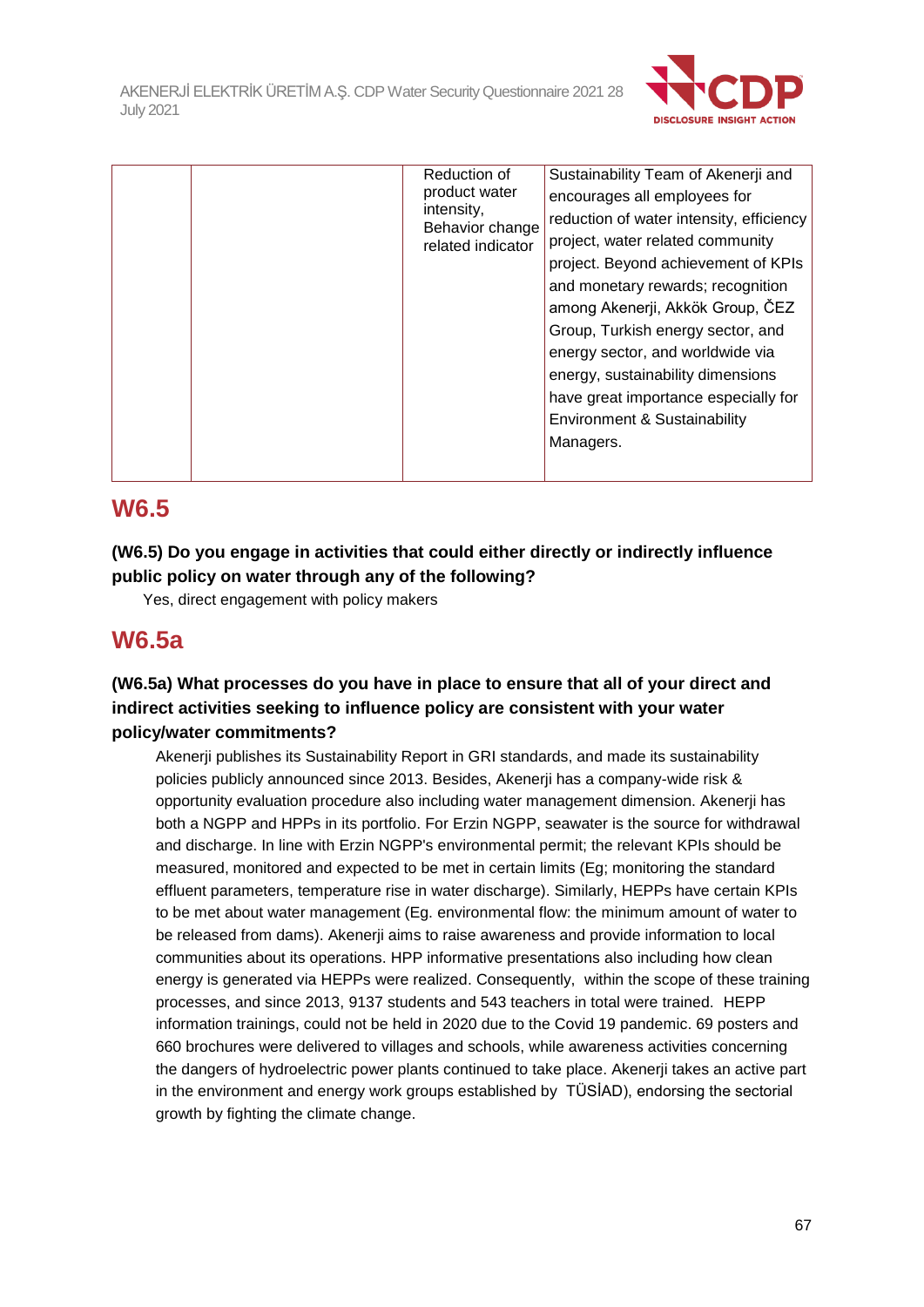

# **W6.6**

# **(W6.6) Did your organization include information about its response to water-related risks in its most recent mainstream financial report?**

Yes (you may attach the report - this is optional)

AKENERJI 2020-ENG-FINAL.pdf

Akenerji\_2020\_FR\_ING\_FINAL.PDF

# **W7. Business strategy**

# **W7.1**

# **(W7.1) Are water-related issues integrated into any aspects of your long-term strategic business plan, and if so how?**

|                                                    | <b>Are water-related</b><br><b>issues</b><br>integrated? | Long-term<br>time horizon<br>(years) | <b>Please explain</b>                                                                                                                                                                                                                                                                                                          |
|----------------------------------------------------|----------------------------------------------------------|--------------------------------------|--------------------------------------------------------------------------------------------------------------------------------------------------------------------------------------------------------------------------------------------------------------------------------------------------------------------------------|
| Long-term<br>business<br>objectives                | Yes, water-related<br>issues are<br>integrated           | $5 - 10$                             | We identify and assess relevant near and<br>long-term water issues in support of<br>strategic planning, risk management,<br>capital<br>expenditures and business planning,<br>including consideration of geographic water<br>stressed regions, with a focus on ensuring<br>the<br>availability of water and its effective use. |
| Strategy for<br>achieving long-<br>term objectives | Yes, water-related<br>issues are<br>integrated           | $5 - 10$                             | For the long term efficiency objectives<br>defined by our company water related risks<br>and planned<br>investments are integrated                                                                                                                                                                                             |
| Financial planning                                 | Yes, water-related<br>issues are<br>integrated           | $5 - 10$                             | We have water efficiency plans for the long<br>term and they require investments and<br>added to<br>financial planning.                                                                                                                                                                                                        |

# **W7.2**

**(W7.2) What is the trend in your organization's water-related capital expenditure (CAPEX) and operating expenditure (OPEX) for the reporting year, and the anticipated trend for the next reporting year?**

**Row 1**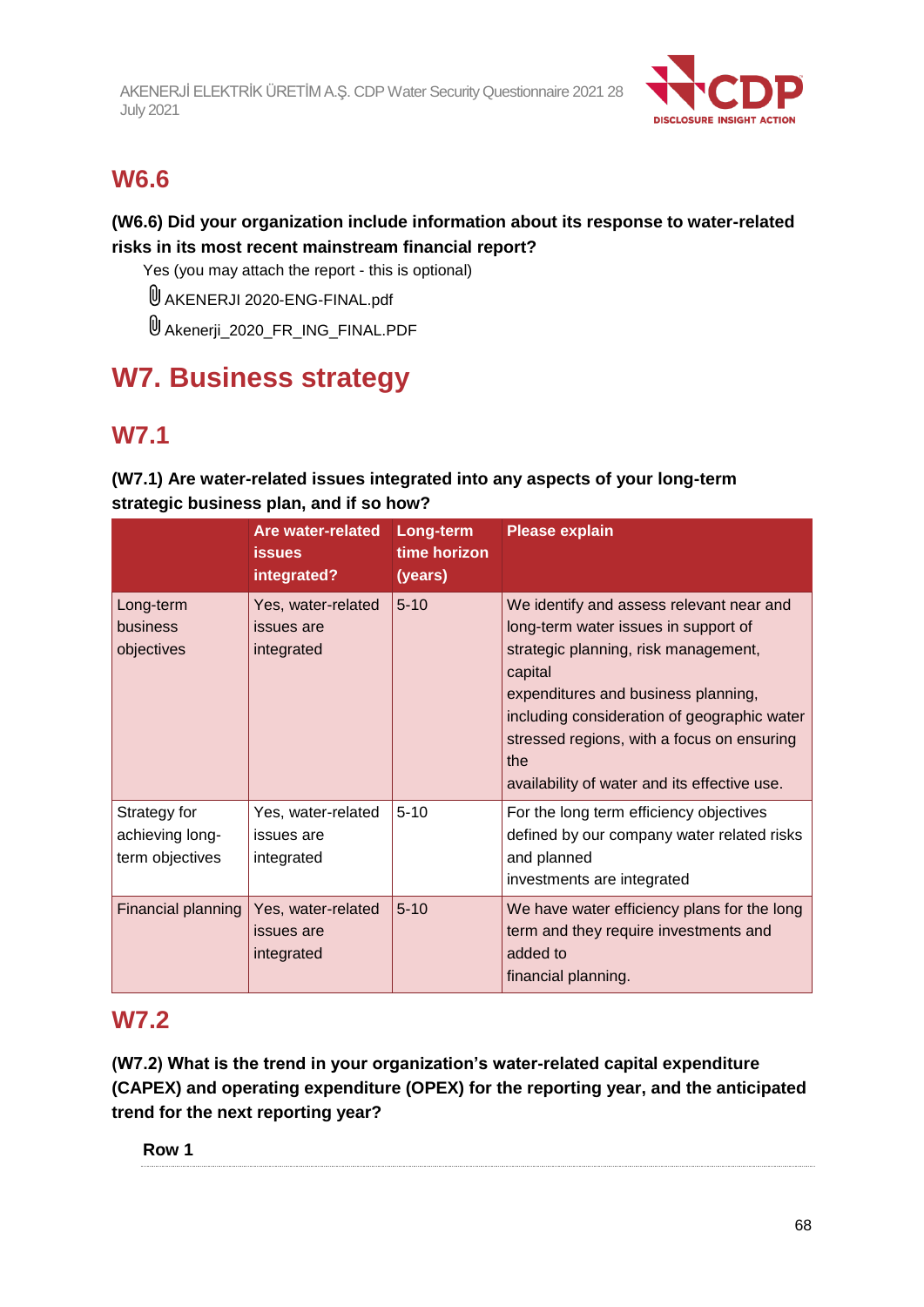

# **Water-related CAPEX (+/- % change)**

-20

## **Anticipated forward trend for CAPEX (+/- % change)** -48

### **Water-related OPEX (+/- % change)**

-17

## **Anticipated forward trend for OPEX (+/- % change)**

18

### **Please explain**

Capex includes the following expenses ;

Energy tunnel repair works, Surge Tank insulation works, tailwater works and other works related to waterflow and HEPPs generation efficiency

Opex include the following expenses ;

-Within the scope of our water management, all legal requirements are being fulfilled. There is a remote wastewater monitoring station in our power plant, and the discharge water is being monitored.Also Deep Sea Discharge" environmental permit, internal wastewater monitoring.

-Sea Usage Permit for Erzin

-In terms of controlling a problem like a leakage or congestion in the deep sea discharge line, according to the Turkish Environmental Legislation, monitoring and reporting work with divers

- Waste water management for all plants. (including transportation of wastewater by vacuum truck)

# **W7.3**

## **(W7.3) Does your organization use climate-related scenario analysis to inform its business strategy?**

| Use of   | <b>Comment</b> |
|----------|----------------|
| climate- |                |
| related  |                |
| scenario |                |
| analysis |                |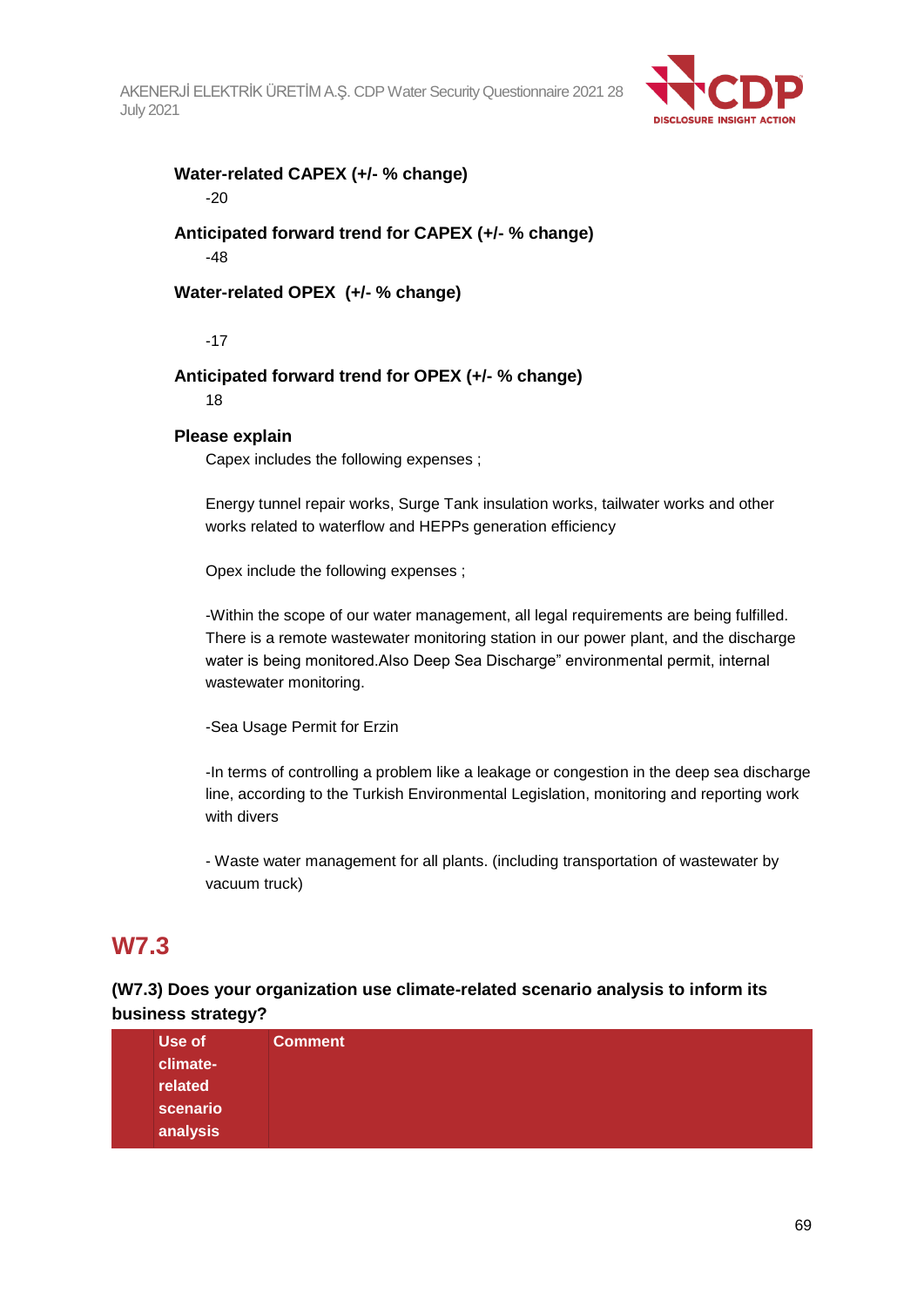

| Row | Yes | The fifth assessment report of IPCC states that this change is extremely likely |
|-----|-----|---------------------------------------------------------------------------------|
|     |     | due to human activities. Based on different scenarios, climate scientists       |
|     |     | estimate increases between 1.5 and 4.5 oC by the end of the present century.    |
|     |     | Turkey has a total of 35,000 MW hydroelectricity potential. The present         |
|     |     | installed power is about 20,000 MW, so it has 15,000 MW more potential to       |
|     |     | utilize. The future climate change projections indicate reductions in water     |
|     |     | potentials of the major basins of Turkey, such as Euphrates and Tigris, which   |
|     |     | will adversely affect the power generation from hydraulic resources in the      |
|     |     | future. Although the fact that Akenerji also has a target for 2023 to invest on |
|     |     | 198 MW renewable power plant. Kemah Dam and Hydroelectric Power Plant           |
|     |     | Kemah HEPP project has particular importance for our company. The               |
|     |     | investment studies for the plant, with an anticipated electricity generation    |
|     |     | figure of 560 GWh per year, are still in progress and is foreseen to be         |
|     |     | commissioned in 2023.                                                           |
|     |     |                                                                                 |

# **W7.3a**

**(W7.3a) Has your organization identified any water-related outcomes from your climate-related scenario analysis?**

Yes

# **W7.3b**

**(W7.3b) What water-related outcomes were identified from the use of climate-related scenario analysis, and what was your organization's response?**

|     | <b>Climate-</b><br>related<br>scenarios and<br>models<br>applied | <b>Description of possible water-</b><br>related outcomes | <b>Company response to possible</b><br>water-related outcomes |
|-----|------------------------------------------------------------------|-----------------------------------------------------------|---------------------------------------------------------------|
| Row | Nationally                                                       | Turkey's National Contribution (INDC)                     | Akenerji Energy Services maintains its                        |
| 1   | determined                                                       | plan is to reduce its emissions by                        | leading and innovative position in the                        |
|     | contributions                                                    | 21% from 2030 BAU level by                                | sector with its services and business                         |
|     | (NDCs)                                                           | supporting the shift towards low                          | models, with productivity enhancing                           |
|     |                                                                  | carbon economy. To achieved this                          | projects within the scope of Turkey's                         |
|     |                                                                  | goal Turkey, we received ISO 50001                        | Energy Efficiency Action Plan. In place                       |
|     |                                                                  | energy management system                                  | already are plans to move the                                 |
|     | certificate As Akenerji, we closely                              |                                                           | Company's private sector projects that                        |
|     | follow the recent updates on climate                             |                                                           | demonstrated high success in 2019 to                          |
|     |                                                                  | change mitigation efforts made both                       | the public sector as well in 2020, a                          |
|     |                                                                  | nationally and globally.                                  | result of the negotiations carried out                        |
|     |                                                                  | The National Energy Efficiency Action                     | with the Ministry of Energy.                                  |
|     |                                                                  | Plan to be implemented in the years                       | As Akenerji Energy Services, we                               |
|     |                                                                  | 2017-2023 targeted 14% reduction of                       | continued to be the firm that secured                         |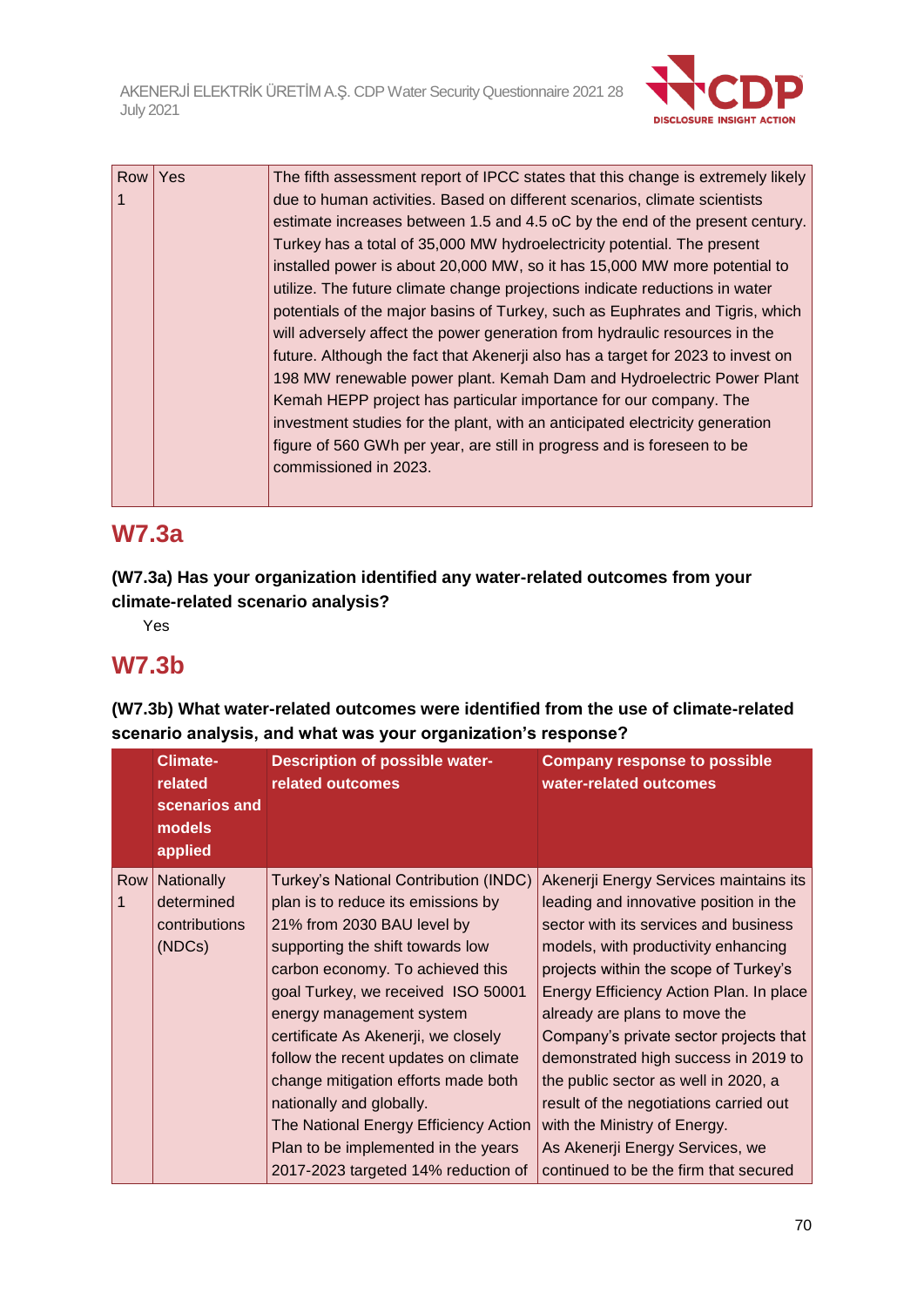

|  | Turkey's primary energy consumption   | highest rate of energy efficiency in the  |
|--|---------------------------------------|-------------------------------------------|
|  | in 2023. To this end, the plan        | sector again in 2020 by achieving         |
|  | encompases a total of 55 actions in   | mean efficiency values of 35% in          |
|  | categories namely buildings and       | electrical energy and 55% in the          |
|  | services, energy, transport, industry | natural gas through the projects we       |
|  | and technology and agriculture. It is | have executed since 2015.                 |
|  | envisaged that a cumulative 23.9      | Also, we offer certified emission         |
|  | MTEP will be saved by 2023 with an    | reduction certificates from               |
|  | investment of USD 10.9 billion.       | international institutions that we obtain |
|  |                                       | through our renewable energy              |
|  |                                       | investments to our customers who          |
|  |                                       | wish to have carbon neutral electricity.  |
|  |                                       | Hereby, we make contributions to the      |
|  |                                       | sustainability targets of our customers   |
|  |                                       | who are highly sensitive to the           |
|  |                                       | environment, and who intend to            |
|  |                                       | diminish or even "eliminate" their        |
|  |                                       | carbon footprint due to energy            |
|  |                                       | consumption etc.                          |
|  |                                       |                                           |

# **W7.4**

## **(W7.4) Does your company use an internal price on water?**

**Row 1**

## **Does your company use an internal price on water?**

Yes

## **Please explain**

Akenerji has been paying, since 2013 , a tax called Financial Compensation for the Use of Sea Water Resources was charged for the use of the Mediterranean Sea water for Erzin NGCCPP. Also River Basin Hydrological Monitoring Assessment and Controlling Services fee based on annual generation of HEPPs is charged by State Hydraulic Works (DSI) on annual basis.

# **W8. Targets**

# **W8.1**

## **(W8.1) Describe your approach to setting and monitoring water-related targets and/or goals.**

| <b>Levels for</b>  |           | Monitoring at Approach to setting and monitoring targets and/or goals |
|--------------------|-----------|-----------------------------------------------------------------------|
| targets            | corporate |                                                                       |
| and/or goals level |           |                                                                       |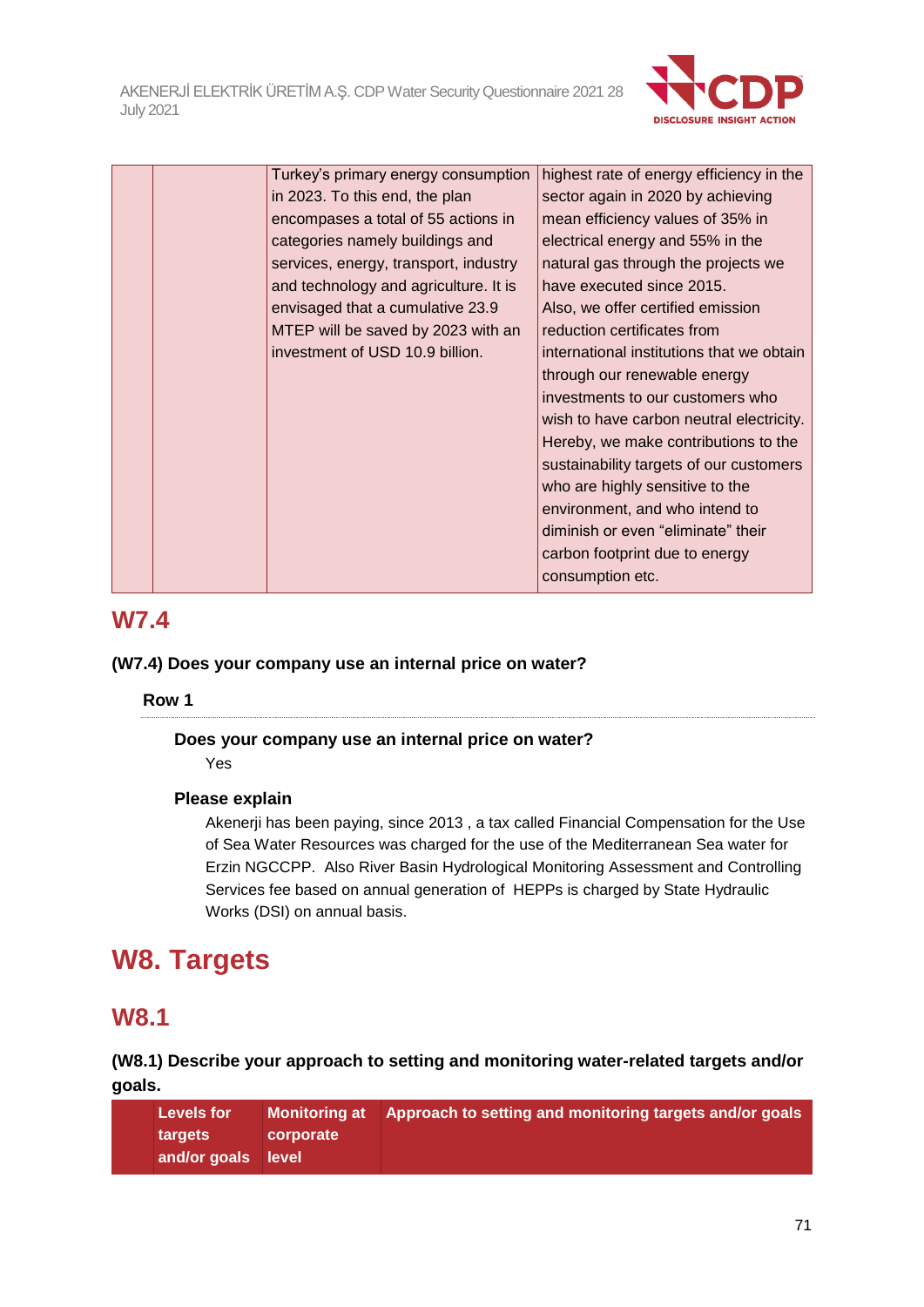

| Row | Company-       | Targets are   | Akenerji's risks and opportunities will lead us to a much more    |
|-----|----------------|---------------|-------------------------------------------------------------------|
| 1   | wide targets   | monitored at  | comprehensive and long-term                                       |
|     | and goals      | the corporate | strategic planning and targets.                                   |
|     | Site/facility  | level         | Akenerji is established Sustainability Strategic Plan Committe    |
|     | specific       | Goals are     | which is in management level, is included all department          |
|     | targets and/or | monitored at  | managers to improve system and prepare long term strategic        |
|     | goals          | the corporate | targets and goals and committee had training about How to         |
|     |                | level         | Prepare Sustainability Strategic Plan and will work to achieve    |
|     |                |               | UN Sustainable Development Goals and Green Deal. Our              |
|     |                |               | goal is to produce energy for a better life. Within this frame of |
|     |                |               | reference, we have integrated the United Nations (UN)             |
|     |                |               | Sustainable Development Goals (SDG) into our business             |
|     |                |               | processes and identified 9 SDG. We also contribute to social      |
|     |                |               | development through our social responsibility projects.           |
|     |                |               | Also The Performance Management System is a structure             |
|     |                |               | that aims to create a sense of shared corporate targets           |
|     |                |               | among individuals, thus strengthening the mutually shared         |
|     |                |               | corporate culture. Employees working within the system            |
|     |                |               | transparently see their personal contributions and the effects    |
|     |                |               | of these contributions in the corporate dimension.                |
|     |                |               | The output of the Performance Management System is                |
|     |                |               | channeled into the development planning, talent                   |
|     |                |               | management, career and substitute planning, remuneration          |
|     |                |               | and rewarding processes of the Human Resources                    |
|     |                |               | Department. Akenerji's Performance Management System is           |
|     |                |               | a process that aims to ensure that individuals adopt our          |
|     |                |               | corporate goals and that reinforces our common corporate          |
|     |                |               | culture.                                                          |

# **W8.1a**

**(W8.1a) Provide details of your water targets that are monitored at the corporate level, and the progress made.**

# **Target reference number** Target 1

**Category of target** Community engagement

**Level**

Company-wide

### **Primary motivation**

Recommended sector best practice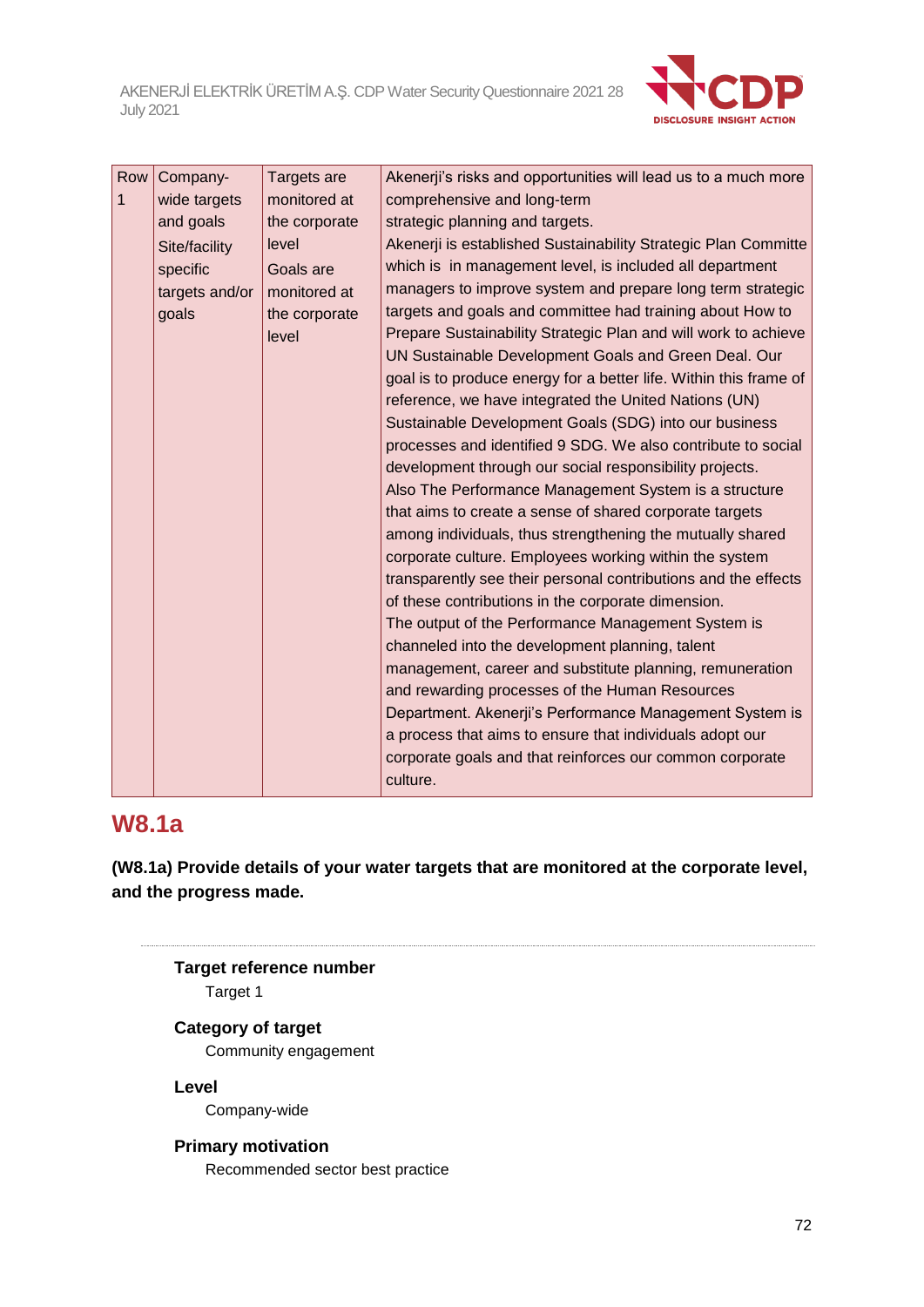

## **Description of target**

We are operating 7 HEPPs and we deliver HEPP Informative Meetings to local community. HEPP Informative Meetings", are one of the best examples of Akenerji's activities hand in hand with the society, we conveyed to the regional community living in the sphere of influence of our power plants, The content includes of environmental consciousness, how HEPPs operate and the personal safety. measures to be taken to be exempted from the detrimental effects of water. Consequently, within the scope of these training processes, we have reached a total of 1,257 students and 82 teachers by visiting the schools around our power plants in Adana, Adıyaman and Bursa in 2019, with our awareness raising training courses performed as of 2013, we have reached a total of 9,137 students and 543 teachers. We aim to organize a total of 7 trainings at the schools at each HEPP to raise awareness the students and the teachers about danger.

#### **Quantitative metric**

Other, please specify total number of training

**Baseline year**

2019

**Start year** 2020

**Target year** 2021

#### **% of target achieved**

 $\Omega$ 

## **Please explain**

Seminars to raise the awareness of students and teachers about possible hazards and warnings about HEPPs in schools

HEPP information trainings, which are regularly given around hydroelectric power plants, could not be held in 2020 due to the Covid 19 pandemic. 69 posters and 660 brochures were delivered to villages and schools, while awareness activities concerning the dangers of hydroelectric power plants continued to take place. We have planned online meetings for 2021

#### **Target reference number**

Target 2

## **Category of target**

Community engagement

#### **Level**

Company-wide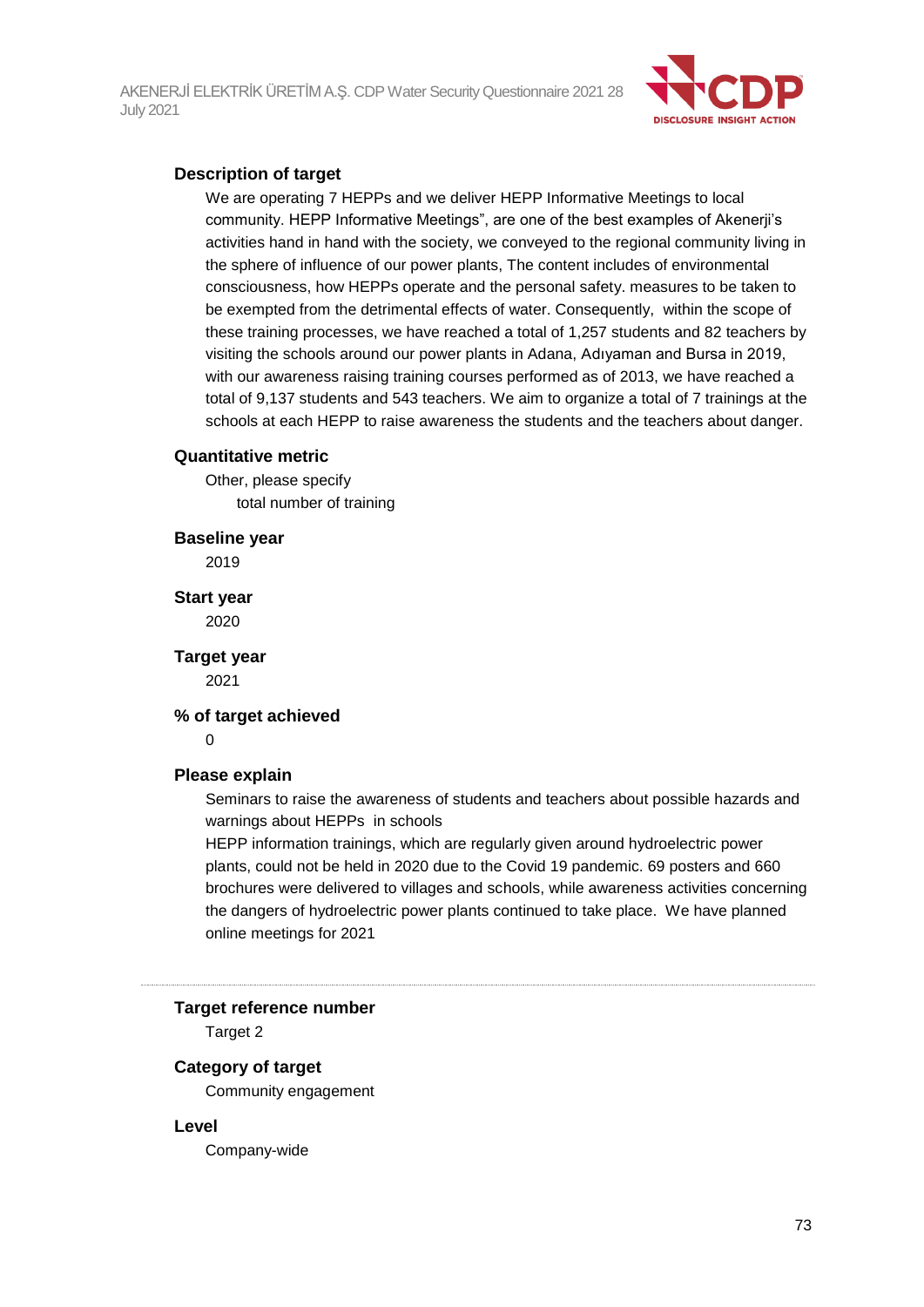

## **Primary motivation**

Recommended sector best practice

## **Description of target**

We put importance to be engaged with the local community, especially where we operate in. Our target is to organize 3 Local Community Awareness Training in Adana, Adıyaman ve Bursa.

## **Quantitative metric**

Other, please specify total number of training

## **Baseline year**

2019

**Start year**

2020

## **Target year**

2021

## **% of target achieved**

 $\Omega$ 

## **Please explain**

Public awareness seminars planned inAdana, Adıyaman and Bursa within the scope of DSI Environmental Protection and Security Measures could not be held due to the Covid19 pandemic and we have planned online meetings for 2021.

69 posters and 660 brochures were delivered to villages and schools, while awareness activities concerning the dangers of hydroelectric power plants continued to take place.

## **Target reference number**

Target 5

## **Category of target**

Water pollution reduction

## **Level**

Company-wide

## **Primary motivation**

Brand value protection

## **Description of target**

Distinguished goal of Zero Permit Non-Compliances. Akenerji Environment Policy commits the company to continually improving its environmental performance, preventing pollution and utilizing natural resources more efficiently.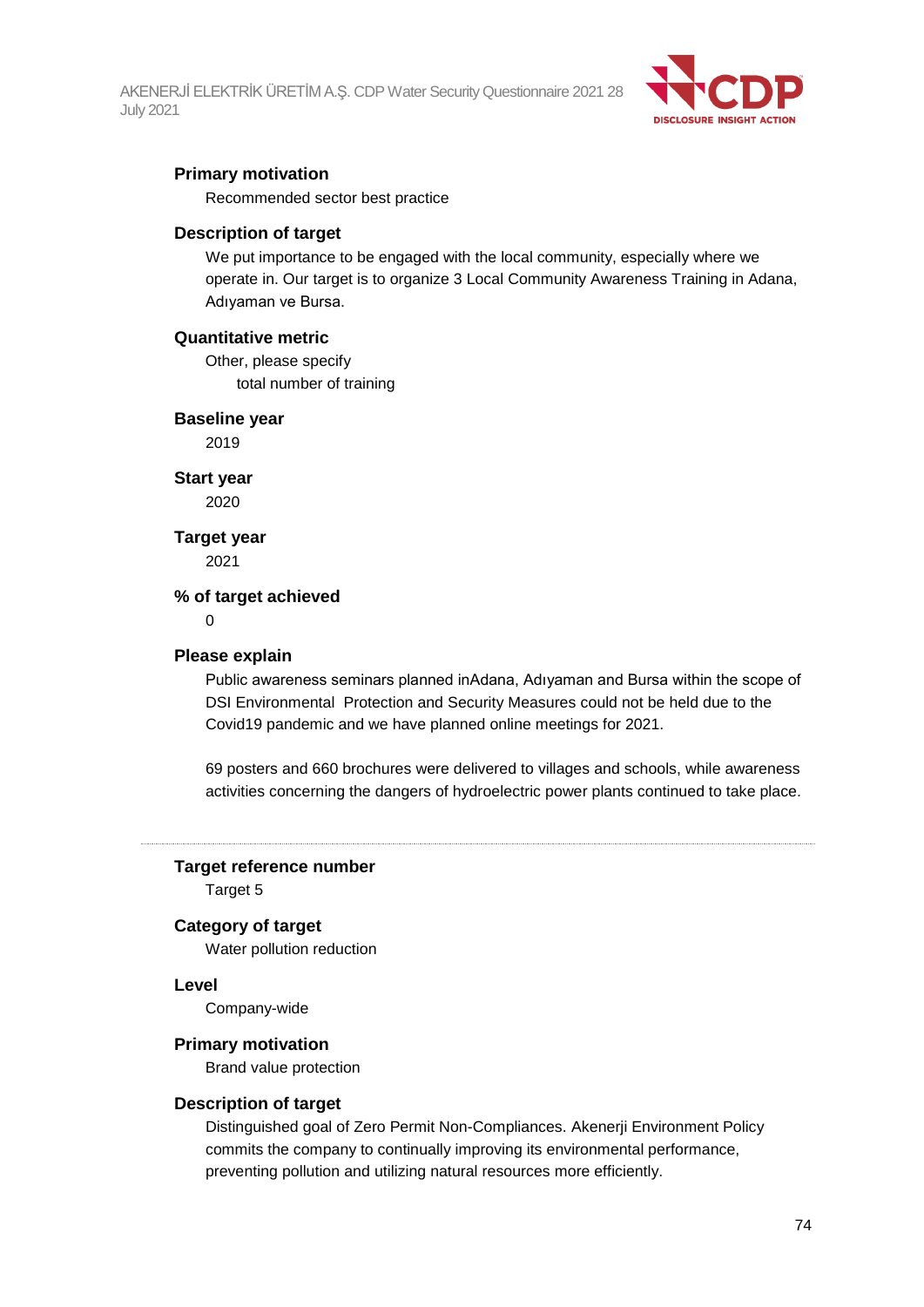

## **Quantitative metric**

Other, please specify Number of Permit Non-Compliances

## **Baseline year**

2017

## **Start year**

2020

## **Target year**

2021

## **% of target achieved**

100

#### **Please explain**

All of the power plants achieved the goal of zero permit non-compliances

## **Target reference number**

Target 6

## **Category of target**

Water pollution reduction

## **Level**

Company-wide

## **Primary motivation**

Brand value protection

## **Description of target**

Zero Preventable Reportable Spills. Akenerji Environment Policy commits the company to continually improving its environmental performance, preventing pollution and utilizing natural resources more efficiently.

## **Quantitative metric**

Other, please specify Number of Preventable Reportable Spills

#### **Baseline year**

2017

**Start year** 2018

**Target year** 2021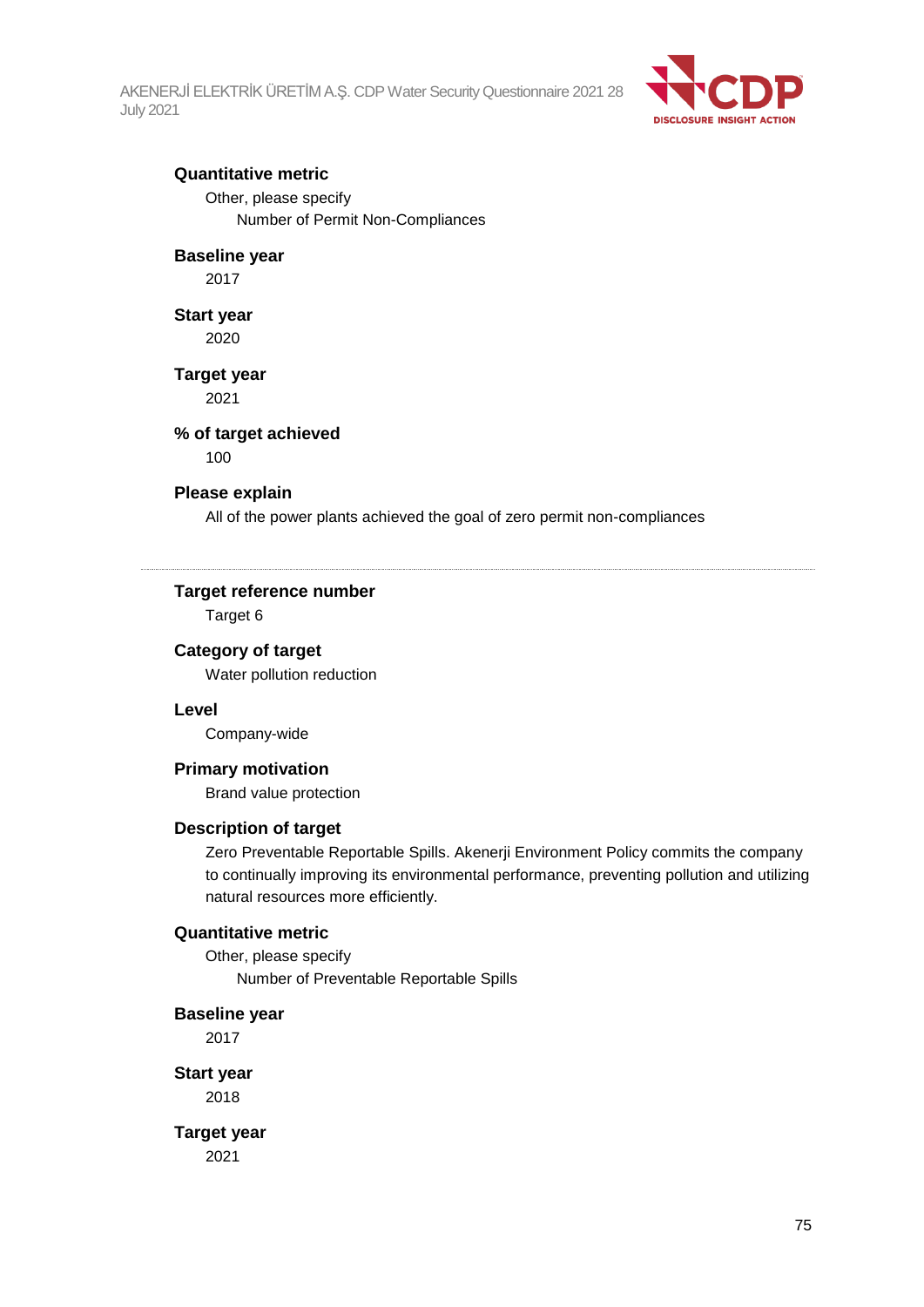

## **% of target achieved**

58

## **Please explain**

6 of 9 power plants each had at least one preventable reportable spill event. Totally, 12 spill event were reported in 2019 and 5 spill event reported in 2020 and we decreased %58 spill event

## **Target reference number**

Target 7

## **Category of target**

Water pollution reduction

## **Level**

Site/facility

## **Primary motivation**

Reduced environmental impact

## **Description of target**

% of tests/samples compliant with legal standards for discharge water quality.

## **Quantitative metric**

Other, please specify % of tests/samples compliant with legal

## **Baseline year**

2019

**Start year**

2020

**Target year** 2030

## **% of target achieved**

100

## **Please explain**

This is a year-on-year rolling target that was active in 2020 All discharge tests and samples have been tested to be in line with national legal standards, meaning the % achievement rate was 100%. In Erzin NGCCPP, the waste water from the domestic wastewater treatment plant, cooling water bluff, industrial wastewater treatment plant, seawater reverse osmosis system is collected in a discharge pit and discharged within the parameter limit values of deep sea discharge. In addition, Akenerji has a remote wastewater monitoring station in the plant and the discharge water is monitored simultaneously by the Ministry of Environment and Urbanization. We monitor deep sea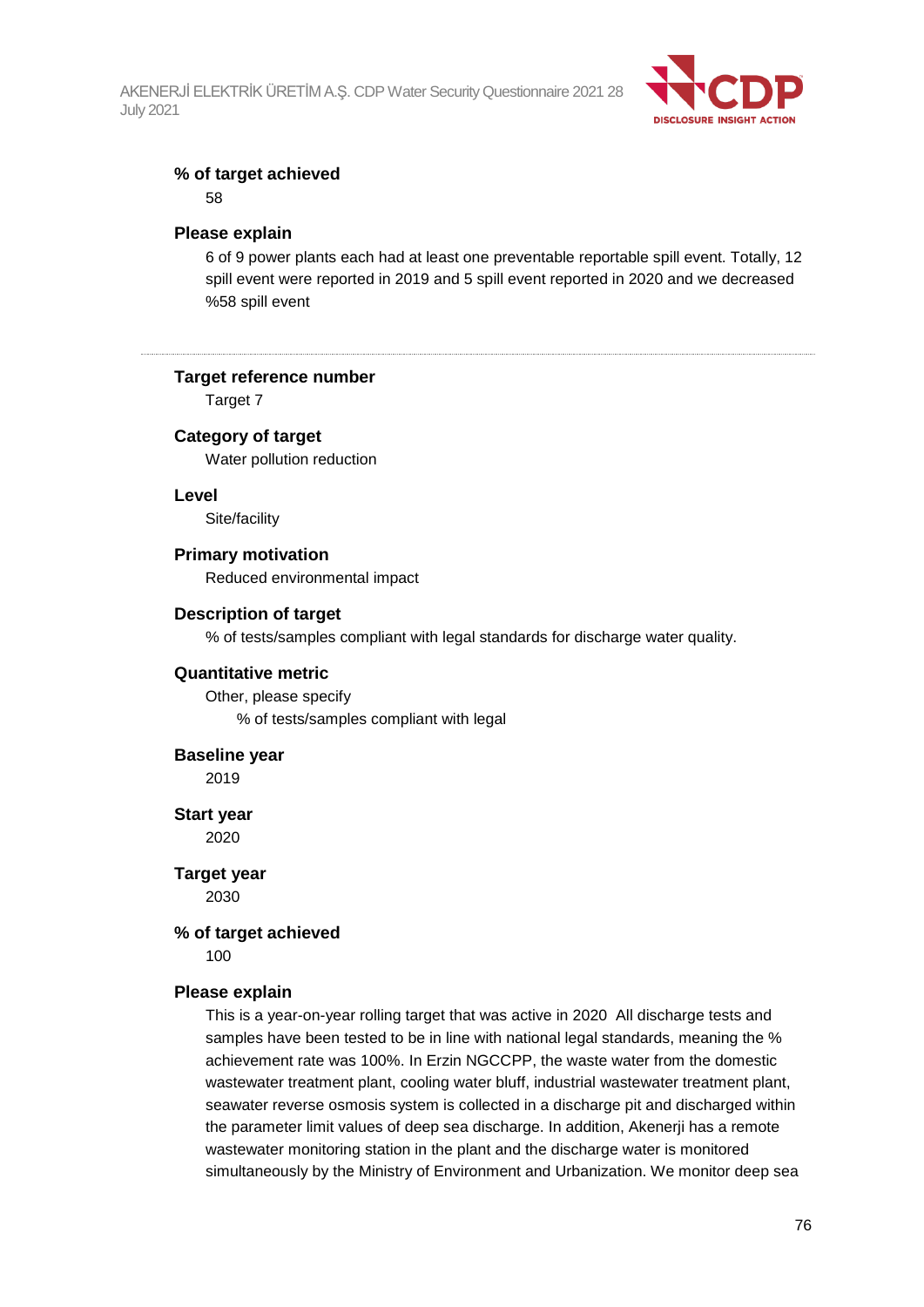

water according to regulations for analyses total coliform on human friendly region, fecal coliform, floating matter, pH, temparature, colour and turbidity, suspended solids, dissolved oxygen, organic pollutants, crude petroleum and petroleum products, toxicity , heavy metals ( Ni, Zn, Hg,Pb, Cr,...), radioactivity.

## **Target reference number**

Target 8

## **Category of target**

Water, Sanitation and Hygiene (WASH) services in the workplace

## **Level**

Company-wide

## **Primary motivation**

Risk mitigation

## **Description of target**

Akenerji commits to provide good quality water for its employees. Therefore, it is standard practice to provide the employees with safe-reliable drinking water, as safe drinking water is recognized as a basic human right and a cost effective measure of reducing disease (i.e., preventative medicine).This target covers % tests/samples to be fully compliant with legal standards for potable water.

## **Quantitative metric**

Other, please specify % of tests/samples compliant potable water

## **Baseline year**

2019

**Start year** 2020

**Target year**

2030

## **% of target achieved**

100

## **Please explain**

This is a year-on-year rolling target that was active in 2019 and we have achieved in 2020 as well. Our performance against this target was monitored monthly. All potable water tests results have been tested to be in line with legal standards for potable water, meaning the % achievement rate was 100%.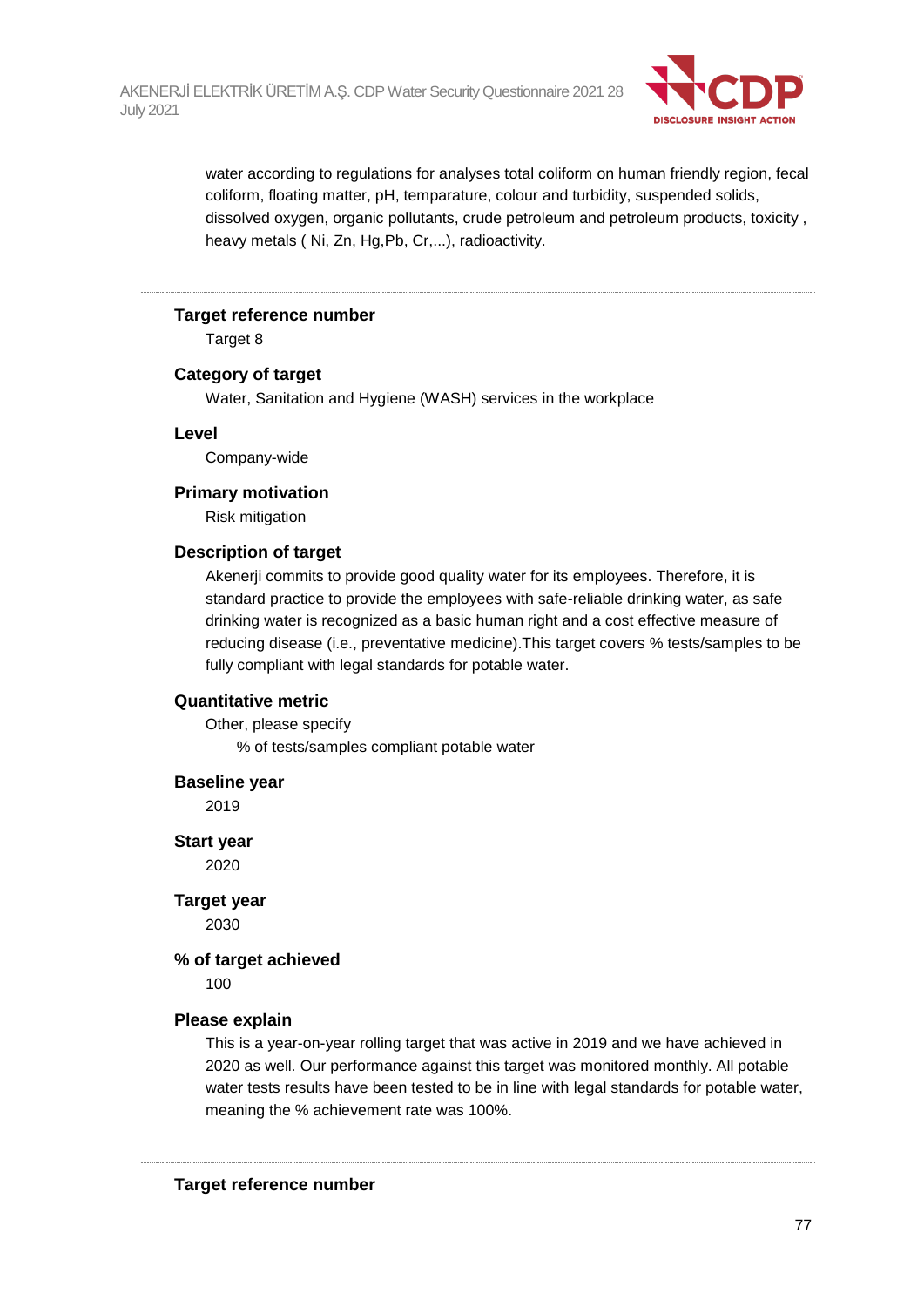

## Target 9

## **Category of target**

Watershed remediation and habitat restoration, ecosystem preservation

## **Level**

Company-wide

## **Primary motivation**

Water stewardship

## **Description of target**

Our target is: zero complaints received regarding negative impact to third-party water quality or quantity.

## **Quantitative metric**

Other, please specify number of complaints

**Baseline year** 2020

**Start year** 2020

**Target year** 2030

## **% of target achieved**

100

## **Please explain**

This is a year-on-year rolling target that was active in 2020. There were no complaints in 2020, therefore 100% completion rate was determined for 2020

## **Target reference number**

Target 10

## **Category of target**

Water consumption

## **Level**

Site/facility

## **Primary motivation**

Reduced environmental impact

## **Description of target**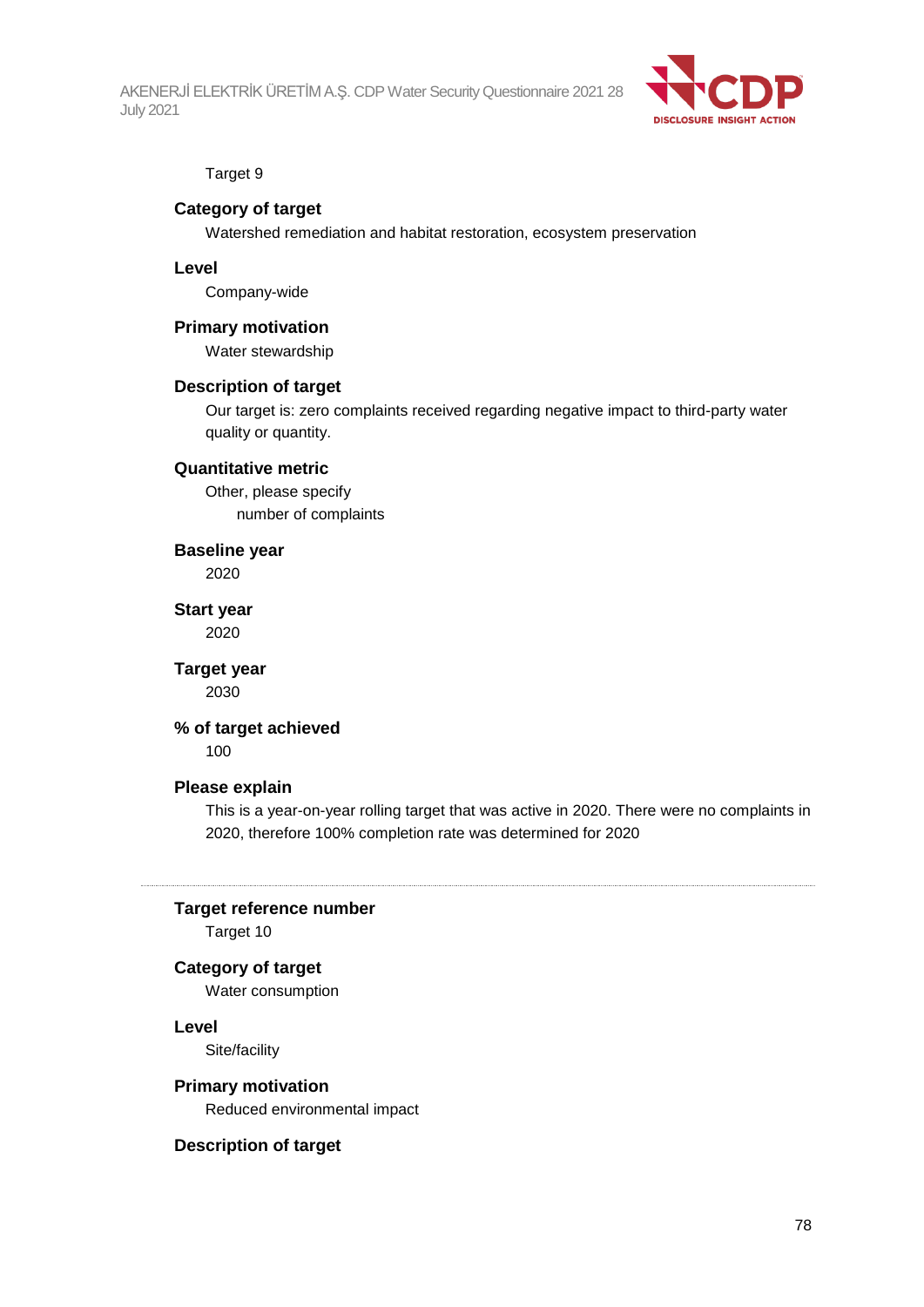

We started working from home on Wednesdays regardless of the Covid-19 pandemic. (Also we worked from home because of covid-19 pandemic since March, 2020). There are many positive environmental impacts of remote work when you work from home: Reduced greenhouse gas emissions Reduced consumption of fossil fuels Better air quality Reduced use of paper Reduced consumption of plastic Reduced energy consumption Reduced impact of infrastructure Stimulation of small-town development

Reduced consumption of water

We aim to %10 decrease water withdrawal with working from home on Wednesdays.

## **Quantitative metric**

% reduction in total water consumption

## **Baseline year**

2019

**Start year** 2020

**Target year** 2021

**% of target achieved**

20

## **Please explain**

Our total water withdrawal is 2,184 m3 at Headoffice in 2019 and is 1,572 m3 at Headoffice in 2019. If we calculate the wednesday's impact we decreased 438,5 m3 water withdrawal and we achieved % 20.

## **W8.1b**

**(W8.1b) Provide details of your water goal(s) that are monitored at the corporate level and the progress made.**

#### **Goal**

Other, please specify Sustainability Strategic Plan Committe

## **Level**

Company-wide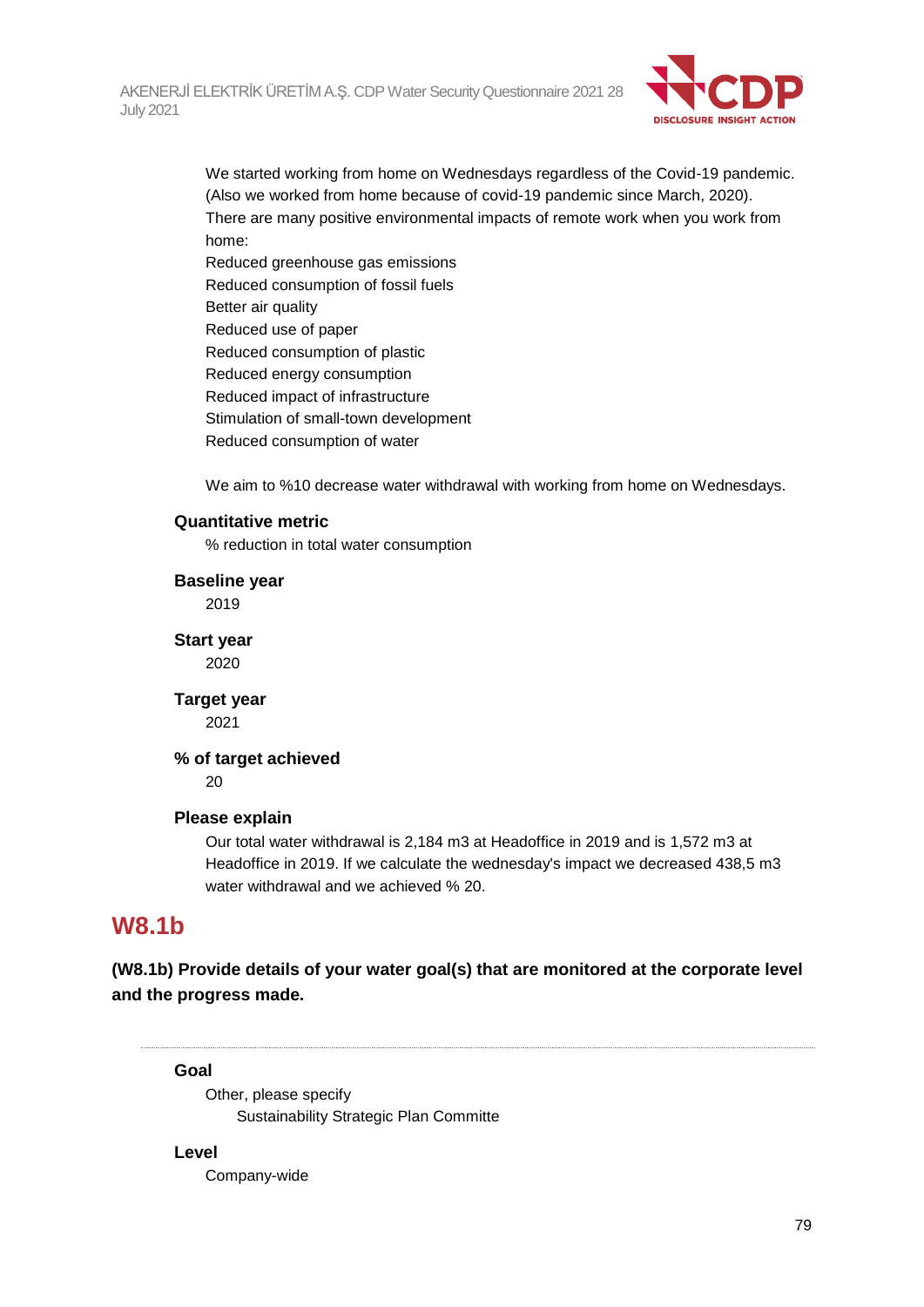

## **Motivation**

Commitment to the UN Sustainable Development Goals

## **Description of goal**

Akenerji is established Sustainability Strategic Plan Committe which is in management level, is inclueded all department managers to improve system and prepare long term strategic targets and goals and committee had training about How to Prepare Sustainability Strategic Plan and will work to achieve UN Sustainable Development Goals and Green Deal. Our goal is to produce energy for a better life. Within this frame of reference, we have integrated the United Nations (UN) Sustainable Development Goals (SDG) into our business processes and identified 6, 13 and 14 SDGs. We also contribute to social development through our social responsibility projects.

#### **Baseline year**

2021

#### **Start year**

2021

## **End year**

2030

## **Progress**

Committee had training about How to Prepare Sustainability Strategic Plan and we organised other committe meetings for workshops

#### **Goal**

Reduce environmental impact of product in use phase

## **Level**

Company-wide

## **Motivation**

Reduced environmental impact

## **Description of goal**

Obtain to ISO 50001 Energy Management System Certificate and reduce energy consumption

**Baseline year**

2019

**Start year** 2020

**End year**

2030

**Progress**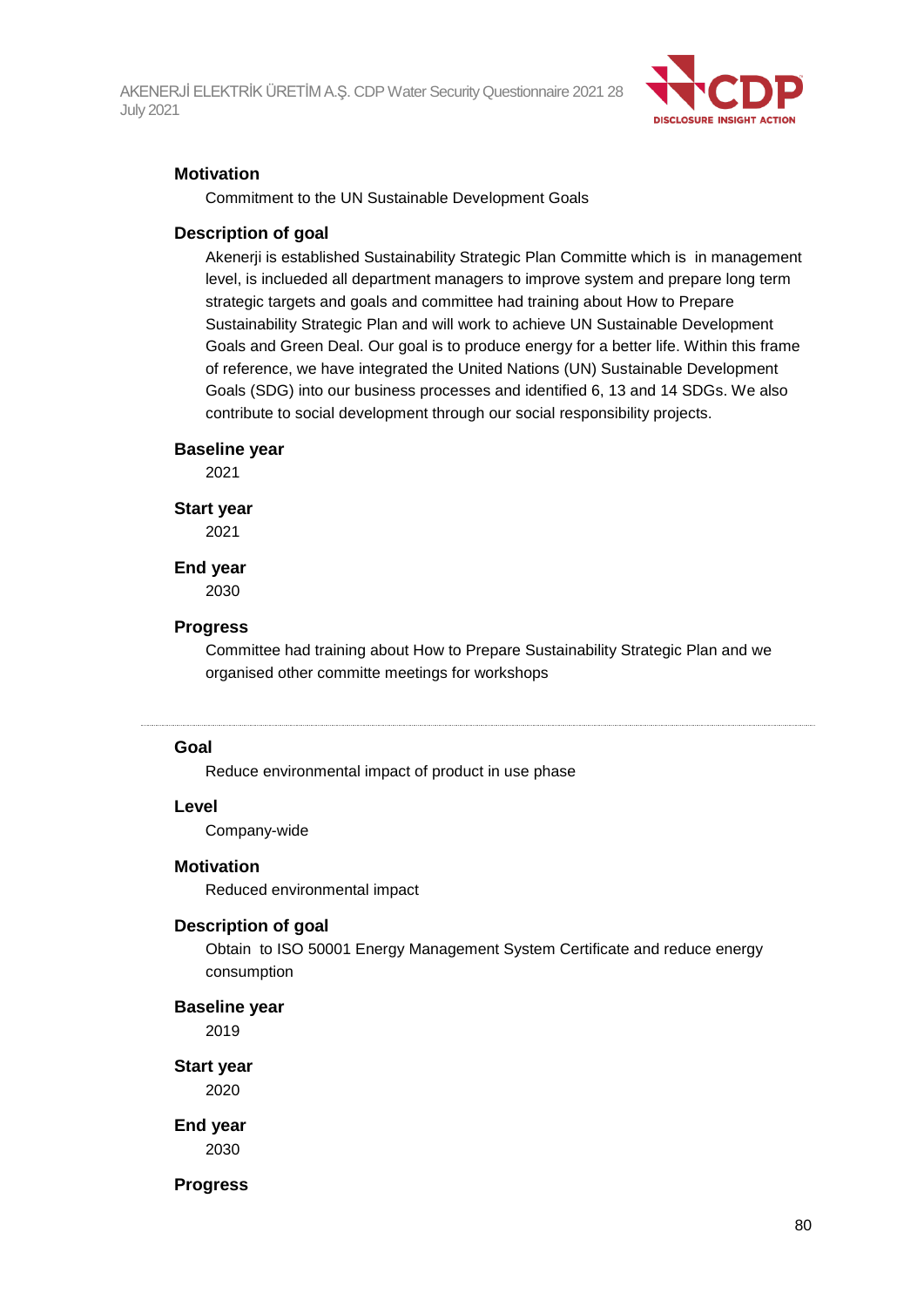

Akenerji has obtained ISO 50001 certificate.

All our power plants were converted to LED for energy efficiency. Necessary infrastructure was set up to use solar energy in suitable places, and hot water heating was done with the energy obtained from solar power. Efforts to reduce fuel consumption in vehicles will continue with economical driving training.

We reduced electricity consumption 276,644 KWh with these implementations which means reducing 111.6 tone co2e /year GHG emission.

#### **Goal**

Engagement with public policy makers to advance sustainable water management and policies

## **Level**

Company-wide

#### **Motivation**

Shared value

#### **Description of goal**

monitoring the wastewater and reporting the data to the the Provincial Directorate of Environment and Urbanisation's online environment information system to comply with all the water regulations

## **Baseline year**

2017

#### **Start year**

2019

#### **End year**

2050

## **Progress**

the wastewater datas were monitored for 2020 and reported to the the Provincial Directorate of Environment and Urbanisation's online environment information system, so we complied with all the water regulations

#### **Goal**

Engaging with customers to help them minimize product impacts

#### **Level**

Business activity

## **Motivation**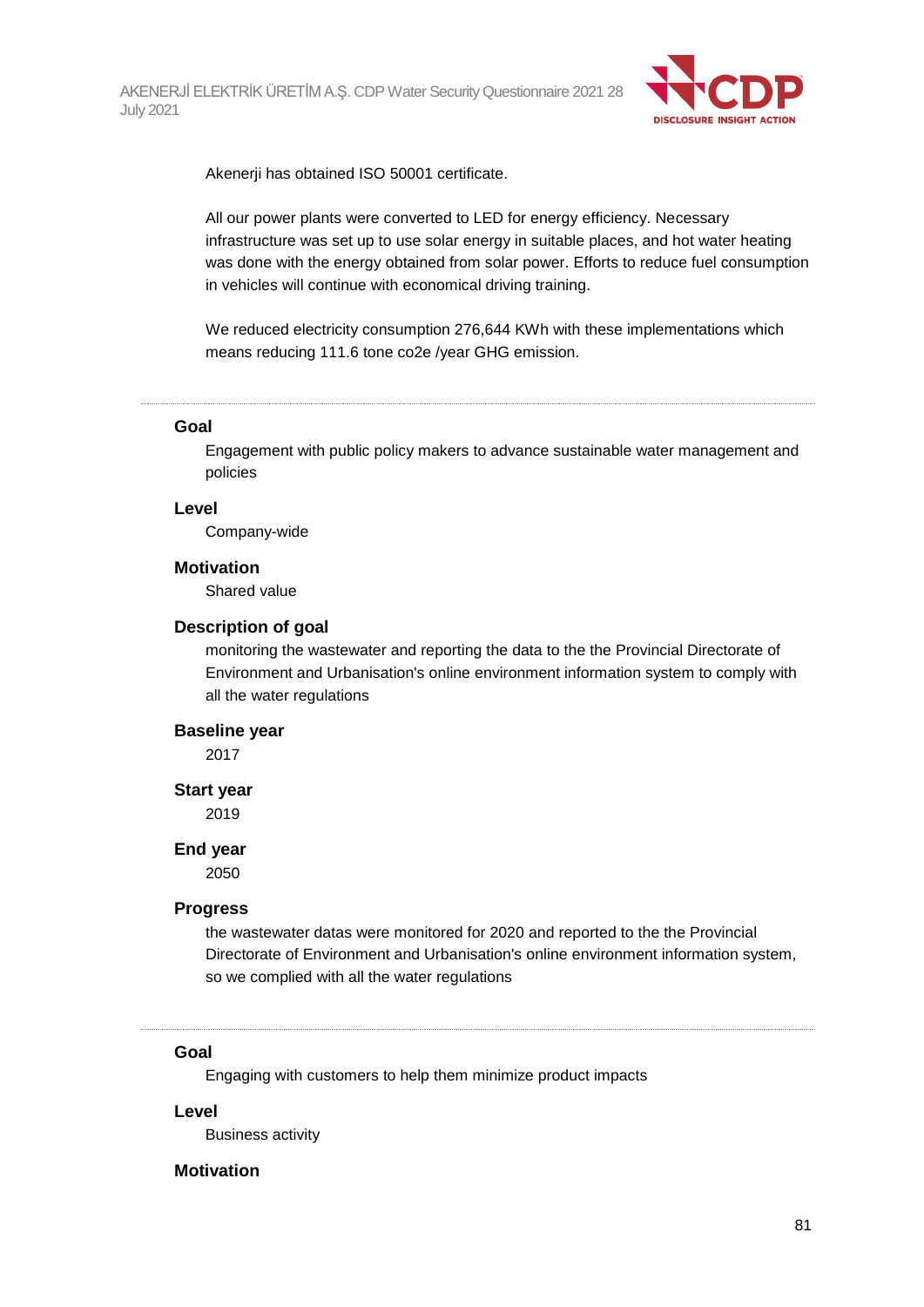

Reduced environmental impact

## **Description of goal**

submit the energy we produce with our renewable energy sources to carbon certification and trade on the voluntary carbon exchange

## **Baseline year**

2020

## **Start year**

2020

## **End year**

2030

## **Progress**

As Akenerji, we submit the energy we produce with our renewable energy sources to carbon certification and trade on the voluntary carbon exchange. In 2020, we neutralized our carbon footprint by selling a total of 412,679 tons of CO2e in voluntary markets.

# **W9. Verification**

## **W9.1**

**(W9.1) Do you verify any other water information reported in your CDP disclosure (not already covered by W5.1a)?**

No, we do not currently verify any other water information reported in our CDP disclosure

# **W10. Sign off**

## **W-FI**

**(W-FI) Use this field to provide any additional information or context that you feel is relevant to your organization's response. Please note that this field is optional and is not scored.**

We share our water related informations with our participants by our social media like Linkedin, Instagram, Youtube , Twitter

https://www.linkedin.com/company/akenerji/mycompany/ https://twitter.com/akenerjicorp https://www.facebook.com/akenerji https://www.youtube.com/channel/UCSN9d5R1bQivb0RmNiVnB-w/featured